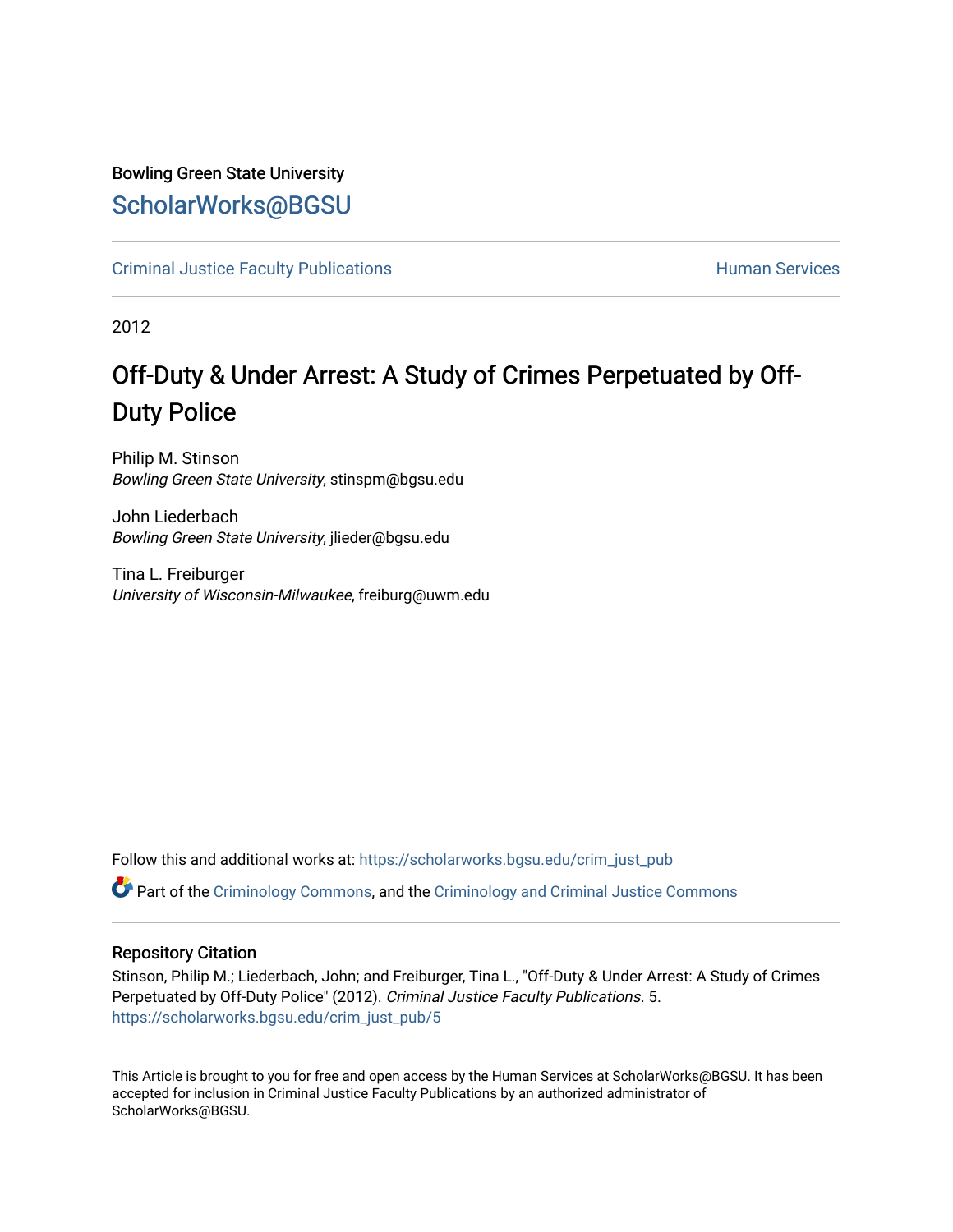## **Off-Duty & Under Arrest: A Study of Crimes Perpetuated by Off-Duty Police**

## **Philip Matthew Stinson, Sr. and John Liederbach**

**Bowling Green State University** 

**Tina L. Freiburger** 

**University of Wisconsin-Milwaukee** 

## Author Note

Philip Matthew Stinson, Sr., Criminal Justice Program, Bowling Green State University. John Liederbach, Criminal Justice Program, Bowling Green State University. Tina L. Freiburger, Department of Criminal Justice, University of Wisconsin-Milwaukee.

Correspondence concerning this article should be addressed to Philip Matthew Stinson,

Sr., Criminal Justice Program, Bowling Green State University, Bowling Green, OH 43403-

0148. E-mail: stinspm@bgsu.edu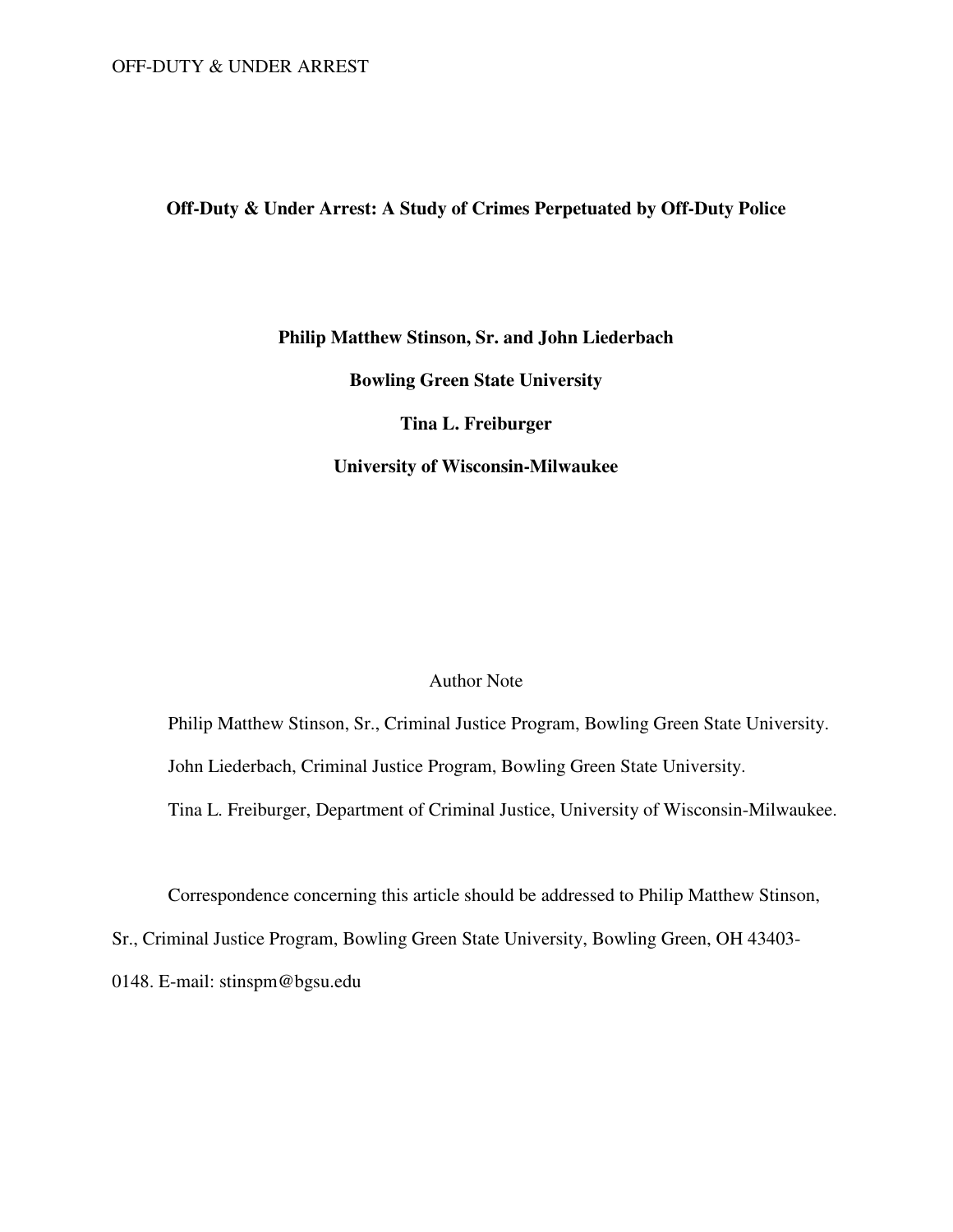## **Biographical Sketches**

**Philip Matthew Stinson, Sr., J.D., Ph.D.**, is an assistant professor in the Criminal Justice Program at Bowling Green State University. His current research interests include the study of police crime, police misconduct, and police behavior. He has published articles recently in *Criminal Justice Policy Review*, *Police Quarterly*, and *The Prison Journal*.

**John Liederbach, Ph.D.**, is an associate professor in the Criminal Justice Program at Bowling Green State University. His primary research interests include the study of police behavior across community types, suburban and rural policing, and white collar crime. He has published in numerous journals, including *Justice Quarterly*, *Policing: An International Journal of Police Strategies and Management*, *Criminal Justice Policy Review*, and *American Journal of Criminal Justice*.

**Tina L. Freiburger, Ph.D.**, is an assistant professor in the Department of Criminal Justice at the University of Wisconsin-Milwaukee. Her primary research interests are gender and racial disparities in sentencing and women in the criminal justice system. Her recent publications include articles in *Crime & Delinquency*, *Criminal Justice Review*, *Criminal Justice Policy Review*, *Police Quarterly*, and *American Journal of Criminal Justice*.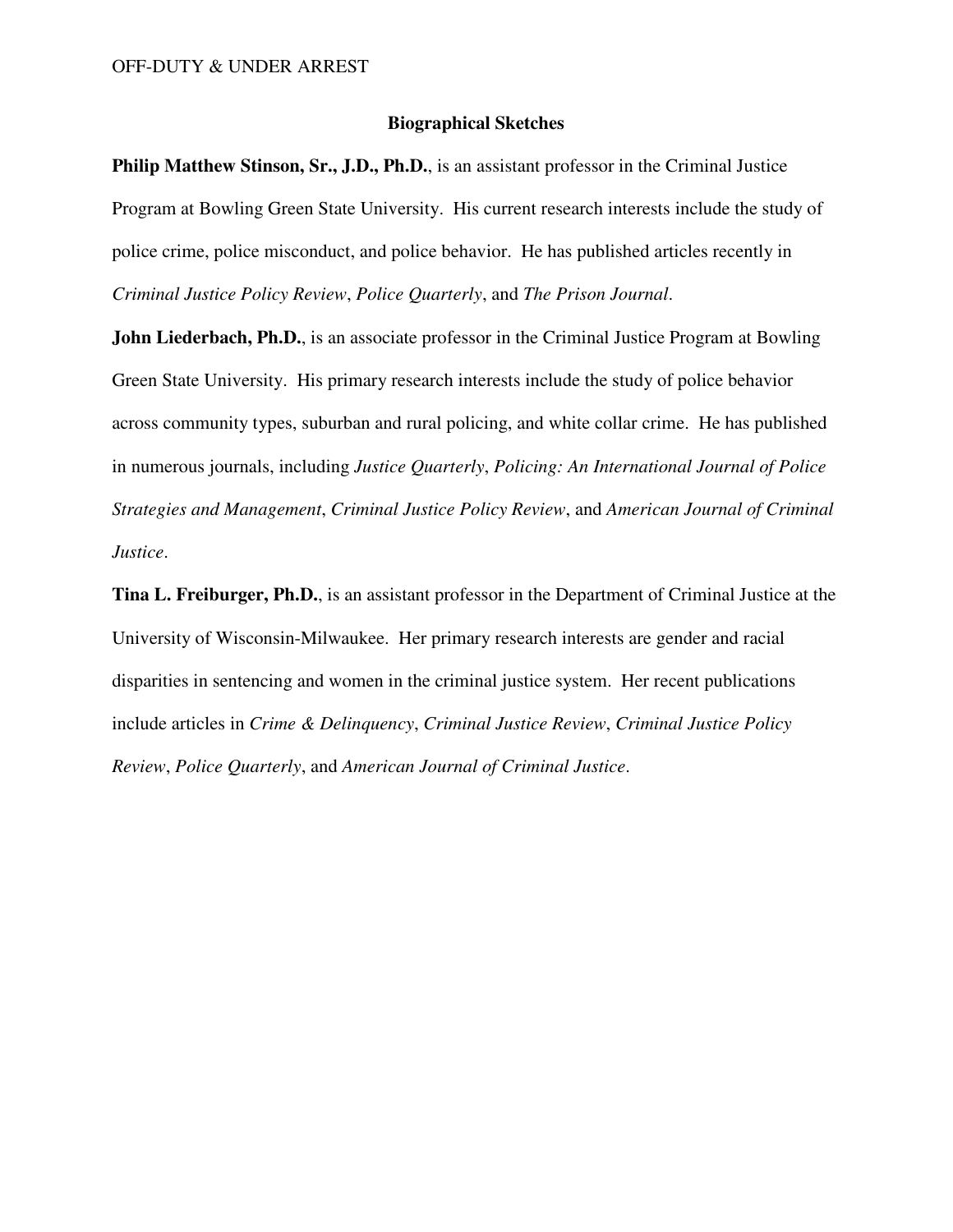## **Off-Duty & Under Arrest: A Study of Crimes Perpetrated by Off-Duty Police**

#### **Abstract**

The findings of independent commissions and research derived from a data-set of career-ending misconduct among New York Police Department (NYPD) officers suggests that police engage in a wide variety of crimes while they are off-duty including domestic violence, bar fights, drunk driving, burglary, and sex offenses (The Mollen Commission, 1994; Fyfe & Kane, 2006; Kane & White, 2009). The off-duty misbehavior of police is an important concern for police agencies exposed to potential liability costs, and scholars engaged in debates about whether studies on police deviance should include acts committed while an officer is technically off-duty. The problem for scholars interested in understanding off-duty police misconduct is that virtually all of the existing data describes the misbehavior of NYPD police. The purpose of the current study is to explore the nature and character of off-duty police crime in the United States through a content analysis of news articles on arrested off-duty police officers. Data are presented in terms of the arrested off-duty officer(s), his or her agency, and case outcomes including legal and/or employment dispositions. The paper includes a discussion regarding the generalizability of existing data on off-duty police crime and the policy implications of our research.

*Keywords:* police crime, police misconduct, off-duty police misbehavior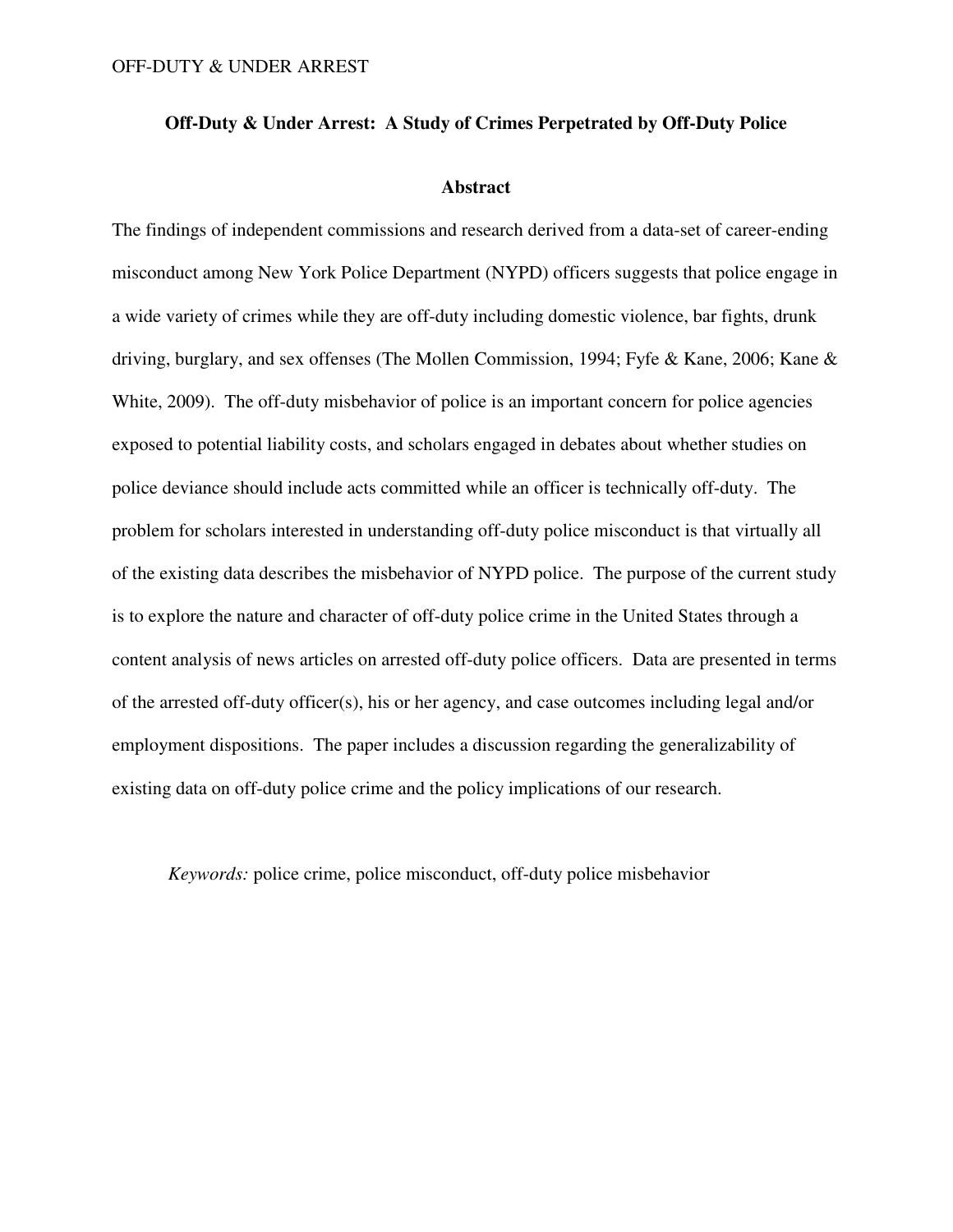## **Off-Duty & Under Arrest: A Study of Crimes Perpetrated by Off-Duty Police**

 In August 1998, the Commission to Combat Police Corruption (CCPC) released a comprehensive report on the misconduct of New York Police Department (NYPD) officers. The Commission found that a significant number of cases arose out of misconduct that occurred while the officers were off-duty. More than 80% of the 163 NYPD officers arrested during the preceding year were charged for off-duty misconduct and crimes (CCPC, 1996). These cases most often involved officers who used their service weapons to threaten or even fire at others during private, off-duty confrontations, as well as officers who engaged in domestic or other forms of off-duty violence. The report also highlighted the pervasive role of alcohol in off-duty misconduct. Intoxicated cops were involved in roughly one-third of the cases of off-duty violence reviewed by the Commission (CCPC, 1998).

 The CCPC's report echoed the findings of the Mollen Commission's (1994) investigation of wide-scale corruption within the NYPD, as well as some of Fyfe's (1980, 1987, 1988) earlier research on the misuse of weapons by off-duty police. The Mollen Commission focused on the illegal drug trade, including cases where off-duty NYPD cops robbed local drug dealers and subsequently sold the booty to friends and neighbors. Fyfe (1980) focused on cases that involved off-duty violence, including one where an officer used his service weapon to murder his wife, and another that involved an intoxicated off-duty cop who was ejected from a bar and fired six shots onto the premises. More recently, Fyfe and Kane (2006) and Kane and White (2009) found that NYPD officers engaged in off-duty crimes as varied as those committed by more typical criminals, including domestic violence, bar fights, drunk driving, burglary, and sex offenses.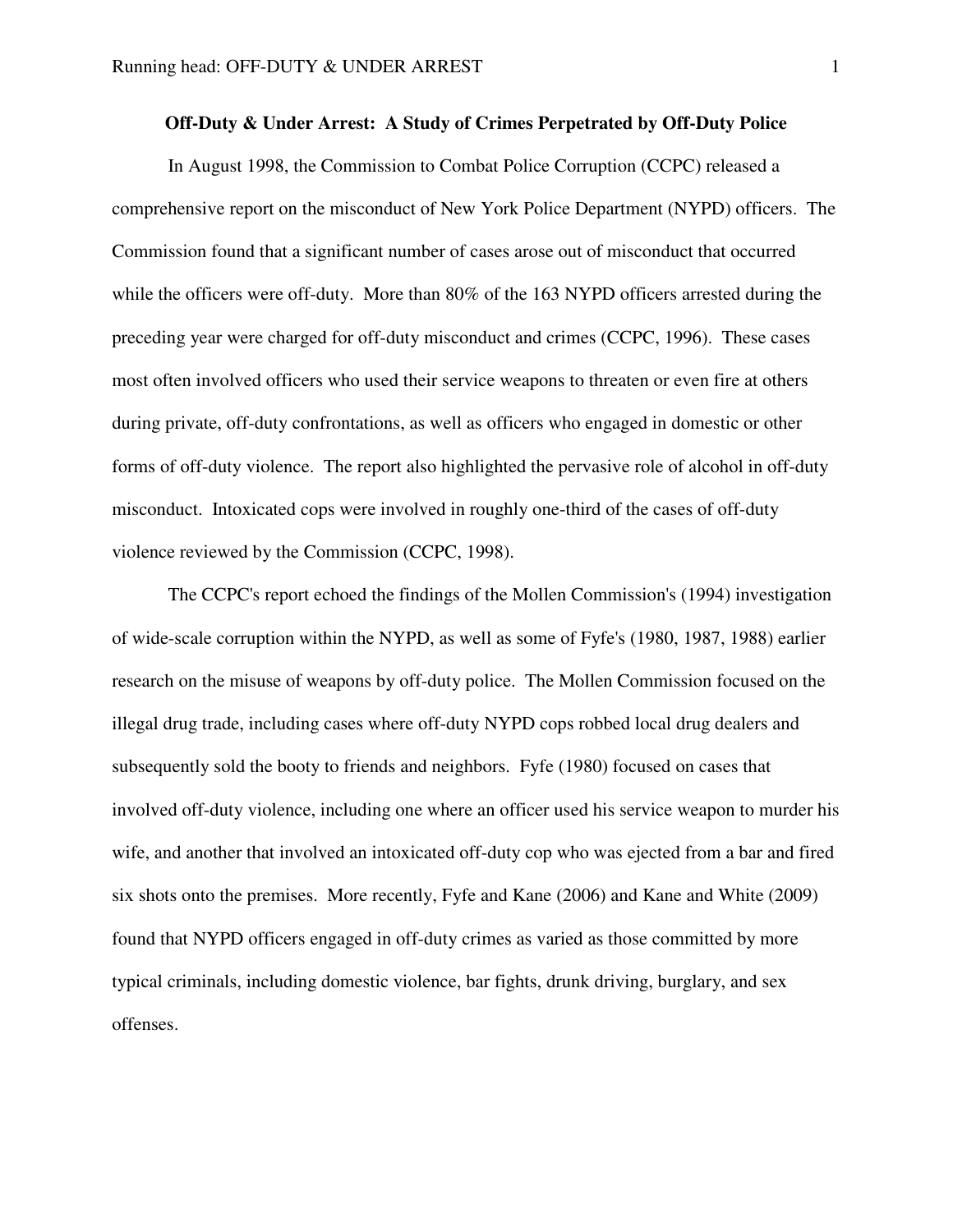The problem for scholars interested in understanding off-duty police misconduct is that virtually all of the existing data describes the misbehavior of NYPD cops. The data are based on either the findings of independent commissions designed to investigate the city's unique cycle of police scandals or published research derived from a dataset on career-ending misconduct among NYPD officers from 1975 to 1996 (Fyfe & Kane, 2006; Harris, 2009, 2010; Kane & White, 2009). The formation of local "blue ribbon" commissions occurs rarely—even in New York City; and, police departments do not usually expose agency data on misconduct to outside scrutiny whether it occurs on or off-duty. The existing line of research provides coverage on the off-duty misbehavior of NYPD officers, but the absence of data on the phenomenon as it occurs elsewhere raises legitimate concerns in regard to generalizability.

 Another factor that has contributed to the lack of information on the misbehavior of offduty police relates to a scholarly debate about whether studies on "police deviance" and/or "police crime" should include acts committed while an officer is technically off-duty. Kappeler, Sluder, and Alpert (1998) provide examples to make the case for the exclusion of off-duty crimes where police engage in acts "that have little to do with their employment" (p. 20). Others including Fyfe and Kane (2006) however present a compelling argument for the inclusion of offduty crimes because it is often difficult to distinguish between on- and off-duty police behavior. More data on cases of off-duty crimes could help to resolve this debate; but so far, the scholarly wrangling and restrictions on the availability of official data has resulted in a complete absence of empirical research on the off-duty crimes perpetrated by cops outside of New York City.

 The need for more research goes beyond scholarly concerns related to generalizability and conceptual clarity. The issue is also an important problem for police executives because departments confront potential liability costs associated with the off-duty misconduct of officers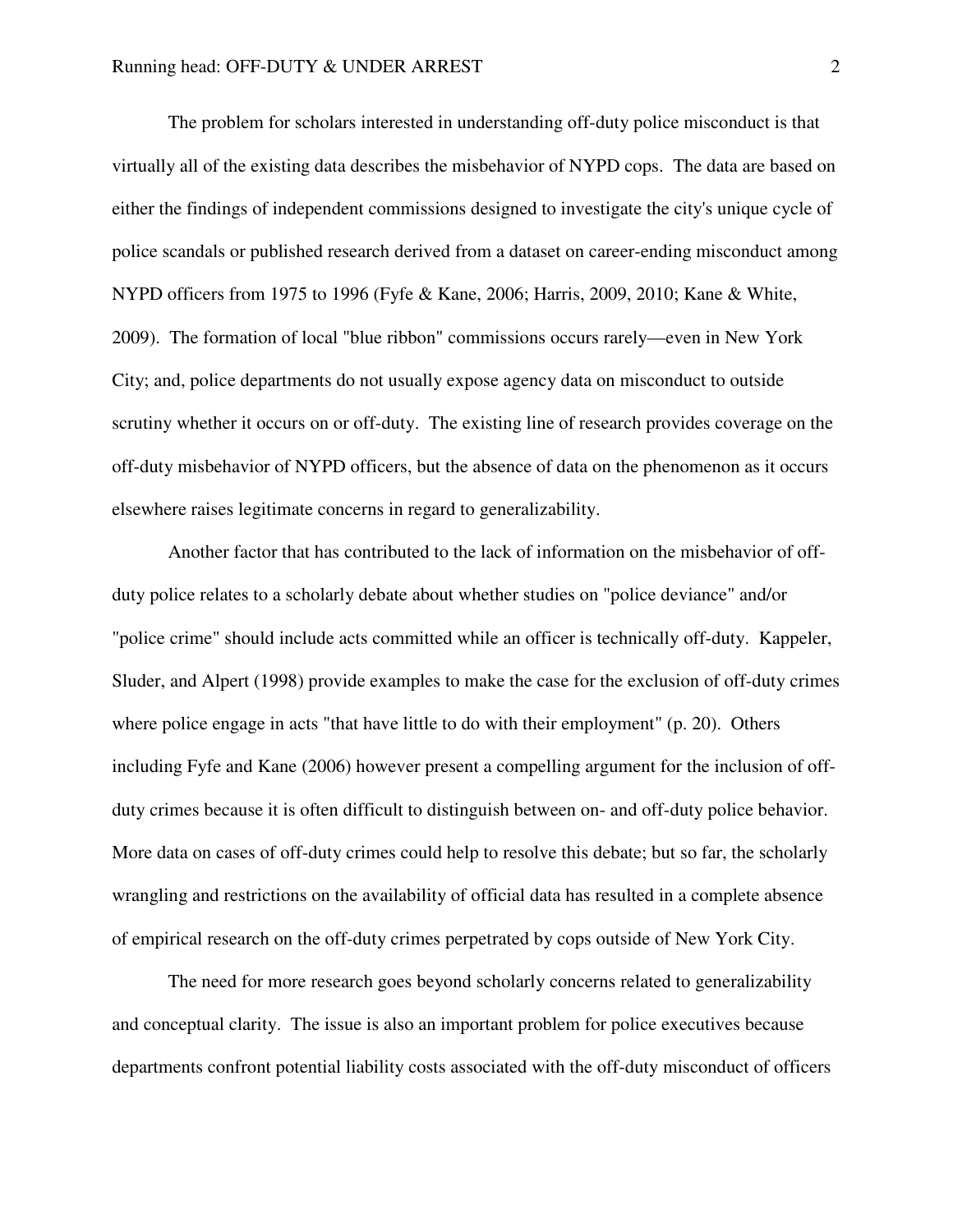(Martinelli, 2007; Nowicki, 2010; Stone, 2010). Cases involving off-duty police encompass many areas in which civil liability is at issue for law enforcement, including physical altercations and arrests, the scope of secondary employment, searches and seizures, and personal conduct (Farber, 2007). Off-duty misconduct reflects negatively on the police organization, and has the potential to undermine organizational legitimacy and public confidence in the police. Egregious cases of off-duty crime and misconduct are often accompanied by allegations of corruption, mismanagement, and cover-ups; and, media accounts of serious or violent police crimes are not likely to focus on whether the officer was on or off-duty (Martinelli, 2007).

The primary objective of the current study is to explore the nature and character of offduty police crime in the United States through a content analysis of newspaper articles on offduty officers arrested over a 36-month period, from January 2005 through December 2007. We define police crime as crimes committed by sworn law enforcement officers who are given the general powers of arrest at the time the offense was committed. We present data on these cases in terms of the: a) arrested officer, b) offense, c) his or her agency, and d) case outcomes including legal and/or employment-related dispositions. The study also includes measures designed to investigate the degree to which arrested off-duty police were acting in their official capacity when they committed the crime(s). Our methodology provides an opportunity to explore off-duty police crime as it occurs in jurisdictions throughout the United States, as well as information to inform debates about whether acts committed by off-duty cops should be considered in studies on "police deviance" and/or "police crime."

The next section provides an overview of the relevant literature that covers both the scholarly and legal issues associated with the misbehavior of off-duty police. The first part of the review covers existing data on the off-duty misconduct of NYPD officers and the offenses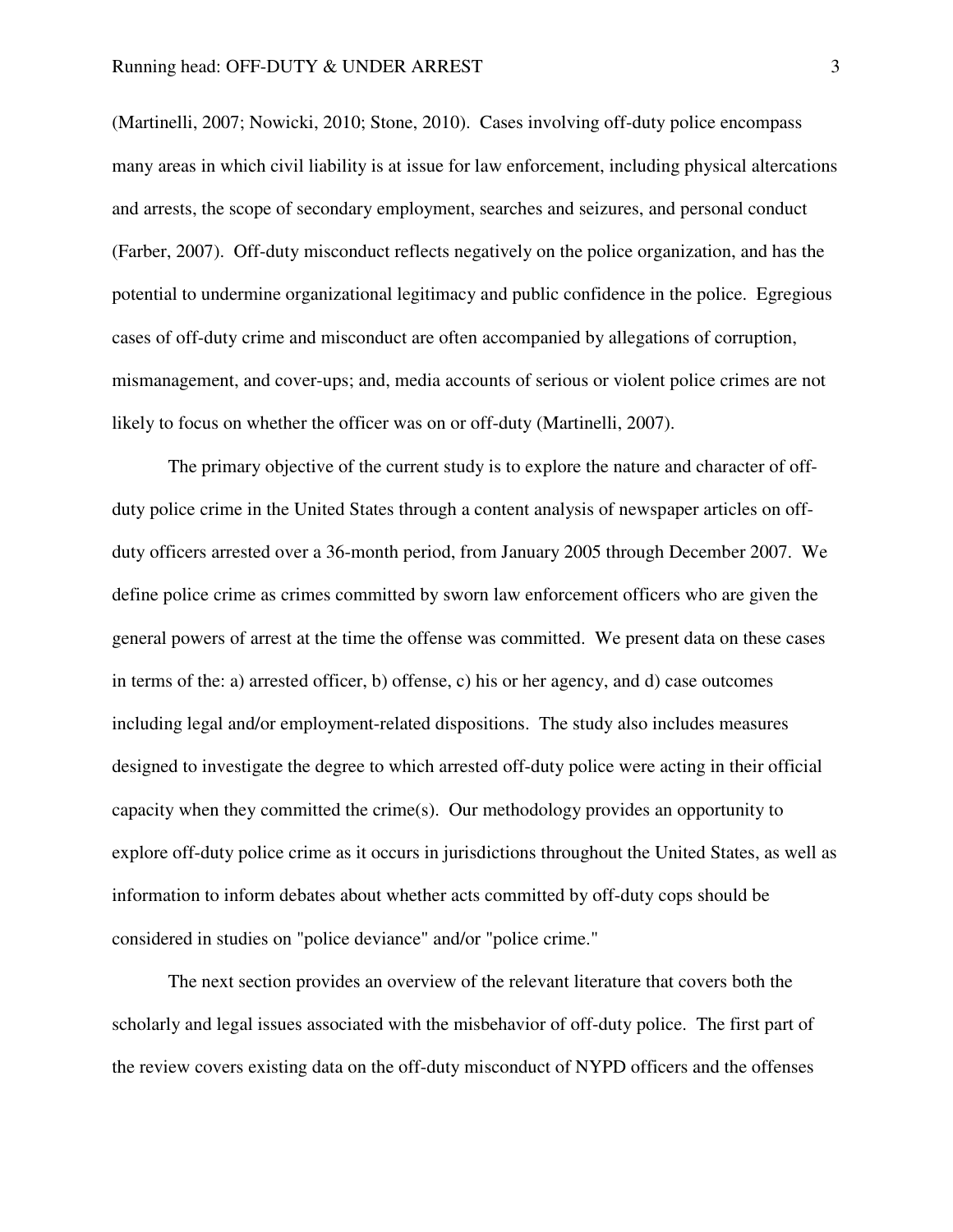that they commit. The second part outlines the ongoing scholarly debate about whether to consider acts that occur off-duty in studies of police misconduct and crime. The third part provides a summary of the civil liability issues that arise from these cases.

#### **Literature Review**

 Most of what is known about off-duty police misconduct concerns acts committed by NYPD officers and is derived from the reports of the CCPC and published scholarship. Overall, the existing data focus on three major problems including: 1) the misuse of firearms, 2) alcohol intoxication, and 3) domestic violence. The CCPC (1998) reported that 25% of the cases of offduty misconduct analyzed by the Commission involved the improper display or discharge of a service weapon. Fyfe (1980) found that about one-quarter of all off-duty NYPD shootings were not related to some law enforcement or order maintenance function. These cases were commonly officer suicides or accidental shootings, but there were also acts of "bizarre violence" that were difficult to categorize (p. 77). Kane and White (2009) described several cases where off-duty NYPD officers shot motorists during disputes arising from minor traffic accidents, and the CCPC documented numerous cases where off-duty NYPD cops used guns to menace and/or shoot a wide variety of victims, including subway passengers, taxi cab drivers, bar patrons, and domestic partners/spouses (CCPC, 1998, 2001a, 2001b, 2010).

 A large number of the misconduct cases analyzed by the CCPC involved off-duty officers who were intoxicated (CCPC, 2004). The most prevalent charges in these cases were driving under the influence and cases where officers had consumed enough alcohol to be considered unfit for duty. The CCPC recommended specific policies designed to mitigate problems associated with off-duty alcohol abuse, including provisions to expand the definition of "unfit for duty" to include intoxicated off-duty officers and prohibitions against carrying an off-duty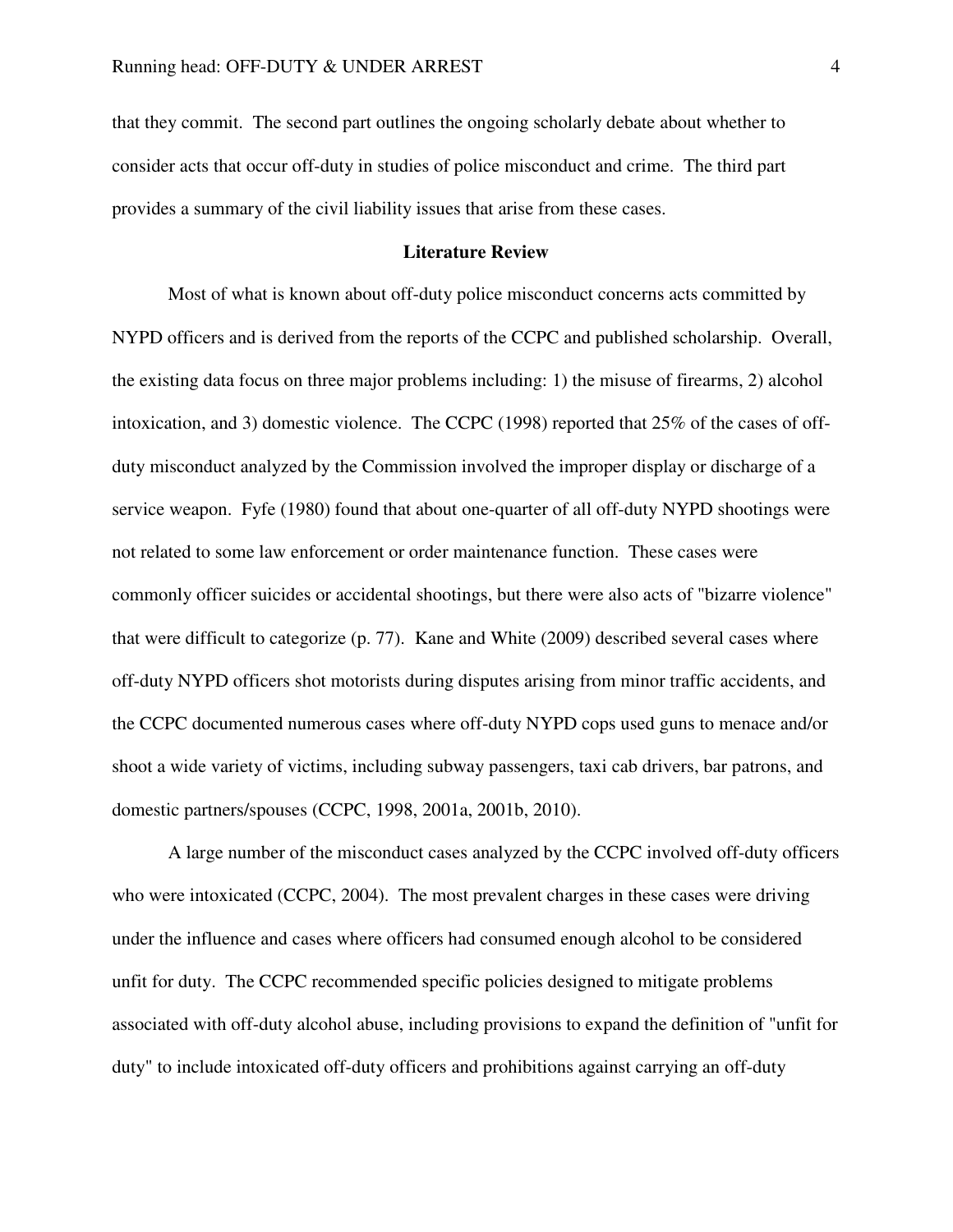weapon while intoxicated (CCPC, 1998). Fyfe and Kane's (2006) classification of police misconduct includes driving while intoxicated within the category of "off-duty public order crimes" but they do not provide specific data that distinguishes misconduct that includes the abuse of alcohol. Kane and White (2009) however provide several descriptions of cases that involved intoxicated off-duty officers engaged in bar fights, drunk driving, and personal disputes.

 The CCPC (1998, 2001a, 2001b) reports also identified a disturbing pattern of police domestic violence. Over 40% of the cases in which police committed acts of violence while offduty arose within the context of a domestic relationship, including verbal threats, stalking, destruction of property, and physical assaults causing serious bodily injury. Cases of domestic violence were the most common offense that resulted in the termination of an officer for misconduct that occurred off-duty. The problem of police domestic violence has been documented in professional journals (Farber, 1995; Lott, 1995) and journalistic investigations (Lait, 1997; Spillar & Harrington, 1997). Police scholars have recognized the adverse impact of police work on domestic relationships and violence in police marriages (Bibbens, 1986). This line of research also includes studies on police domestic violence using officer surveys and interviews (Bergen, Bourne-Lindamood & Brecknock, 2000; Boulin-Johnson, 2000; Neidig, Seng & Russell, 1992); but, the issue of prevalence remains an unanswered empirical question because of problems related to measuring the phenomenon (Van Hasselt & Sheehan, 2000). Reliable data on the prevalence of intimate partner violence (IPV) within the general population remains elusive because of reluctance on the part of the victim to report these assaults, and the problem is exacerbated in police families due to the additional threat such information poses to the officer's job (Bergen et al., 2000).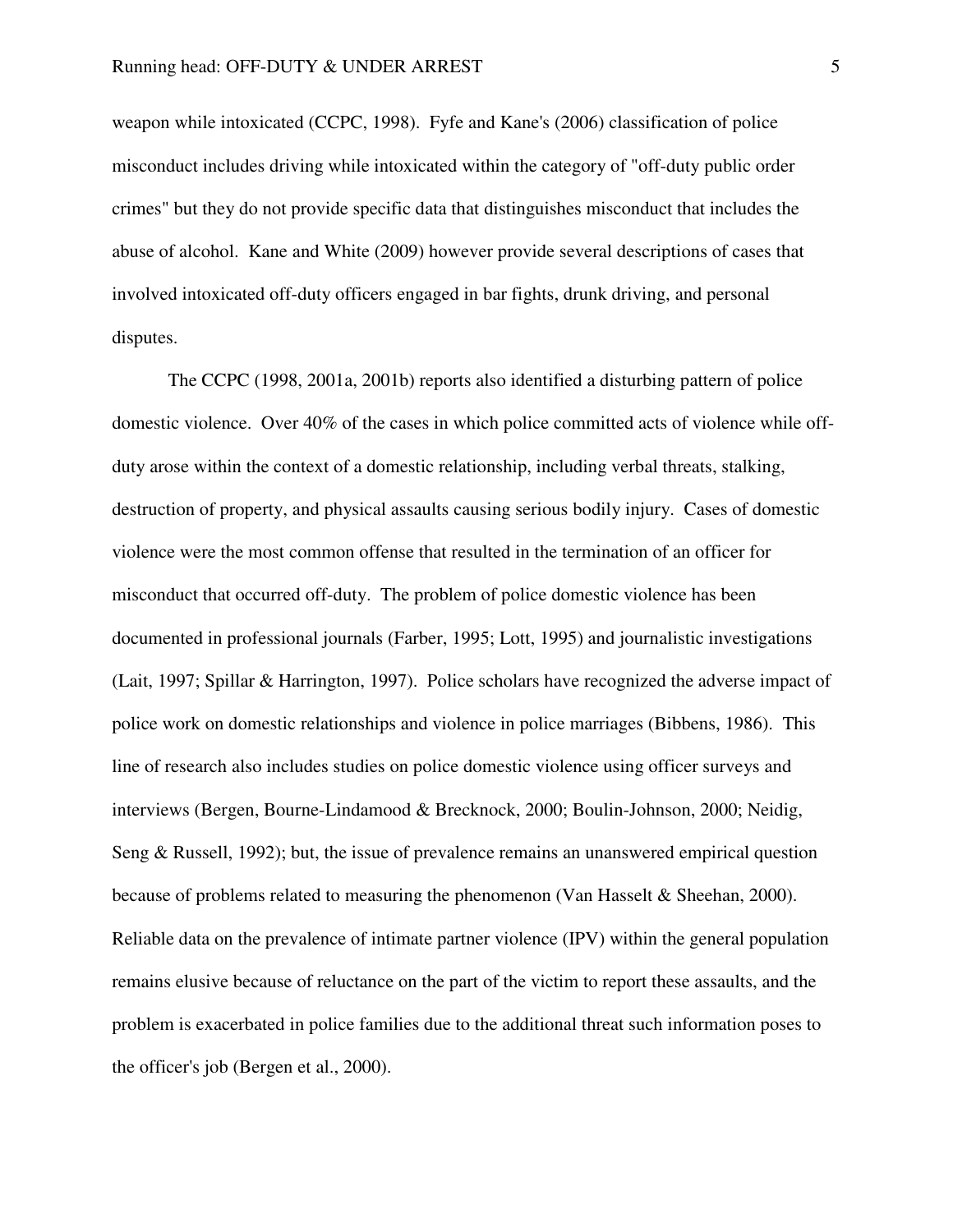#### **The Scholarly Debate on Off-Duty Police Misconduct & Crime**

 The study of off-duty police misconduct and crime has been complicated by a debate on whether these concepts include acts committed while an officer is technically off-duty. Several policing scholars emphasize the occupational origins of police crime and focus on those acts that occur on-duty under the guise of police authority (Barker & Carter, 1994; Foster, 1966; Stoddard, 1968) and during the course of an officer's normal work activities (Barker, 1978; Ross, 2001). Kappeler et al. (1998) argue that many off-duty crimes should not be considered police crimes because they do not involve some aspect of an officer's occupational position to carry them out. This situation begs questions as to whether off-duty misconduct arises from specialized law enforcement training, skills, and knowledge, or even prevailing occupational norms that may serve to legitimate such misbehavior.

Fyfe and Kane (2006) make a compelling case for the inclusion of off-duty acts in their study of career-ending police misconduct, an argument that also applies to police crimes. First, the job provides officers unique criminal opportunities that can be taken advantage of either onor off-duty. Second, police officers are more likely to engage in either on- or off-duty crimes in part because they believe their status as officers affords them some degree of immunity from prosecution (see also Reiss, 1971). Third, most jurisdictions grant full enforcement powers to off-duty police and permit them to carry service weapons. These factors make it difficult to distinguish between on- and off-duty police behavior because "the knowledge, gun, and badge that comes with being a police officer" often facilitates the off-duty crimes of police officers (Mollen Commission, 1994, p. 30) (see also Kane & White, 2009, p. 740, n. 1). The issues of importance for police scholars trying to measure police deviance and crime also emerge in litigation to determine organizational liability for officer misbehavior that occurs off-duty.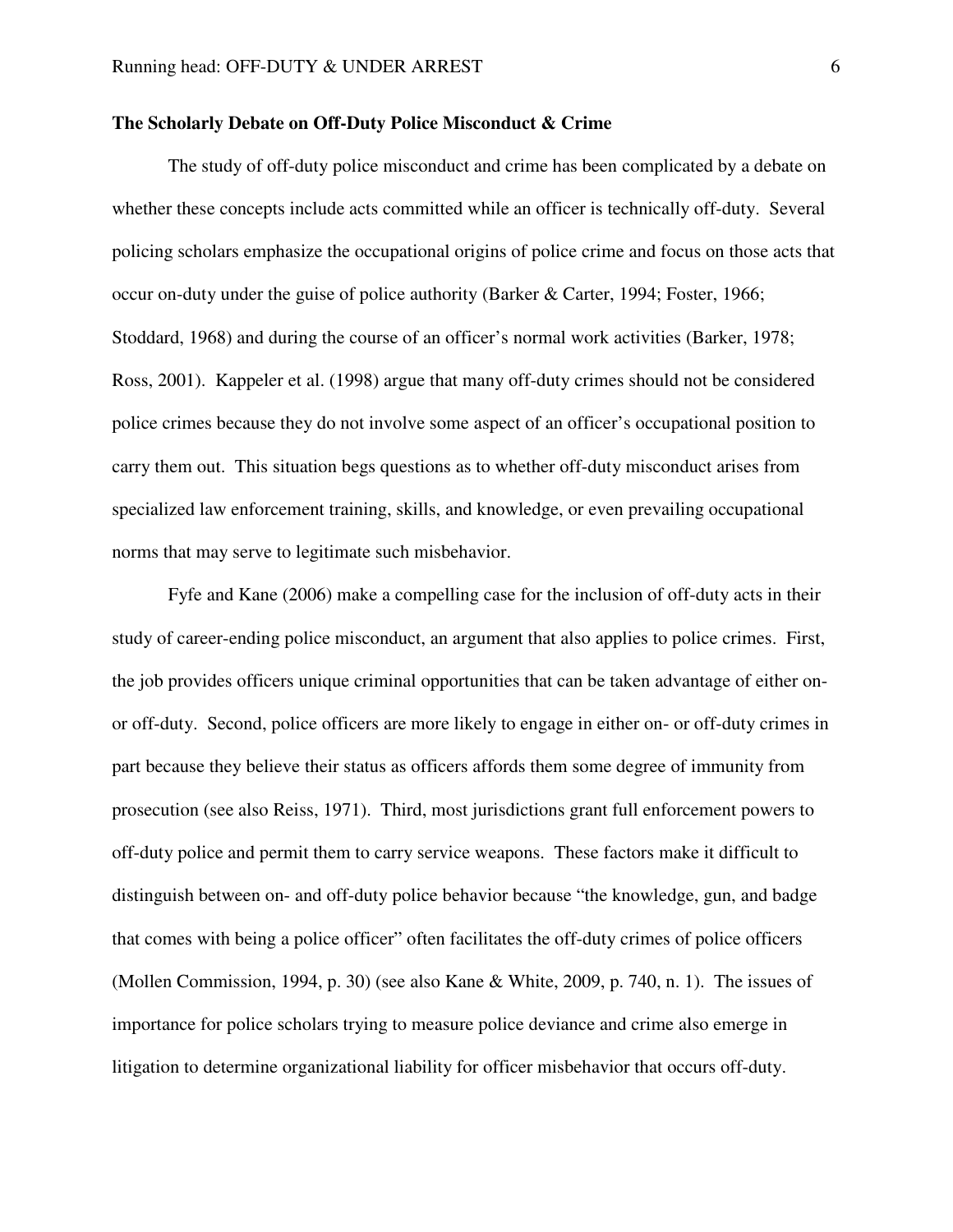## **Off-Duty Police Crime & Civil Liability**

 Local government entities, including cities, counties, and their agencies can be sued in federal court for monetary damages pursuant to 42 U.S.C. §1983 for certain civil rights violations (*Monell v. Department of Social Services*, 1978). Municipal liability will attach under Section 1983 upon a judicial finding that a government official 1) acted under the color of state law 2) pursuant to some custom, policy, or law of the governmental entity 3) so as to deprive the plaintiff of some right, privilege, or immunity guaranteed by the Constitution or some federal law (*Monroe v. Pape*, 1961). Section 1983 has become the cornerstone of police liability federal litigation against police officers, police agencies, and municipalities (Kappeler, 2006).

Courts often need to make a determination in Section 1983 litigation as to whether an offduty police officer was acting under the color of state law; in other words, did the police officer abuse their governmental power or were they acting as a private individual? The color of law requirement of Section 1983 excludes the purely private bad acts of off-duty police officers from the possibility of municipal liability (Kappeler, 2006). Factors considered by the courts in determining whether an officer acted under the color of state law are assessed based on the totality of the circumstances surrounding the incident in question (Schwartz & Urbonya, 2008). A court's analysis of the totality of the circumstances focuses on the nature of the specific acts that were performed by the off-duty officer rather than whether the officer was actively on-duty at the moment (*Pickrel v. City of Springfield*, 1995).

The federal courts have addressed a number of specific factors relating to color of law and off-duty officers. In one case, an off-duty officer working private security at a shopping mall attempted to arrest a fleeing shoplifter. The officer was in her full police uniform when she approached the suspected shoplifter in the mall parking lot and identified herself as a police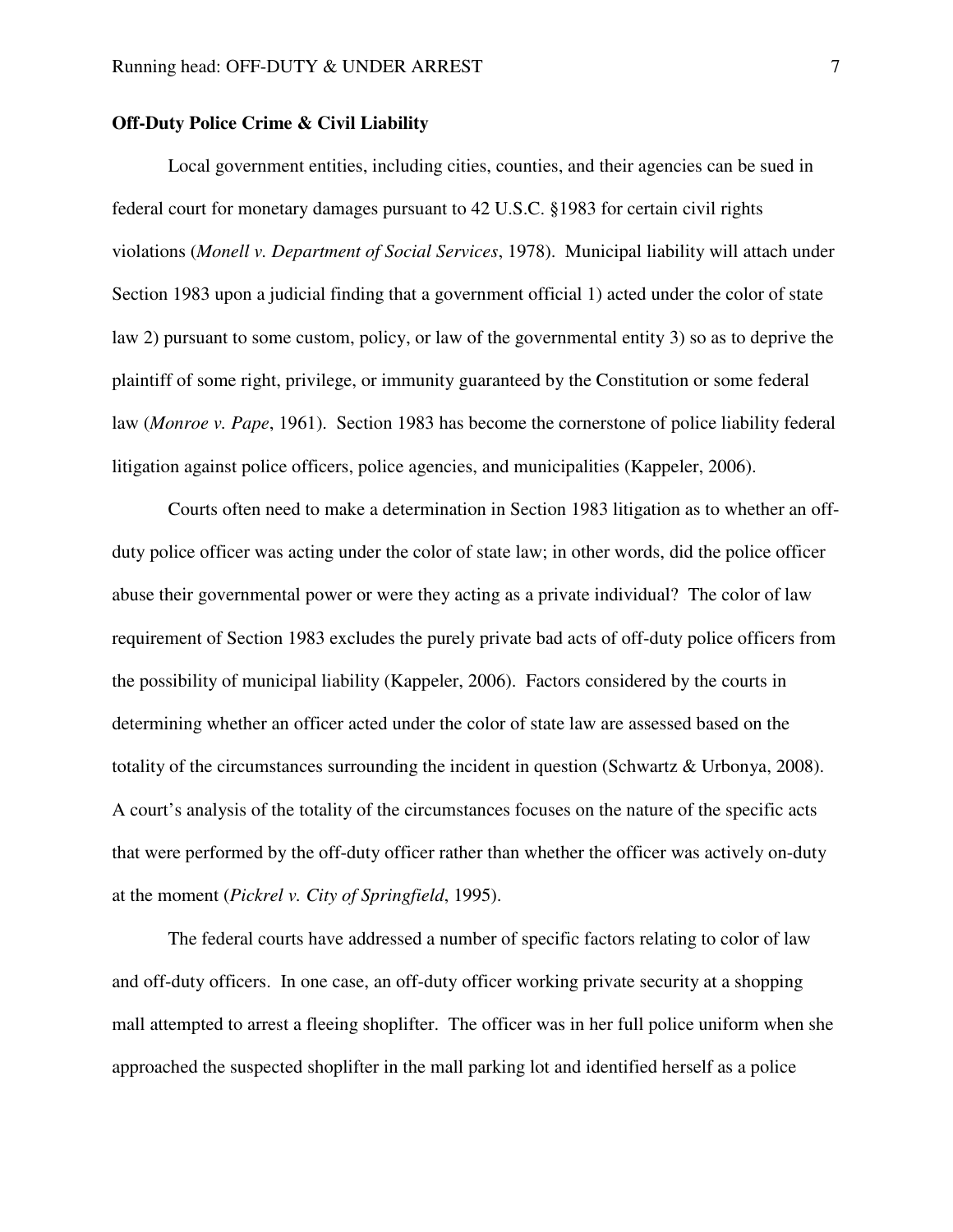officer. The suspect jumped into a car, attempted to run over the off-duty officer, and was fatally shot by the officer. In holding that the officer was acting under the color of state law when she shot the suspect, the court noted a township ordinance providing that its police officers "shall at all times take appropriate police action to protect life and property, preserve the peace, prevent crime, detect and arrest violators of the law, and enforce [all laws within the township]" (*Abraham v. Raso*, 1998, p. 443).

Similarly, courts have found municipal liability when an off-duty officer used their service weapon to shoot someone where the officer's police department required officers to carry a gun at all times within city limits (e.g., *Bonsignore v. City of New York*, 1982; *Stengel v. Belcher*, 1975). Courts also have held that off-duty officers are acting under the color of law when they flash their badge or otherwise identify themselves as police officers, file police reports, attempt or make an arrest, invoke their police powers outside the jurisdiction where they are employed, use their police powers to settle a personal vendetta, display and/or use a police weapon, drive a police cruiser, or wear their uniform (Vaughn & Coomes, 1995). These decisions provide police executives some insight as to how courts may interpret liability in particular cases; but, research has yet to supply more generalized data on the typical crimes perpetrated by off-duty police that could be used to develop policies to both mitigate the problem and lessen the number of claims arising within the context of off-duty police misbehavior.

#### **Method**

 Data for the present study were collected as part of a larger comprehensive study on police crime. The larger study was designed to locate cases in which sworn law enforcement officers had been arrested for one or more criminal offenses, including acts that occurred while the officer was either on- or off-duty. The present study is focused specifically on the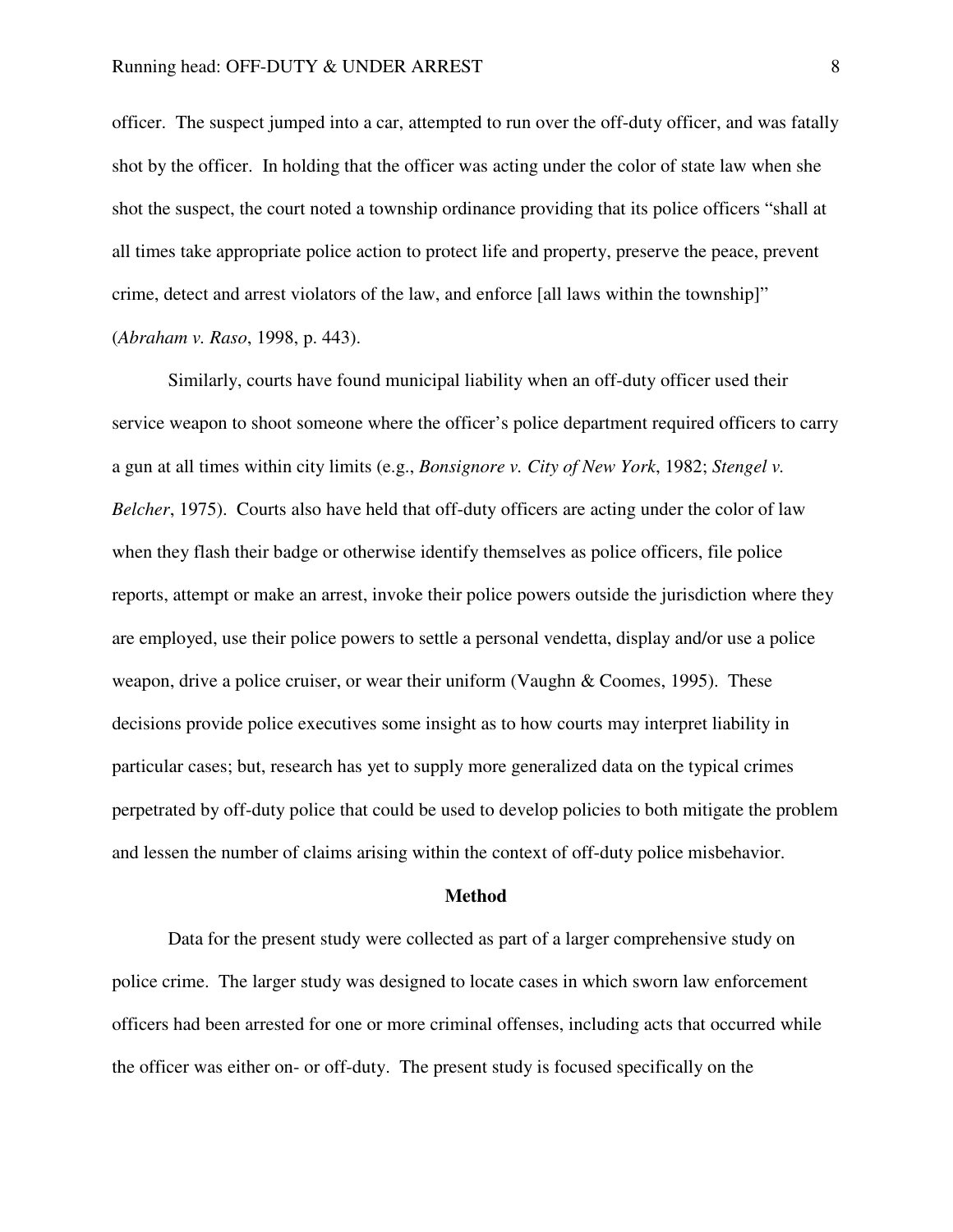identification and description of crimes committed by police while they were off-duty. The primary information source was the internet-based Google News<sup>TM</sup> search engine and its Google Alerts<sup>TM</sup> search tool. Google News is a computer-generated news site developed and operated by Google that aggregates news articles from several thousand news sources (Google, 2008). Google News has quickly become the preferred method to conduct news-based content analyses since its inception in 2002 (Carlson, 2007). The method has already been used by researchers to conduct news-based content analyses on a variety of subjects including TASER<sup>®</sup> lawsuits (Adams & Jennison, 2007), human trafficking (Denton, 2010), shaken baby syndrome (Lee, Barr, Catherine, & Wicks, 2007), medical research funding (Hochman, Hochman, Bor, & McCormick, 2008); and, influenza infections among children (Ma, et al., 2006).

 Google designed the Google News search engine with the goal of including the newspaper of record in each county within the United States (V. Boyapati, personal communication, November 15, 2008). The Google News search engine can be used in conjunction with the Google Alerts tool to run automated daily searches using a researcher's designated search query terms. The Google Alerts tool has also been used previously in conjunction with Google News to analyze news coverage on a range of subjects including the bird flu (Ungar, 2008) and stem-cell based medical interventions (Regenberg, Hutchinson, Schanker & Mathews, 2009). News articles are accessible via Google News for 30 days from the date of publication in the original news source (Galbraith, 2007). Our data collection process occurred in real time on a daily basis beginning on January 1, 2005 through December 31, 2007.

## **Data Collection & Coding**

 News searches were conducted using 48 different search terms. The Google Alerts tool sends an automated email message that notifies the user whenever the daily search identifies a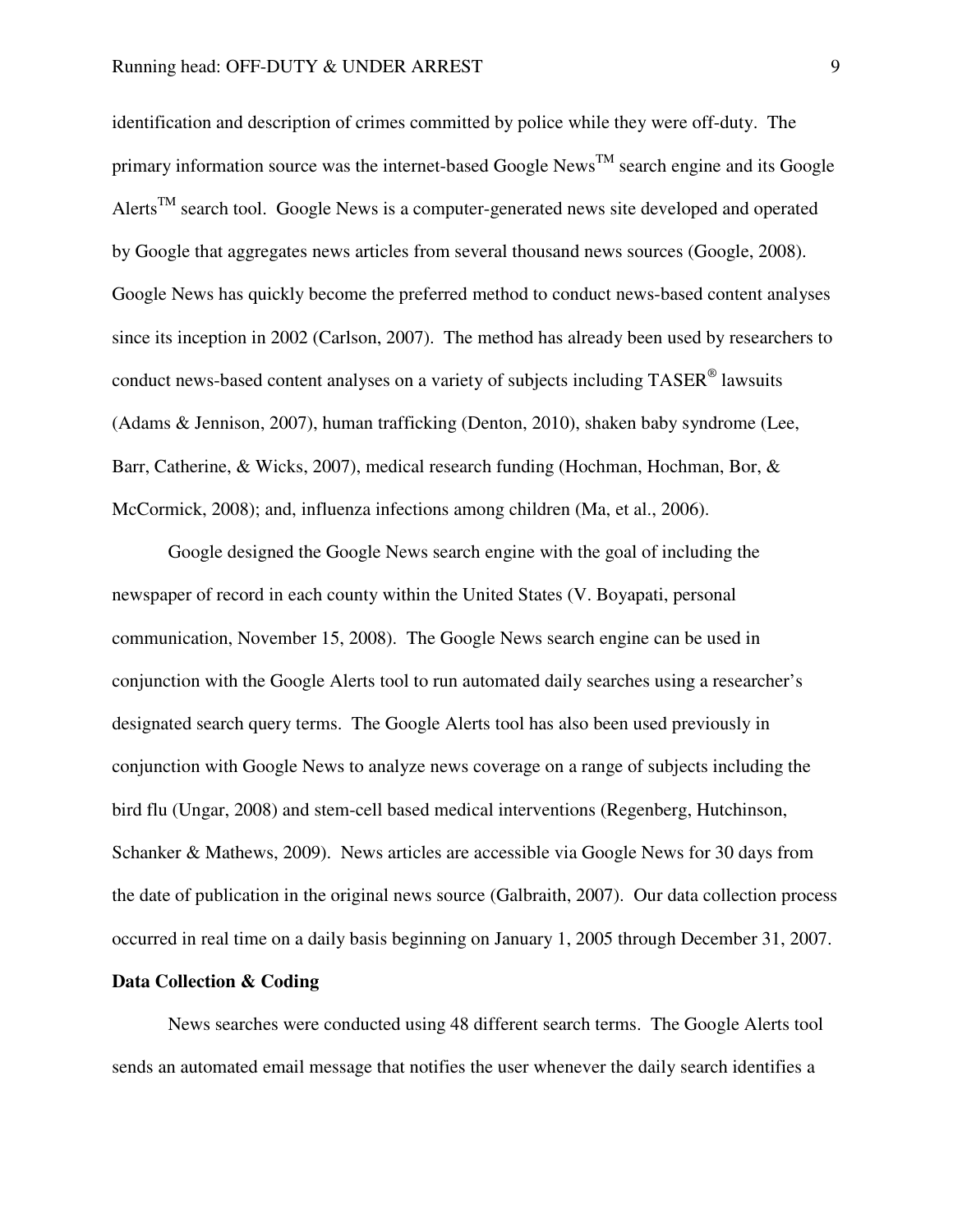news article that matches the search terms. The automated alert contains a link to the URL for the designated news article. These articles were located and examined for relevancy, printed, and archived for subsequent coding and content analyses. Google Alerts commonly identified news articles that reported on events that occurred after an officer's arrest, including various court proceedings such as plea bargains, adjudications, appellate court orders, and/or the subsequent arrest(s) of the same officer(s) in different criminal cases.

 After the universe of news reports was identified, we recorded case related information using a five page coding instrument that included 109 individual data fields. Cases were initially coded in terms of the duty status of the officer at the time the offense was committed. Determinations were made as to whether the arrested officer was either on- or off-duty based on the manifest content of the articles.<sup>1</sup> Additional data were coded including information on the: a) arrested officer, b) his or her agency, and c) case outcomes including legal and/or employment dispositions.

 Offenses committed by off-duty police were coded in two ways. We initially used the data collection guidelines of the National Incident-Based Reporting System to code specific offenses (NIBRS) (see United States Department of Justice, 2000, pp. 21-52). $2$  We found however that in many instances officers were officially charged with offenses that did not reflect the nature of the criminal acts described in the narratives of the news articles, suggesting that preferential initial charging decisions were sometimes offered as a professional courtesy to fellow police officers. The occurrence of preferential charges suggested the need for additional offense codes based on the manifest content of the news articles. We subsequently coded each offense in terms of five general categories that more accurately depict the nature of the crime(s), including those related to: 1) violence, 2) sex, 3) drugs, 4) alcohol, and/or 5) a profit motive.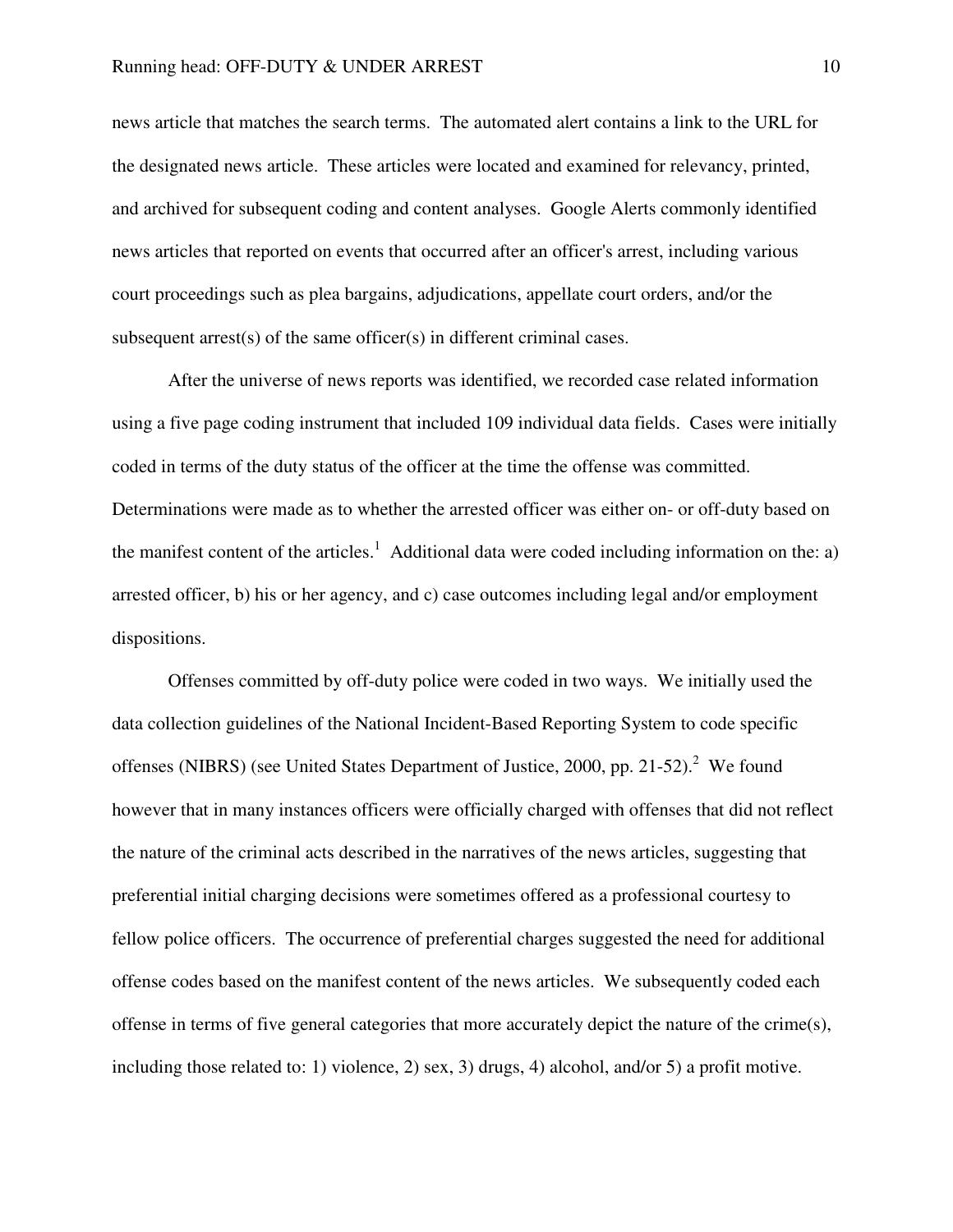The study also includes measures designed to investigate the degree to which arrested off-duty police were acting in their official capacity when they committed the crime(s). We constructed several indicators to measure this variable that were based on those referenced in Schwartz and Urbonya's (2008) description of factors commonly considered by federal courts in Section 1983 litigation involving claims that off-duty police officers acted in their official capacity. Specific items used to indicate the degree to which arrested off-duty police were acting in their official capacity when they committed the crime(s) included whether the arrestee: a) identified themselves as a police officer, b) was wearing their police uniform, c) displayed their service weapon or some other department-issued weapon, d) displayed a badge, e) conducted an off-duty search, f) conducted an off-duty arrest, and g) intervened in an existing dispute pursuant to agency policy. One additional item was used to indicate whether the jurisdiction had an ordinance that deemed 24-hour on-duty status for police.

Coding of content was completed by one of the authors. Additional procedures were undertaken to ensure the reliability of the data. One of the most widely accepted tests of reliability for content analyses is the percentage of agreement test, wherein the percentage of agreement among two or more coders is calculated (Riffe, Lacy, & Fico, 2005). We employed a second coder to independently code a random sample of five percent of the total number of cases  $(n = 106)$ . The overall level of simple agreement between the two coders across the variables included in the present study (97.6%) established a degree of reliability well above what is generally considered "acceptable" (Riffe, et al., 2005, p. 147).

#### **Strengths & Limitations of the Data**

 Our research compliments existing studies in the "newsmaking criminology" tradition (Barak, 1988, 1995). According to Barak (2007), newsmaking criminology "refers to the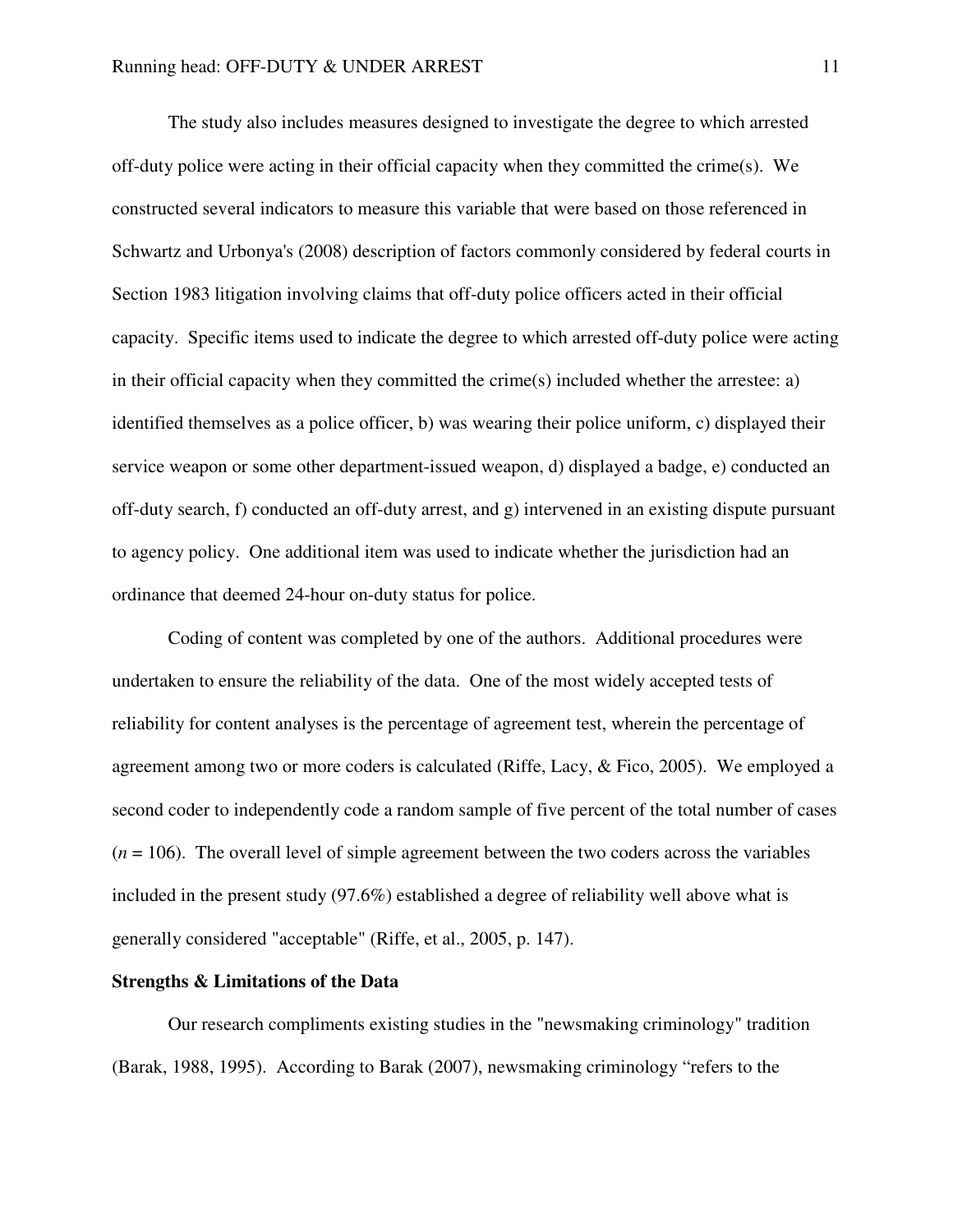conscious efforts and activities of criminologists to interpret, influence or shape the representation of 'newsworthy' items about crime and justice" (p. 191). Studies in newsmaking criminology most commonly involve the analysis of news content to gain knowledge about the nature of crime-related media coverage, but news content can also provide valuable information on the nature of the criminal behavior that underlies the media coverage (e.g., Beard & Payne, 2005; Denton, 2010; Morris, 2010; Payne, Berg, & Sun, 2005; Payne & Gainey, 2003; Ross, 2000). For our purposes, the news reports provided an unparalleled amount of information on a very large number of off-duty crimes committed by police officers. These data would be difficult or impossible to collect using other methodologies.

 Google News also offers some clear advantages over other aggregated news databases (*e.g.* Dialog® , Factiva® , LexisNexis® ) (Ferguson, 2005; Galbraith, 2007; Ojala, 2002). The Google News site crawls content from over 4,500 English language news sources and appears to be more likely to locate stories that have not been picked up by news wire services. Google News offers more up-to-date stories since it crawls the internet every 15 minutes. Google News incorporates Google's automated search algorithms that are the current industry standard. Finally, the search engine provides multiple links to related news content, so if a particular story provides insufficient information it is relatively easy to locate more relevant news sources. Google does not however provide a publicly-available list of news sources. Google treats the source list as proprietary information that is kept confidential in order to protect the company's competitive interests.

There are three primary limitations of these data. First, it should be recognized that the data are limited to cases that involved an official arrest. We do not have any data on cases of police crime that did not come to the attention of police, nor do we have information on cases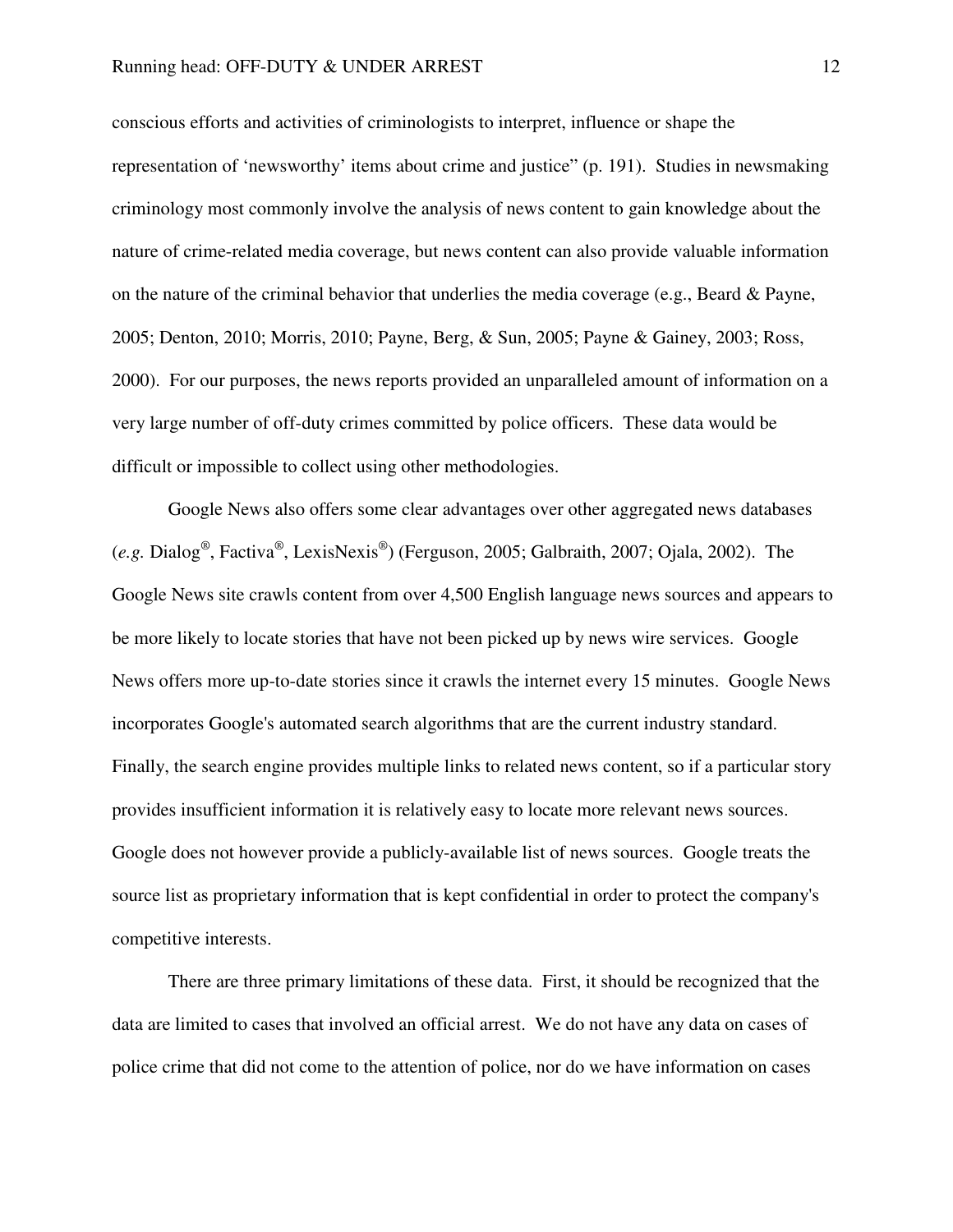that did not result in an arrest. Second, our research is limited by the content and quality of information provided on each case. The amount of information on each case varied, and data for some of the variables of interest were missing for some of the cases. Third, it should be recognized that these data are the result of a filtering process that includes the exercise of discretion by media sources. Media sources exercise discretion in terms of both the types of stories covered and the nature of the content devoted to particular stories (Carlson, 2007).

#### **Results**

 The news searches identified 2,119 criminal cases that involved the arrest of 1,746 sworn officers during the period January 1, 2005 through December 31, 2007. Some of the officers were arrested more than once, and some of the officers had multiple cases due to having more than one victim. The arrested officers were employed by 1,047 nonfederal law enforcement agencies representing all 50 states and the District of Columbia. Slightly more than one-half of the cases  $(n = 1,126$  or 53.1% of all cases) involved officers who were off-duty at the time of the offense.

 The remainder of this section is organized into three parts. The first part provides descriptive statistics on the off-duty crimes and the types of offenses that were more likely to be committed by off-duty officers. The second part describes the off-duty crimes in terms of our measures of official capacity, or the degree to which arrested off-duty police were acting in their official capacity when they committed the crime(s). The third part of the section provides comparisons between the employment outcomes of on- and off-duty officers including case dispositions that resulted in suspension, resignation, or termination of employment.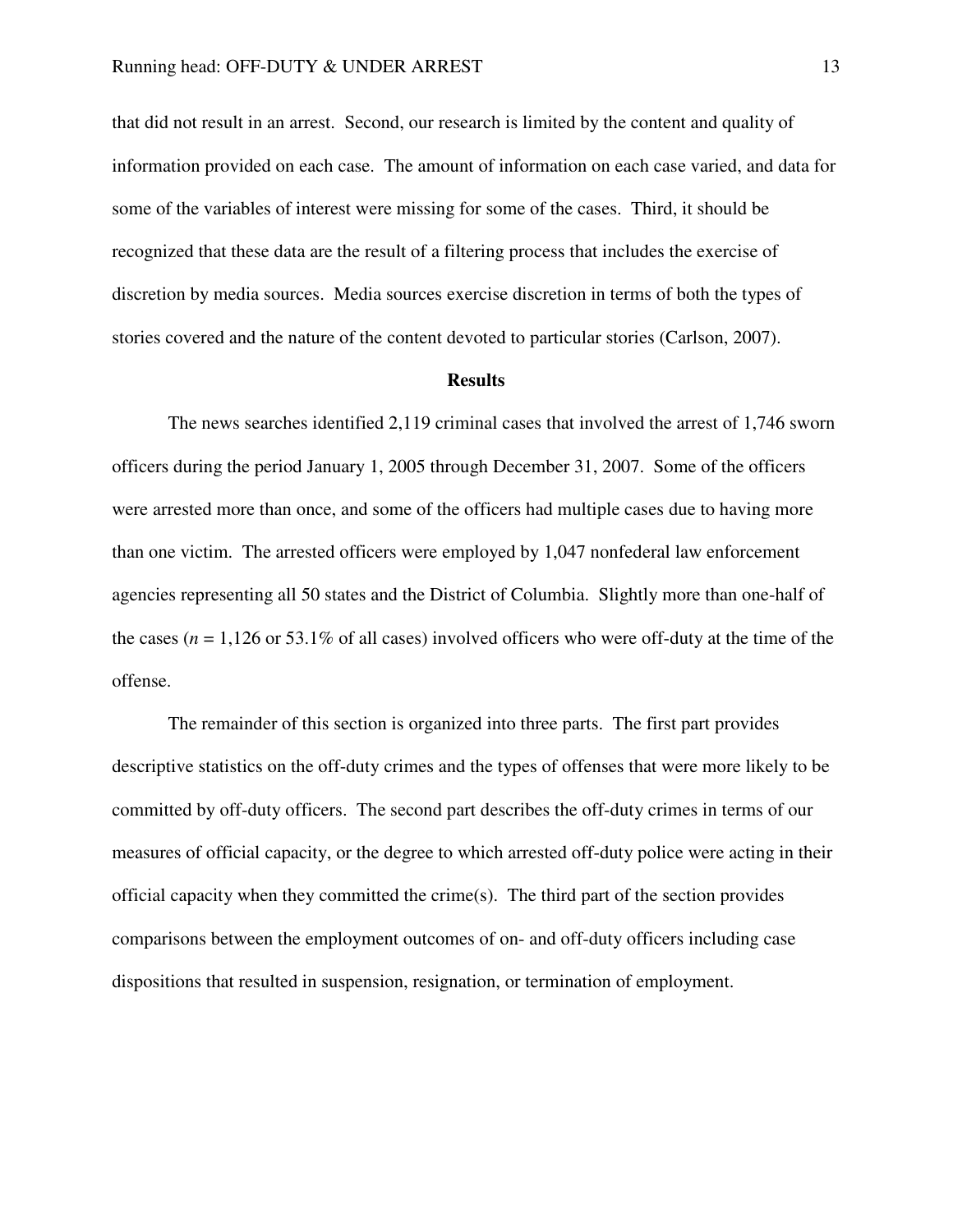#### **The Off-Duty Offenses**

 Table 1 provides data on the cases that involved officers who were off-duty at the time of the offense including univariate descriptive statistics on the arrested officers, their agencies, and the geographic region in which they are employed. The vast majority of cases involved male officers (94.2%). Most of the officers were patrol and street-level personnel (82.7%), including nonsupervisory officers, sheriff's deputies, state troopers, and criminal investigators. The remaining officers were line/field supervisors (corporals, sergeants, lieutenants) (13.5%) or police managers (captains, majors, colonels, deputy chiefs and chiefs) (3.6%). The modal category for officer age was 36-43 years (*n* = 325 or 28.8%), and the modal category for years of experience was 0-5 years  $(n = 292, \text{ or } 25.9\%)$ . The off-duty crimes occurred in every region of the United States, but the arrested officers were most commonly employed by agencies located in the South  $(40.2\%)$ .

#### <<<<< Insert Table 1 about here >>>>>

 Next we sought to identify and describe the types of offenses that were more likely to be committed by off-duty officers. We present findings on the offenses in terms of both specific offense types (Table 2) and more broad offense categories (Table 3). Chi-square analyses were performed to discern the degree of association between specific types of offenses and the duty status of the arrested officer. Table 2 presents the specific offenses that were significantly more likely to be committed by officers who were off-duty rather than on-duty based on the Chisquare analysis.

 Simple assaults and aggravated assaults were more likely to be committed by off-duty officers. Off-duty officers committed 74.7% of the simple assaults and 63.1% of the aggravated assaults in our study. Several specific offenses related to the consumption of alcohol were also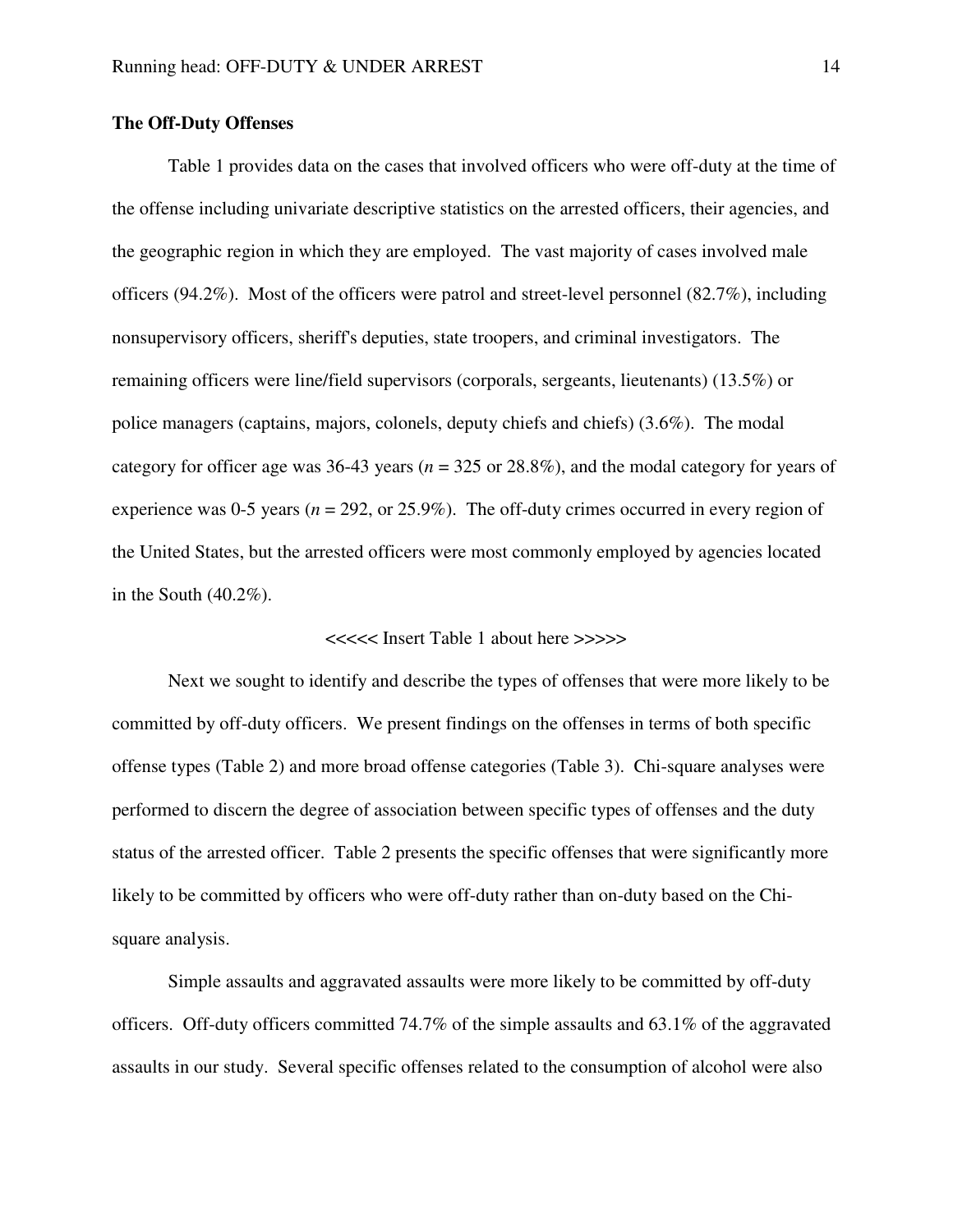more likely to be committed by officers who were off-duty, including driving under the influence (86.6%), liquor law violations (73.9%), and drunkenness (86.7%). Several sex offenses were also more likely to be committed by off-duty officers than on-duty officers including statutory rape (77.8%), pornography/obscenity offenses (83.3%), on-line solicitation of a child (93.3%), and incest (100%).

#### <<<<< Insert Table 2 about here >>>>>

 Chi-square analyses were also performed to discern the degree of association between general categories of offenses and the duty status of the arrested officer. Table 3 presents the five general categories of offenses by the duty status of the arrested officer. Alcohol-related crimes were more likely to be committed by off-duty officers rather than on-duty officers ( $p <$ .001). Off-duty officers committed 86.5% of the alcohol-related crimes in our study. Profitmotivated crimes and drug-related crimes were more likely to be committed by on-duty officers rather than off-duty police ( $p < .001$  and  $p < .001$  respectively). Sex crimes were also more likely to be committed by on-duty officers ( $p = .016$ ), and slightly more than one-half (51.3%) of the officers arrested for sex crimes committed them while they were on-duty. The association between crimes of violence and duty status was not significant (*p* = .053). Off-duty officers committed 55.2% of the violent crimes. The null finding in regard to the association between duty status and violent crimes suggests that police commit violent crimes regardless of whether they are on- or off-duty.

<<<<< Insert Table 3 about here >>>>>

## **Measures of Official Capacity**

 We examined the off-duty police crimes using measures designed to investigate the degree to which arrested off-duty police were acting in their official capacity when they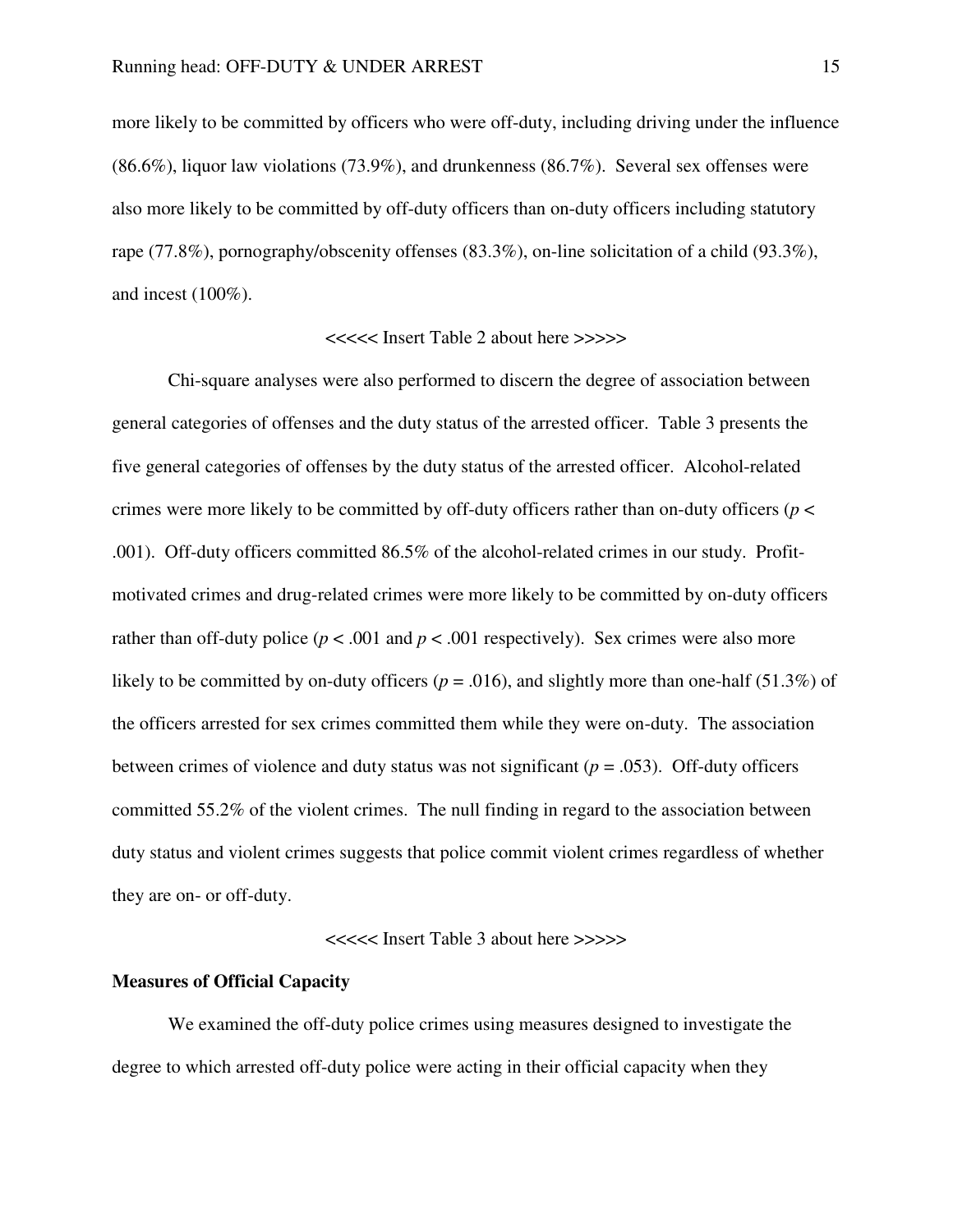committed the crime(s). Table 4 presents the eight measures of official capacity derived from our review of factors that are commonly considered by federal courts in Section 1983 litigation involving claims that off-duty police acted in their official capacity. Table 4 shows that slightly more than 16% of all the off-duty crimes  $(n = 184)$  included at least one of the measures designed to indicate that the arrested officer was acting in an official capacity when he/she committed the crime. The most frequently occurring measure exhibited by police who were arrested for crimes committed while they were technically off-duty was the display of an official weapon  $(n = 110; 9.8\%$  of all off-duty crimes). The second most frequently occurring measure were cases where the off-duty officer identified themselves as a police officer  $(n = 83; 7.4\%$  of all off-duty crimes). There were 25 instances where an off-duty officer displayed a badge during the commission of their crime(s)  $(2.2\%$  of all off-duty crimes). A small number of cases involved off-duty police who were in uniform  $(n = 13)$  and/or conducted an arrest  $(n = 9)$  and/or a search  $(n = 9)$  during the commission of the crime(s).

<<<<< Insert Table 4 about here >>>>>

#### **Employment Outcomes**

 Additional analyses were conducted to further investigate the relationship between duty status and the employment outcomes for police criminals. Specifically, a multinomial logistic regression model was used to determine the influence of a number of independent variables on employment outcomes. The dependent variable is a trichotomous measure that distinguishes between officers who were suspended ( $n = 875$ ), resigned ( $n = 377$ ), or terminated ( $n = 356$ ).<sup>3</sup> Several officer, offense, and agency variables were included in the multivariate analysis. The main independent variable of interest, duty status, was included as a dichotomous measure to distinguish between officers who committed crimes while off-duty (coded 0) and officers who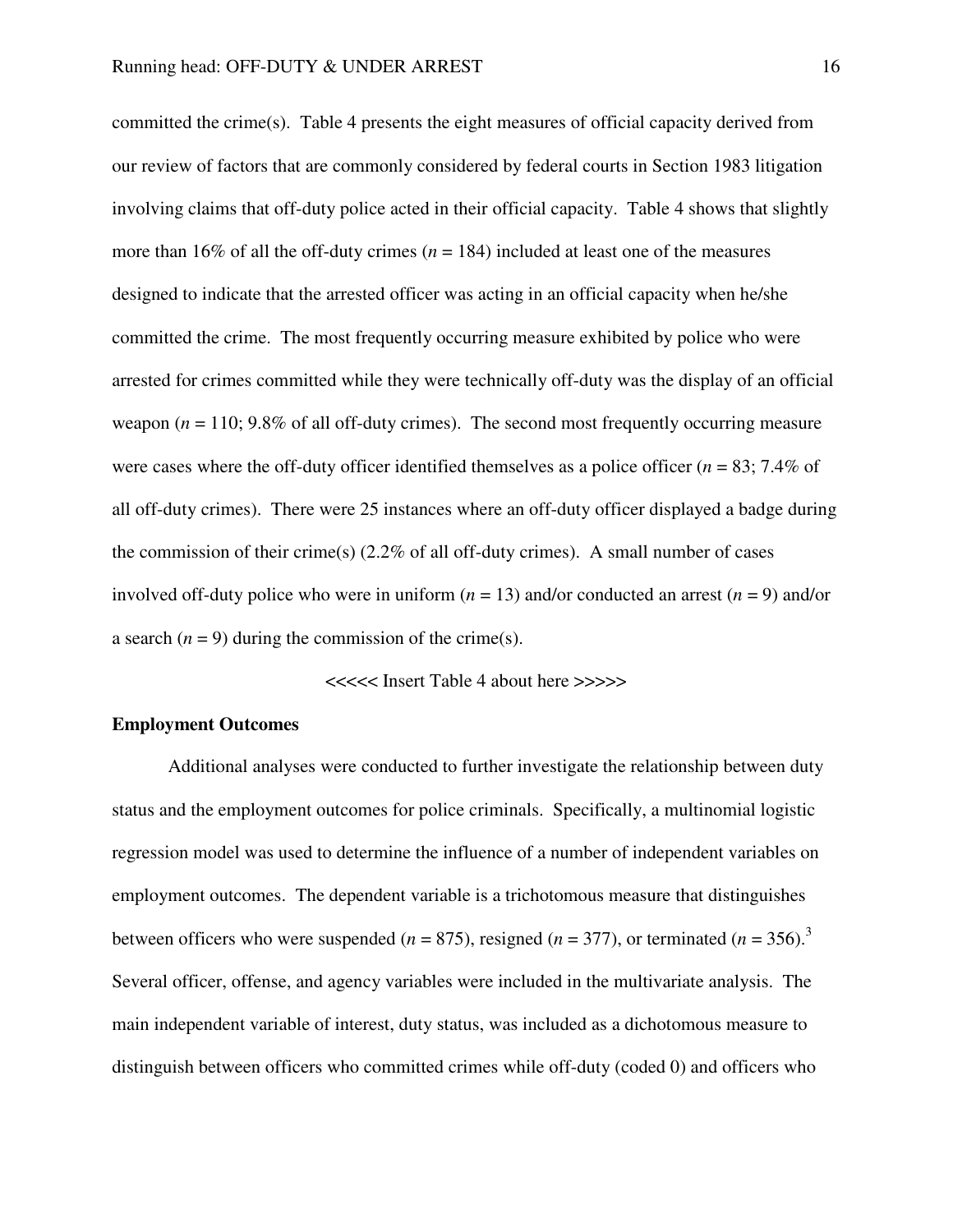committed crimes while on-duty (coded 1). Officer gender was included with females coded as 0 and males coded as 1. Years of service were included as a continuous variable.<sup>4</sup> Rank of the officer was included as a dichotomous measure with managers/supervisors coded as 0 and nonsupervisory officers coded as 1. For type of offense, five dummy variables were also created for sex offenses, nonsex-related personal offenses, property offenses, drug offenses, and other offenses. Personal offenses were left out of the analysis as the reference category. Department variables including agency type and geographic region were also controlled in the analysis.

 The descriptive statistics of the independent variables for officers who were suspended, resigned, or terminated are presented in Table 5. On- and off-duty officers differed slightly in terms of employment dispositions. The most common disposition for officers who committed on-duty crimes was suspension, followed by resignation and termination. The most common disposition for officers who committed off-duty crimes was also suspension, but resignation was the least common disposition for these officers. Bivariate correlations computed for each of the independent variables revealed that none of the variables were highly correlated with each other. Tolerance statistics and variance inflation factors were also examined. None of the tolerance statistics were below .1, and none of the variance inflation factors exceeded 4. Thus, it was determined that collinearity was not an issue in the model (Mertler & Vannatta, 2002).

#### <<<<< Insert Table 5 about here >>>>>

 The results of the multnomial logistic regression are reported in Table 6. Suspension, the modal category, was left out of the model as the reference category for the dependent variable. Therefore, the results are interpreted as the odds of an officer resigning as opposed to being suspended and an officer being terminated as opposed to being suspended. Table 6 reveals that duty status was a significant predictor in whether officers resigned versus being suspended  $(b =$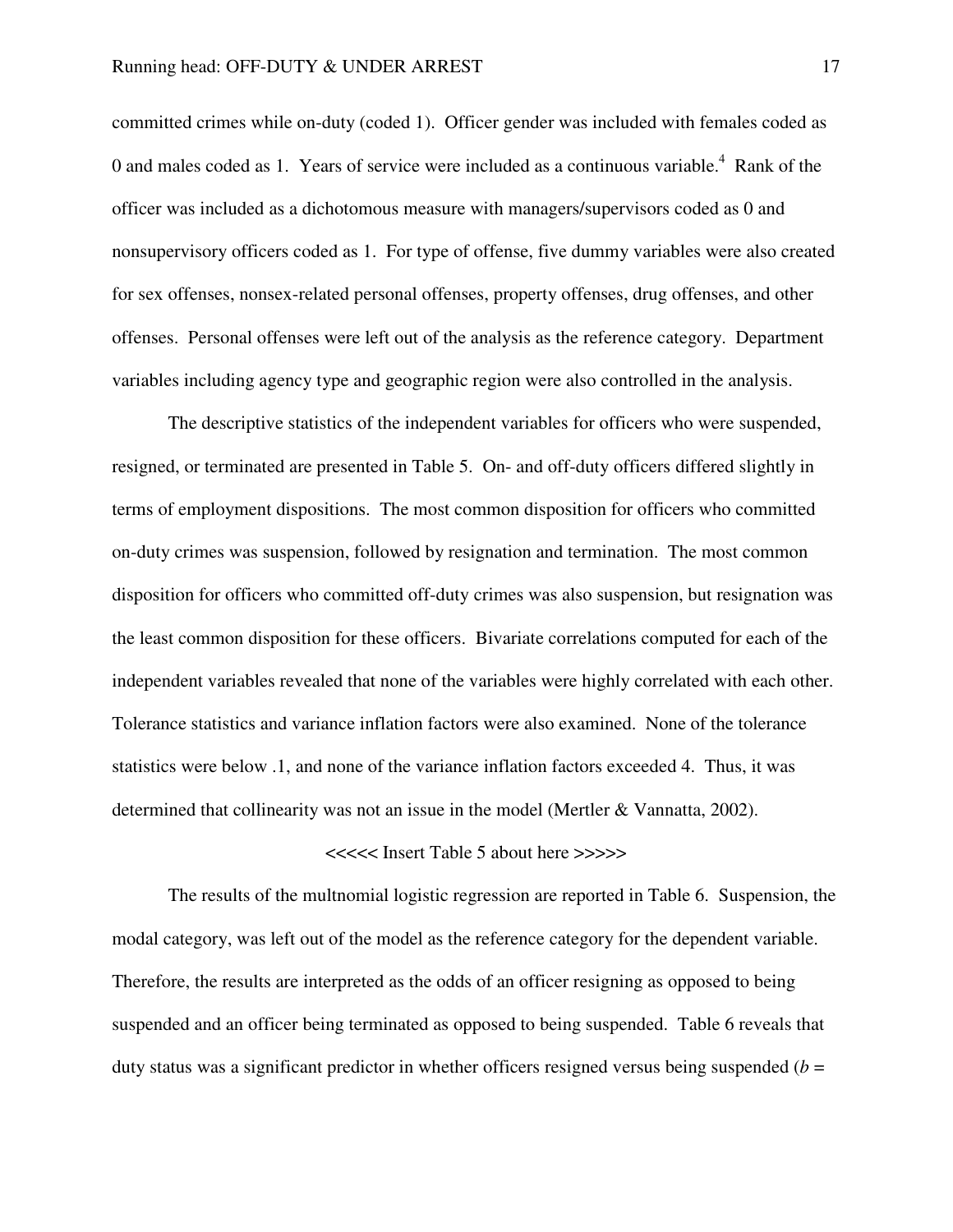.464,  $p < .001$ ). The disposition of officers who committed on-duty offenses was significantly more likely to be resignation rather than suspension. In examining the odds of termination versus suspension, duty status was not significant at the .05 level. If the significance level is relaxed to .10 however, the coefficient  $(b = .238, p < .10)$  indicates that on-duty officers were more likely to be terminated than suspended. Several other variables were found to be significant predictors of disposition, including years of service, variables associated with the type of offense, and the geographic location of the agency.

<<<<< Insert Table 6 about here >>>>>

## **Discussion**

 Off-duty police crime is an issue of concern for both scholars and police executives. Scholars confront the problem of whether to "count" off-duty misbehavior in their conceptualization and measurement schemes; police executives face potential municipal liability exposure and negative fallout from police crimes that occur while an officer is technically offduty. Data to inform these issues have thus far been limited because most of it is based on the misbehavior of cops from a single agency. We conducted news searches to identify and describe the off-duty crimes perpetrated by police throughout the nation. Some points of discussion emerge from our research.

 Our findings confirm the generalizability of existing data on off-duty misconduct in regard to at least two issues: 1) alcohol intoxication, and 2) the misuse of firearms. Problems associated with off-duty alcohol abuse and intoxication appears to be pervasive. We found that alcohol-related crimes were significantly more likely to be committed by off-duty police, and specific offenses such as DUI, drunkenness, and violations of the liquor laws were among the offenses more likely to be committed by off-duty police. Our study identified dozens of cases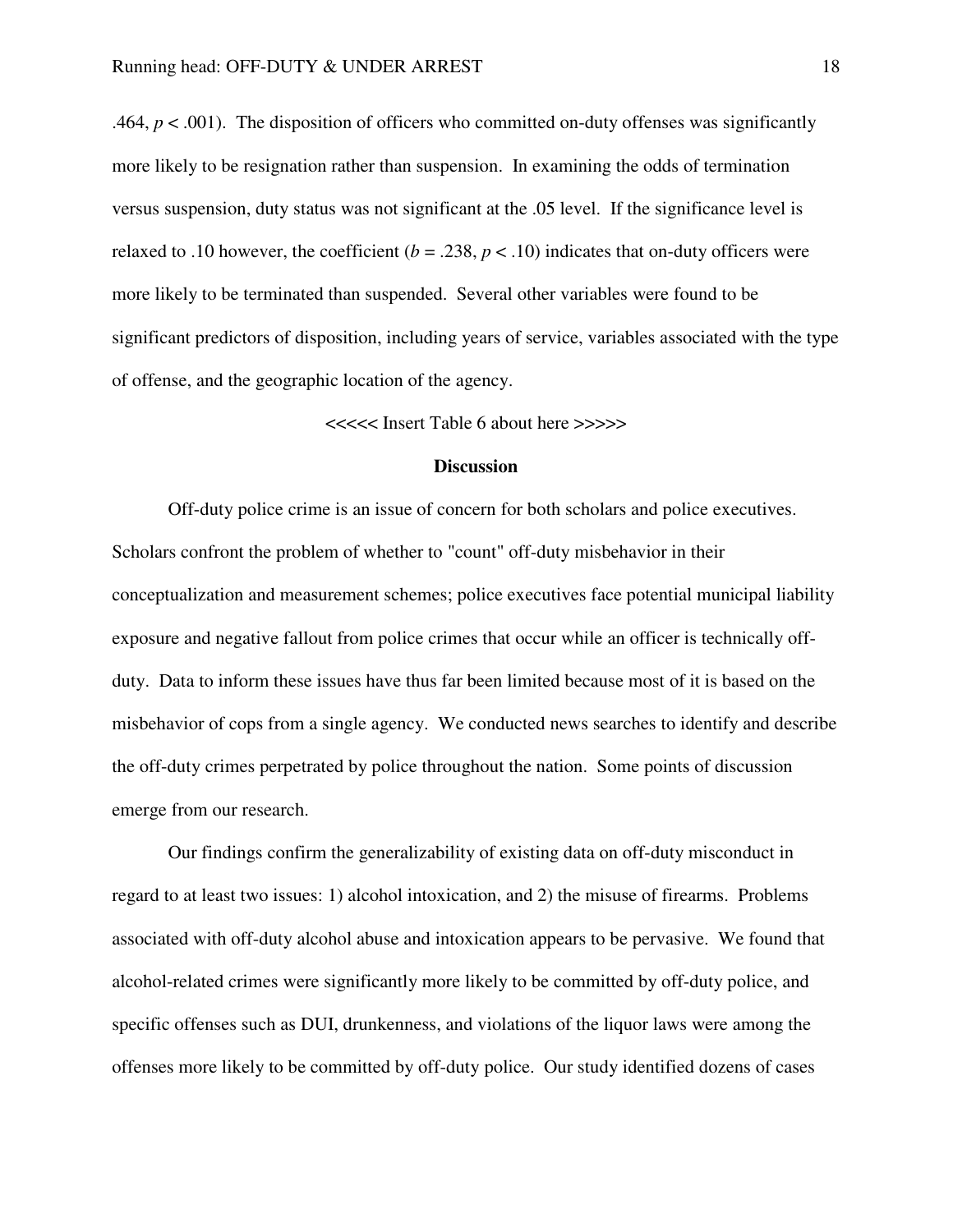involving intoxicated of f-duty cops arrested for aggravated and simple assault ( $n = 37$  and 30, respectively), and there were hundreds of off-duty police arrested for alcohol-related cases involving harassment/intimidation (*n* = 320) and property damage/vandalism (*n* = 315). Police work seems to be conducive to alcoholism, and alcohol abuse has been associated with a myriad of problems that occur on-duty (Swanson, Territo & Taylor, 2008). Our data show that alcohol abuse leads to a wide variety of violent and property crimes perpetrated by police who are offduty. The scholarly research and reports of the CCPC also focus on the misuse of firearms by off-duty police. We identified 110 cases (about 10% of all cases of off-duty police crime) where off-duty police displayed a department-issued service weapon to threaten or intimidate people during the commission of a crime. Overall, our findings indicate that major problems associated with the off-duty misuse of alcohol and guns extend well beyond the jurisdictional boundaries of the NYPD.

 The third major problem identified in the existing literature on off-duty police misconduct is domestic violence. Coding procedures to identify police involved in domestic violence in the current study failed to uncover many of these cases due to preferential initial charging decisions. There were numerous cases where police responded to 9-1-1 calls made within the context of a domestic assault involving an off-duty officer that resulted in an arrest for some other offense such as public drunkenness, disorderly conduct, or resisting arrest. The Lautenberg Amendment of 1996 prohibits anyone convicted of a crime of domestic violence from carrying a firearm (Gun ban for individuals convicted of a misdemeanor crime of domestic violence, "Lautenberg Amendment," 1996); a factor that presumably influenced preferential charging in these cases. Researchers interested in the study of police domestic violence need to recognize the problems associated with preferential charging decisions and methodologies that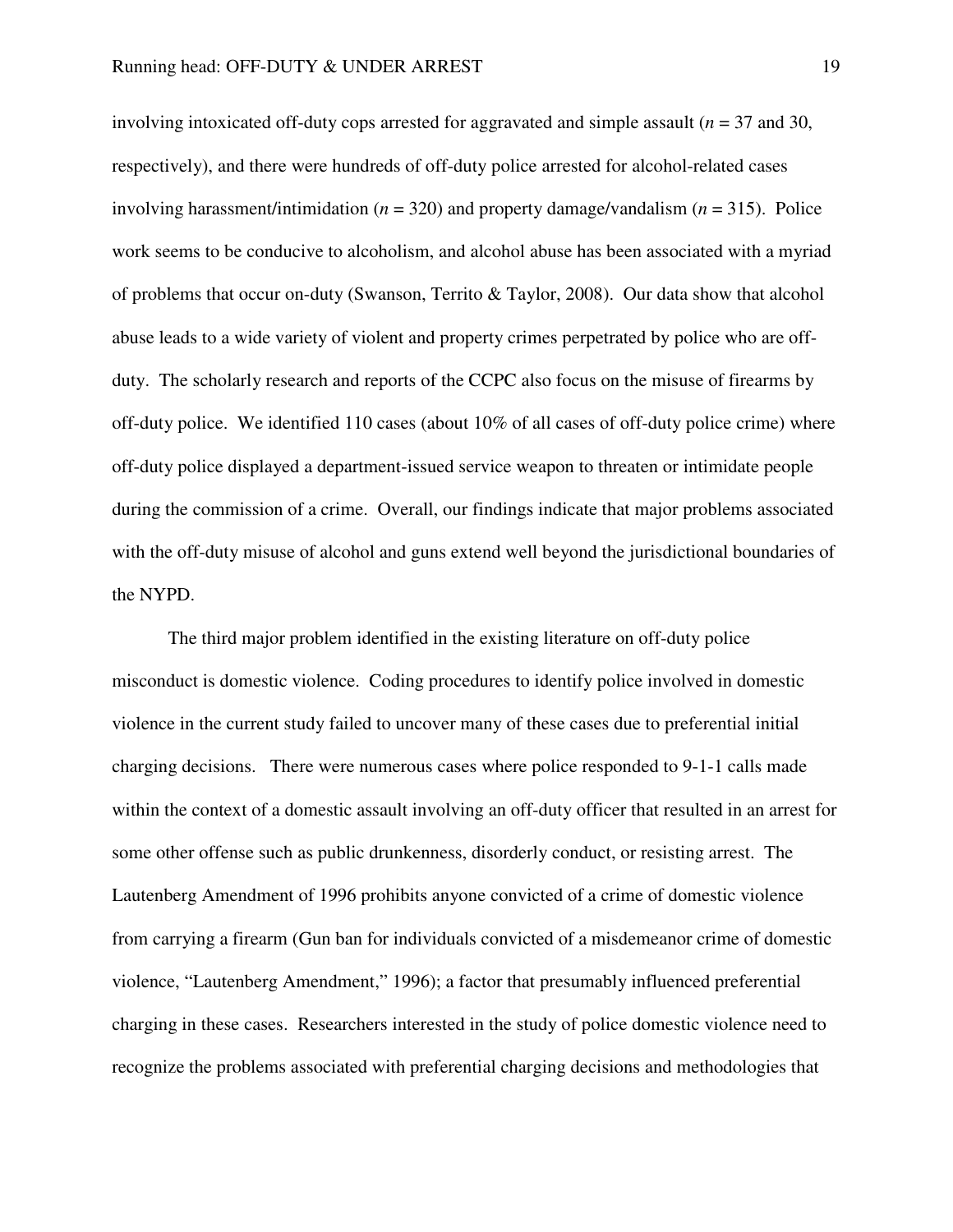rely on official charges to identify these cases. Future studies could utilize news-based content analyses that incorporate expanded definitions of the phenomenon to uncover cases that have thus far remained "invisible" to researchers. $5$ 

 Crimes of violence including simple and aggravated assault were commonly perpetrated by off-duty police in our study (*n* = 207 and 149, respectively) however the relationship between duty status and crimes of violence was not significant. The finding indicates that police who are technically off-duty are as likely to commit violent crimes as those who are on-duty. Police scholars have long recognized violence as a hallmark of both police culture and the day-to-day work of street-level officers (Crank, 2004; Skolnick, 1994; Westley, 1970); but, we know much less about how violence may infuse off-duty behavior and the lives of cops *after* the shift is done. To what degree do occupational and cultural norms that define violence as an acceptable means to achieve job-related goals "bleed-over" to encourage illegitimate violent behavior on the part of police who are off-duty? Many of the crimes in our study could be described as cases involving officers who could not distinguish the appropriate and legitimate use of violence within the context of shifts in their duty status—they could not "turn off" the influence of cultural norms that legitimate the use of on-duty violence in cases when they were technically off-duty. More data are needed to investigate the influence of cultural and occupational norms on the violent behavior of off-duty police.

 We explored the relationship between duty status and employment outcomes for police criminals using a multinomial logistic regression model and a trichotomous measure of dispositions including suspension, resignation, and termination. The descriptive statistics (see Table 5) show that cases that involved off-duty police concluded with a suspension more often than did cases that involved on-duty police, suggesting that police who commit off-duty crimes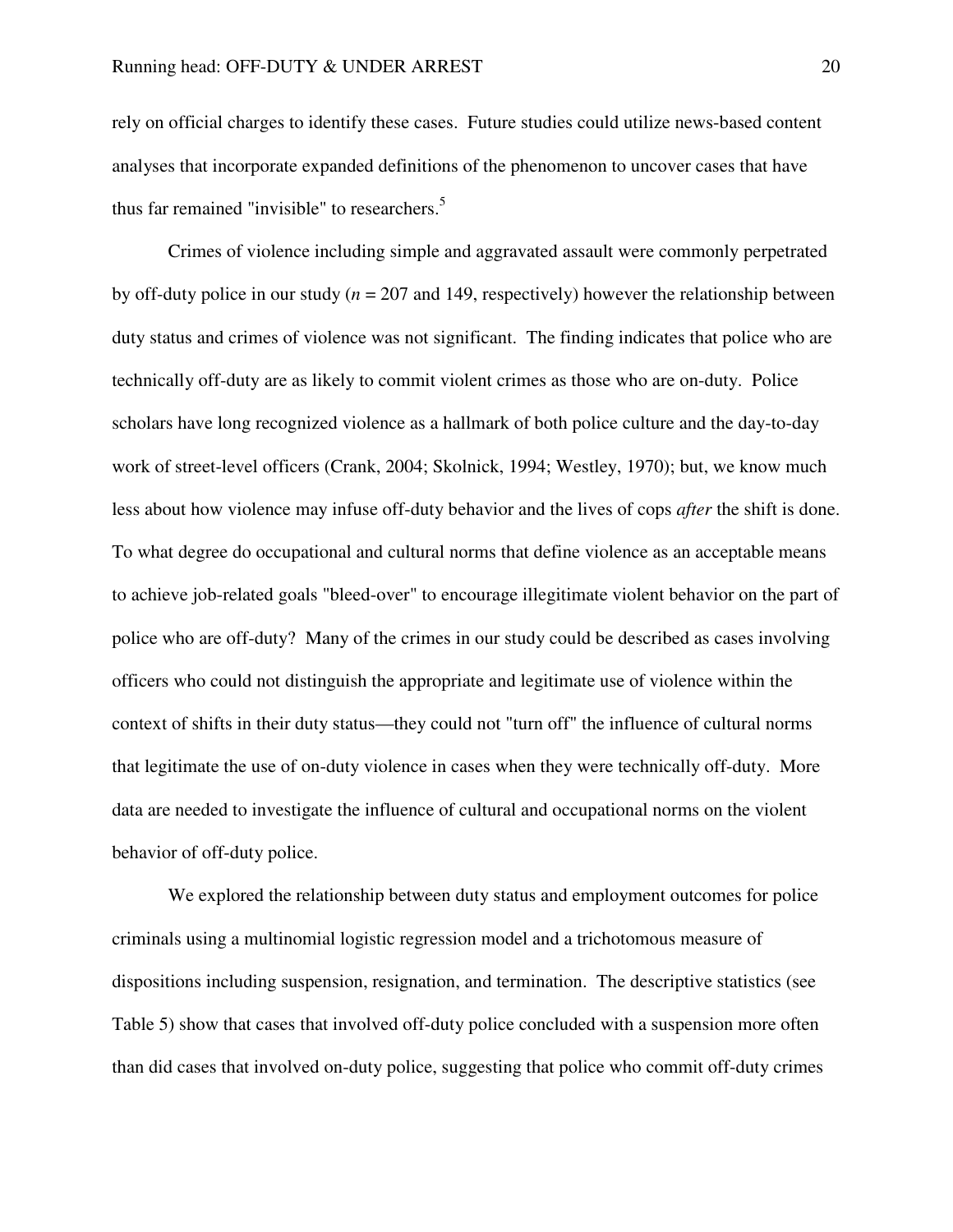may be less likely to be separated from the job through either resignation or termination. The multivariate analyses however were inconclusive in this regard (See Table 6). On-duty police criminals were significantly more likely to resign rather than be suspended compared to off-duty police criminals. On-duty police criminals were also more likely to be terminated rather than suspended compared to off-duty police criminals, but this relationship was not significant at the .05 level. Reports of the CCPC on the disposition of charges of serious off-duty misconduct among NYPD officers identified cases that resulted in "questionable penalties," especially those that included sanctions "short of termination where termination [was] warranted" (CCPC, 1998, p. 24). The question of whether off-duty police crimes are adequately punished remains an unsettled empirical question.

 We developed measures designed to investigate whether arrested off-duty police were acting in their official capacity when they committed the crime(s) and found that most of the cases (83.6%) did not include any of the eight measures of official capacity. One might argue that the remainder of cases is inconsequential because they rarely occur. An alternative view merits consideration however. The measures of official capacity were based on factors commonly considered by federal courts in Section 1983 litigation, so the cases that *did* include one or more of the factors  $(n = 184)$  are instances where municipal law enforcement agencies and local governments face potential liability exposure. The cost of an average jury award of liability against a municipality is reported to be about \$2 million, and the average award against a police-defendant in a sample of federal liability cases was found to be about \$492,000 excluding legal fees (Kappeler, 2006; Ross, 2000). Police agencies clearly remain vulnerable to significant monetary damages from claims that arise from off-duty misconduct even though the majority of these cases do not include evidence that an officer acted within the scope of his or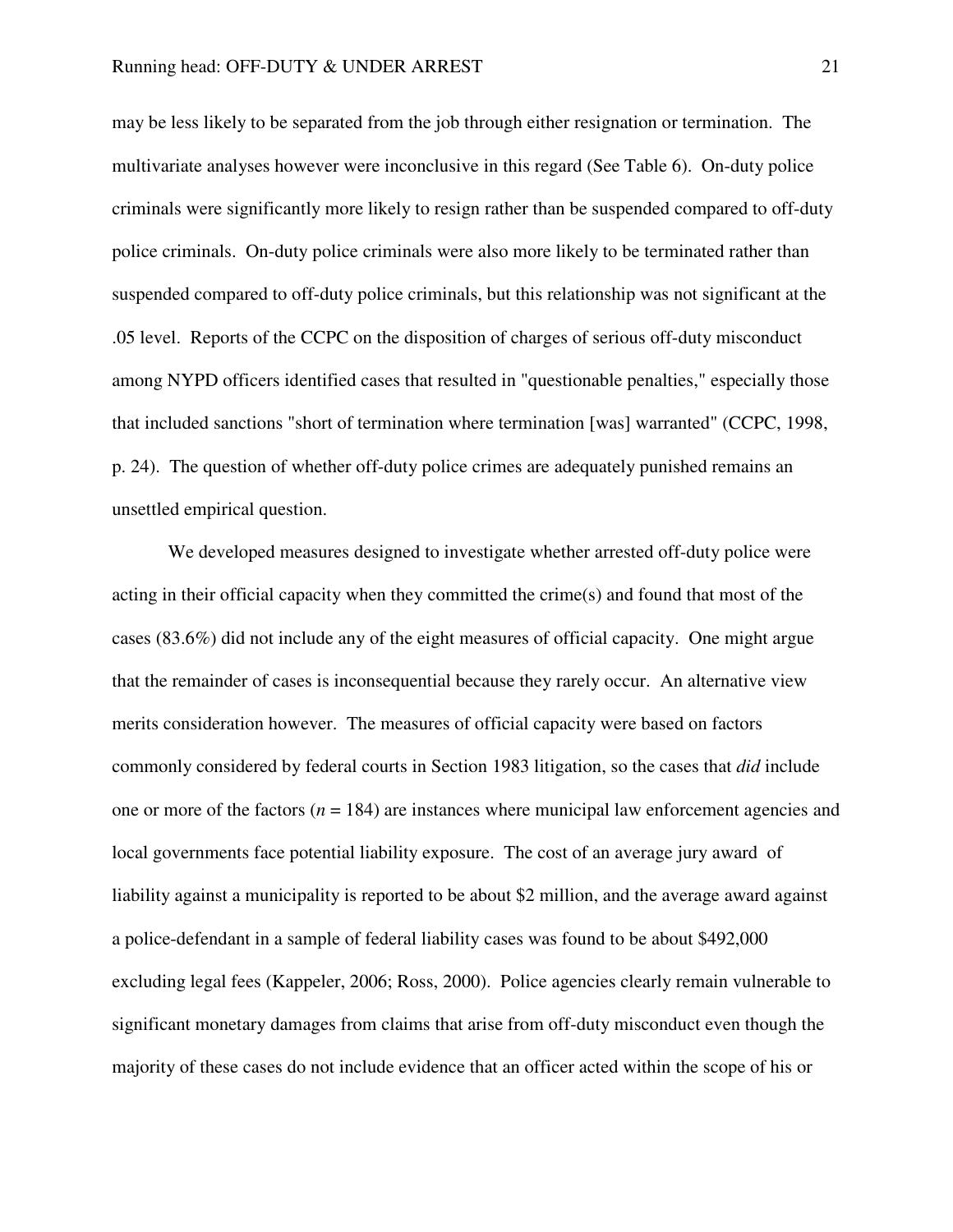her official capacity. Research on this issue would benefit from methodologies that incorporate data on the ultimate disposition of Section 1983 claims concerning whether an off-duty officer acted within their official capacity during the commission of a crime.

 The identification of cases that did include some of the measures of official capacity also provides additional fodder to scholars who argue for the inclusion of off-duty acts in studies designed to measure police deviance and/or crime. For example, 62 of the 149 cases of aggravated assault committed by off-duty police in our study included at least one of the measures of official capacity (41.6%). Off-duty police displayed their service weapon during the commission of 50 aggravated assaults, and off-duty officers identified themselves as police officers during the commission of 20 aggravated assaults. Three of the off-duty officers were in uniform while they committed an aggravated assault. Scholars determined to focus exclusively on acts that occur on-duty and exclude acts that occur off-duty would be hard-pressed to explain why those situations do not "count" as cases of police crime. Also, we used conservative measures that were based exclusively on factors commonly used by courts in Section 1983 claims to determine whether off-duty police were acting in their official capacity. Alternative coding procedures based on an analysis of the manifest *and* latent content of the news articles would have resulted in the identification of more cases, and arguably more valid estimates regarding how many off-duty crimes arose from prevailing occupational norms or specialized law enforcement training, skills, and/or knowledge.

#### **Policy Implications**

Alcohol abuse and intoxication present the most obvious challenges to police executives who need to identify and deter off-duty misbehavior. Organizational strategies to mitigate these problems need to include punishments enforced through departmental regulations as well as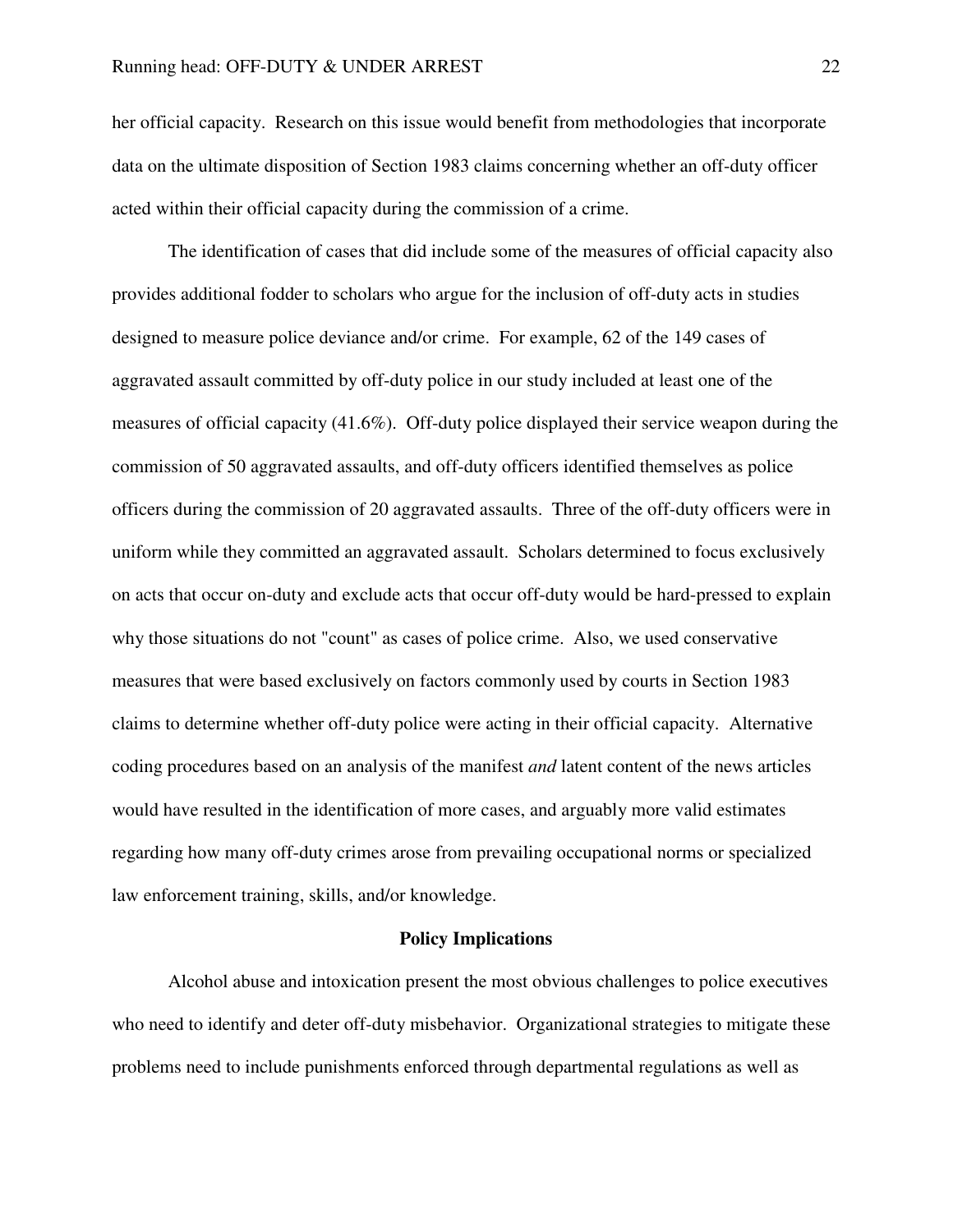incentives compatible with prevention and treatment approaches. Most agencies already enforce "zero tolerance" policies in regard to on-duty alcohol use and intoxication, but a growing number of agencies have revised policies to cover situations that arise during off-duty hours. The Lowell (MA) Police Department enacted policies to limit off-duty consumption including those that prohibited: a) off-duty consumption in a public place and/or b) consumption at any time and place to the extent that it would render an officer unfit for immediate duty (Redmond, 2009). The policies of the Indianapolis Metropolitan Police Department (IMPD) include prohibitions on: a) the consumption of alcohol within 8 hours of the start of a shift, b) the purchase of alcohol while in uniform whether on- or off-duty, and c) the use of police vehicles to transport alcohol whether on- or off-duty. The IMPD also mandated breath tests for on- and off-duty officers involved in any crash involving a squad car (Gillers, 2010; Vane, 2010).

Of course, there are problems with approaches that rely on formal policies and bureaucratic rules to govern off-duty drinking. First, these policies cannot mitigate problems associated with every instance of off-duty consumption, in particular cases where off-duty police drink alcohol in accordance with departmental rules and are then dispatched for an emergency response. Second, the promulgation of policies intended to regulate off-duty conduct including those that limit the off-duty consumption of alcohol have become a source of conflict between agencies and police unions opposed to these types of regulations (Redmond, 2009).

Larger police agencies usually incorporate prevention and treatment approaches through Employee Assistance Programs (EAP). EAPs designed to mitigate problems associated with the misuse of alcohol date to the 1950s in Boston, New York City, and Chicago (Swanson et al., 2008). The CCPC (1998) recommended mandatory counseling for NYPD officers prior to the adjudication of any disciplinary proceedings involving the misuse of alcohol, and also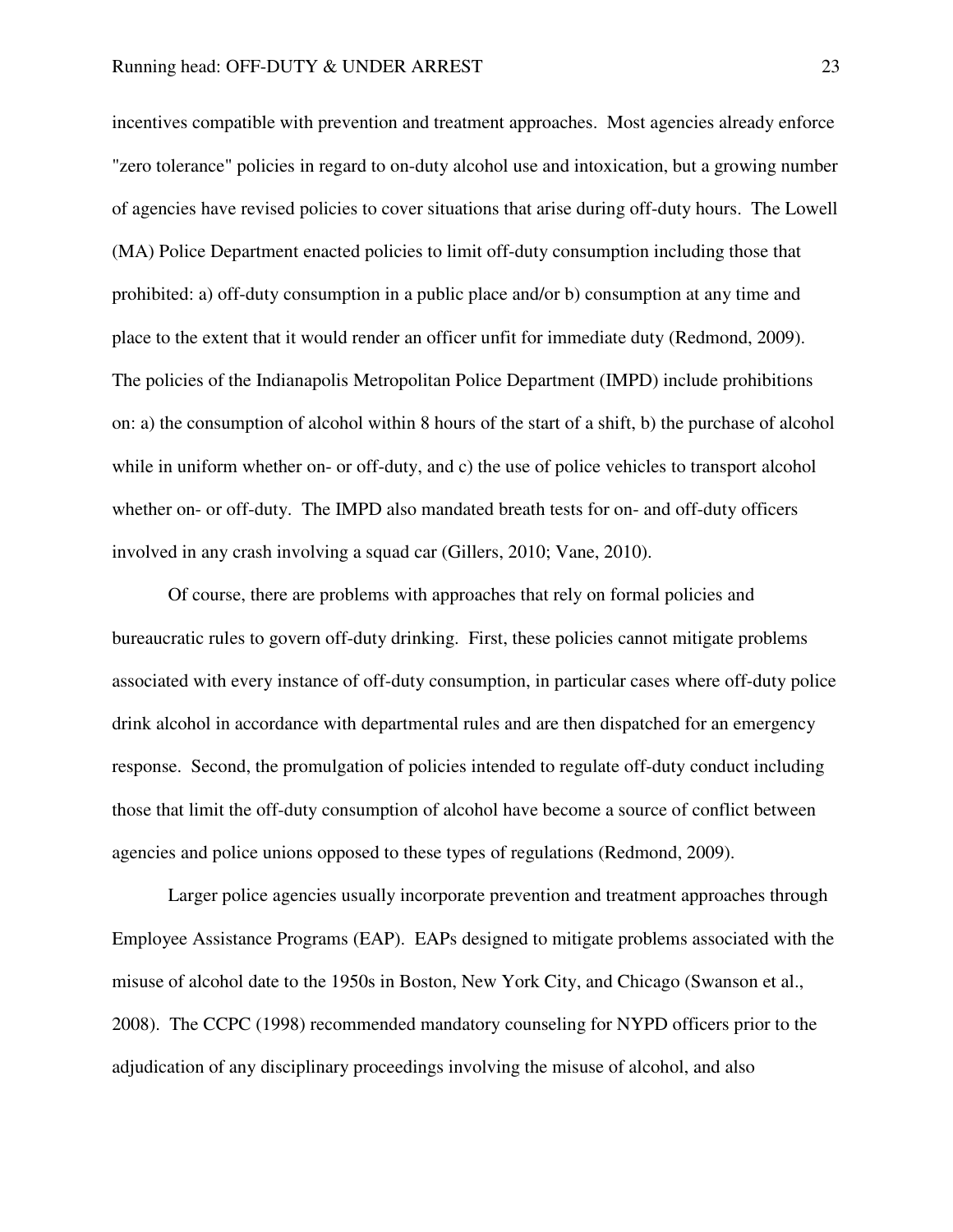emphasized the need to increase officer awareness of EAPs to deal with substance abuse problems. Prevention and treatment approaches may not however persuade individual officers to enter these programs due to social stigmas and a police culture that is "essentially a drinking culture" (Lindsay & Shelley, 2009, p. 88). Violanti (1999) explains how officers often "gather at a local bar after the shift to relax over a few drinks with their peers and reinforce their own values" (p. 16). These prevailing norms also discourage treatment approaches because they encourage police to protect fellow officers who may have a drinking problem. First-line supervisors are probably in the best position to recognize problems and guide an officer to treatment (Violanti, 1999). Swanson et al. (2008) describe a model program of the Denver Police Department that used the agency's closed-circuit television system to educate officers who are problem drinkers and persuade them to enter hospital treatment programs. The program worked to retain officers who had suffered from alcoholism and influenced the prevention of dangerous drinking habits among officers who were moderate drinkers.

Many of the recommendations of the CCPC in regard to the off-duty misuse of alcohol were more focused on the association between off-duty drinking and the specific misuse of firearms. The Commission encouraged strict prohibitions on any level of drinking by officers carrying a weapon, and more specific guidelines requiring officers to remove and/or safeguard weapons when they attend activities where alcohol will be consumed. The El Paso Police Department prohibits off-duty officers from carrying a firearm when they enter an establishment whose primary business is to sell alcoholic beverages to be consumed on the premises. These kinds of restrictions allow for the maintenance of policies that require off-duty police to be armed and "ready for action," but discourage the practice in situations when they are drinking and/or within establishments that encourage them to do so (Fyfe, 1980, p. 73).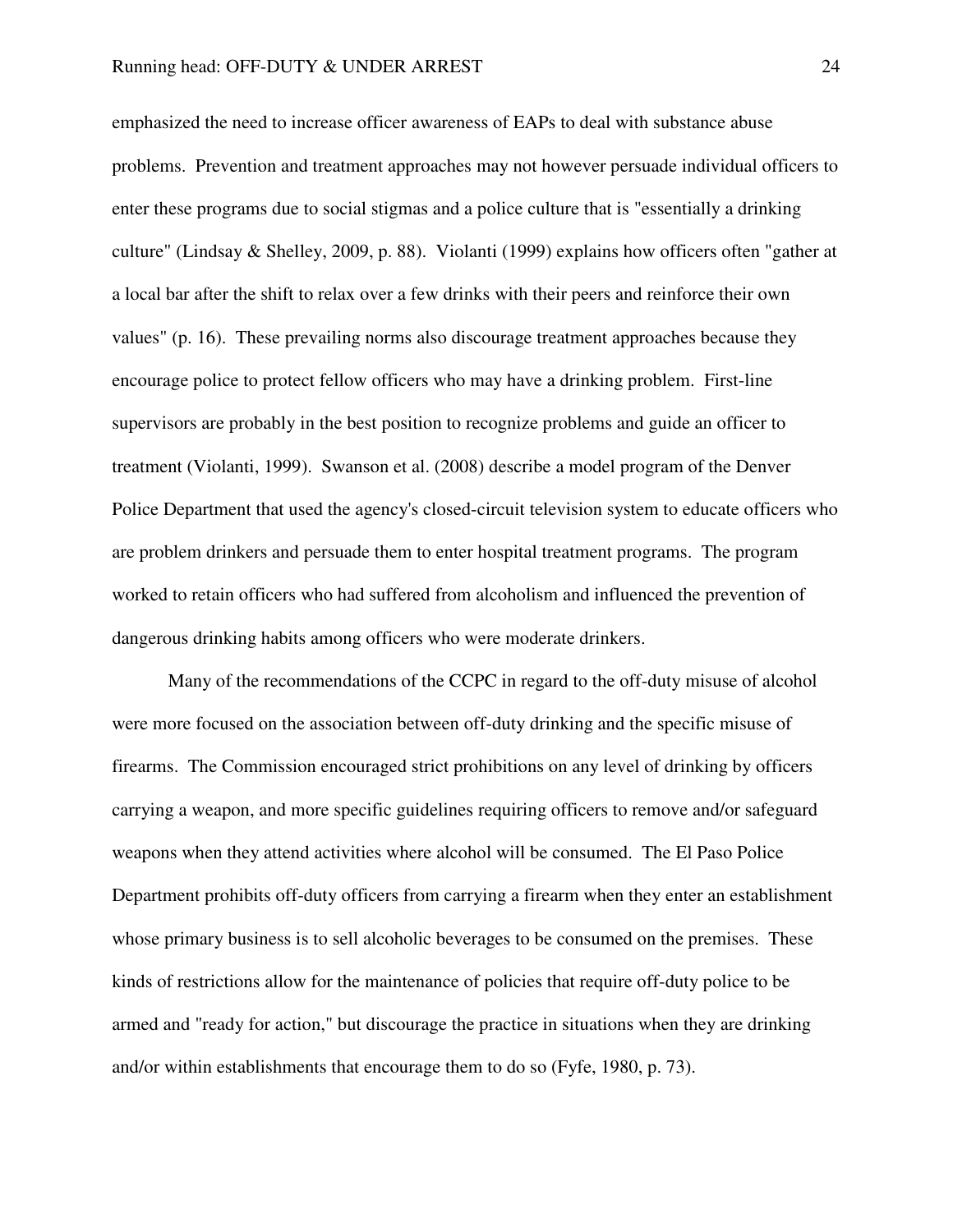Agencies also have the option of addressing the misuse of firearms as an issue separate and apart from off-duty alcohol consumption. The CCPC (1998) recommended more severe sanctions in cases involving the off-duty misuse of a firearm. Policies designed to mitigate the misuse of firearms by off-duty police can be justified on the basis of data that demonstrate cases where off-duty cops use weapons to threaten, harm, and/or intimidate citizens; but also, on the presumption that officers who misuse firearms while they are off-duty are more likely to misuse them while they are on-duty (CCPC, 1998). Police agencies should perhaps take notice of Fyfe's (1980) three-decades-old call to reconsider policies that require officers to be armed off-duty. Fyfe raised important questions about the utility of these policies and whether they make officers safer and/or deter on-scene crimes. He concluded that, "it may be most fair to require off-duty police to leave their guns in their lockers with the rest of their uniform" (p. 81).

Policymakers would benefit from the collection and dissemination of more official data on off-duty police misconduct and crime. The call for more data on off-duty misbehavior follows initiatives to expand the Law Enforcement Management and Administrative Statistics (LEMAS) survey to include data on use of force complaints (United States Department of Justice, 2003), as well as Kane's (2007) argument for the collection and release of comprehensive data on all coercive activities including disciplinary actions. The collection of official data on the criminal arrests of police officers—including those that commit crimes while they are technically off-duty—should be incorporated in these initiatives.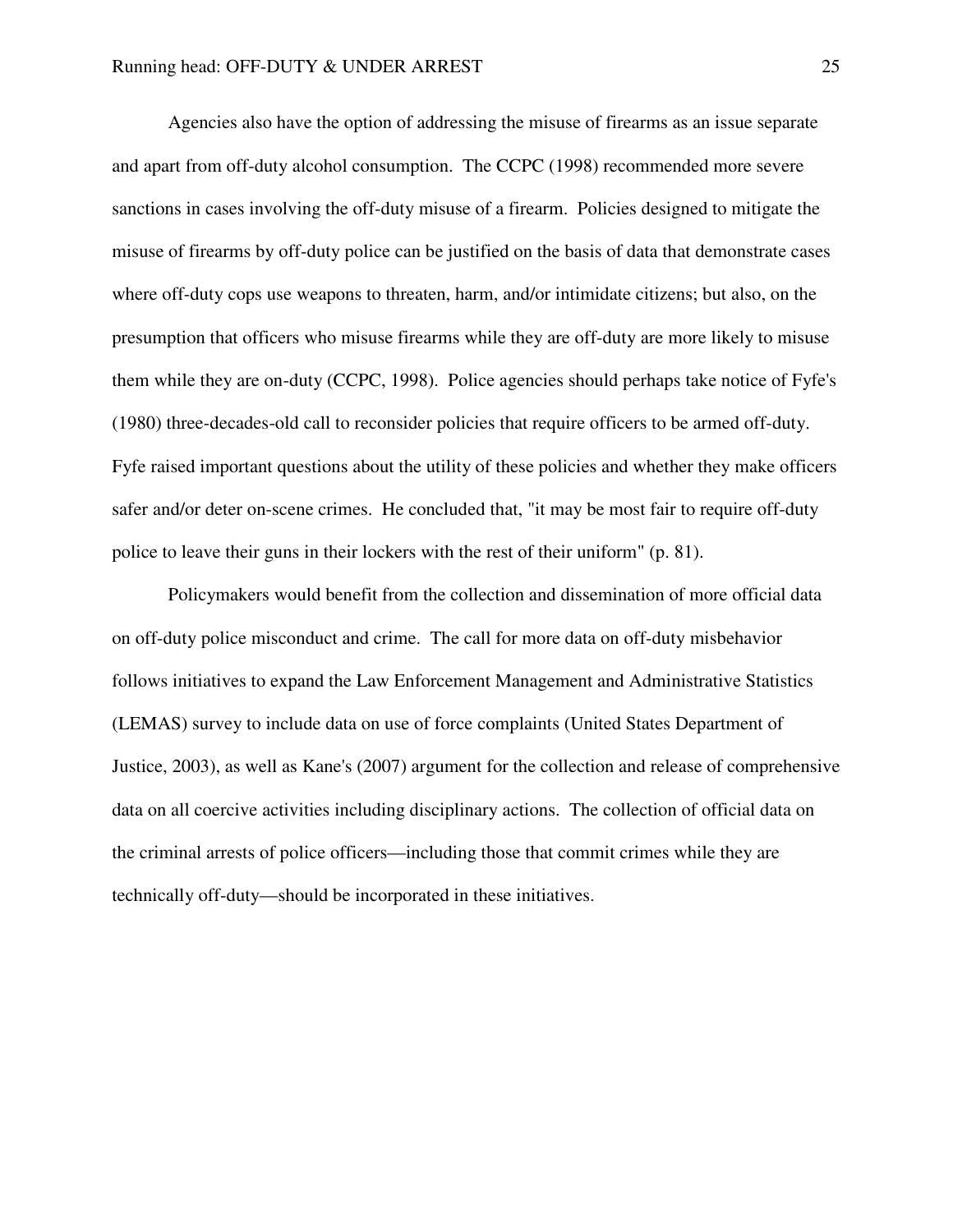#### **Notes**

<sup>1</sup> We were able to make objective determinations in regard to duty status based on the manifest content of the news articles for the vast majority of cases. Determinations in regard to duty status were more problematic however in cases where officers were driving police vehicles while they were intoxicated. In some of these cases, department officials contended that arrested officers who were charged with DUI while driving a police vehicle were not on-duty. We decided to code as "on-duty" any cases that involved an officer who was arrested for DUI while driving a police vehicle. Arguably, the public considers any officer driving a police vehicle to be "on-duty," and departments typically enact policies that require officers who are driving police vehicles to be available to respond to emergencies whether they are technically considered to be on- or off-duty.

<sup>2</sup> Several non-NIBRS offense categories were added to our coding instrument during a pilot study when we noticed many cases where officers were arrested for offenses that are not included in the NIBRS. The non-NIBRS offense categories are: indecent exposure; online solicitation of a child; civil rights violations (criminal); destroying or tampering with evidence; false reports/statements and perjury; hit and run; obstructing justice; official misconduct, official oppression, and violation of oath; and, restraining order violations.

<sup>3</sup> Cases that were missing data for the outcome measure  $(n = 509)$  were excluded from the analyses in Tables 5 and 6. Only the most severe type of sanction was recorded for these analyses. For example, some officers were initially suspended and then later terminated. In these cases, the officer was classified by the ultimate sanction of termination. Due to the small number of officers who were demoted  $(n = 7)$ , an additional outcome to account for these cases could not be estimated. These cases were removed from the analysis. The final sample for the analyses in Tables 5 and 6 contained 1,608 cases.

<sup>4</sup> Years of service was included as a continuous variable. Originally, this variable contained a large number of missing cases  $(n = 426)$ . In order to include these cases and the years of service variable, missing values were estimated with multiple imputation (MI). This approach can be used with data that is missing at random and data that is not missing at random (Schafer & Graham, 2002) and has been used previously in social science and criminal justice research (e.g. Desmond & Turley, 2009; Fox & Swatt, 2009; Jordan & Freiburger, 2010).

<sup>5</sup> The American Academy of Family Physicians (AAFP) promulgates an expansive definition of "family violence" that could be used to identify cases of police domestic violence. The AAFP defines family violence as the intentional intimidation or abuse of children, adults or elders by a family member, intimate partner or caretaker to gain power and control over the victim. Abuse can take many forms, including physical and sexual assault, emotional or psychological mistreatment, threats, intimidation, economic abuse and violation of individual rights (American Academy of Family Physicians, 2000).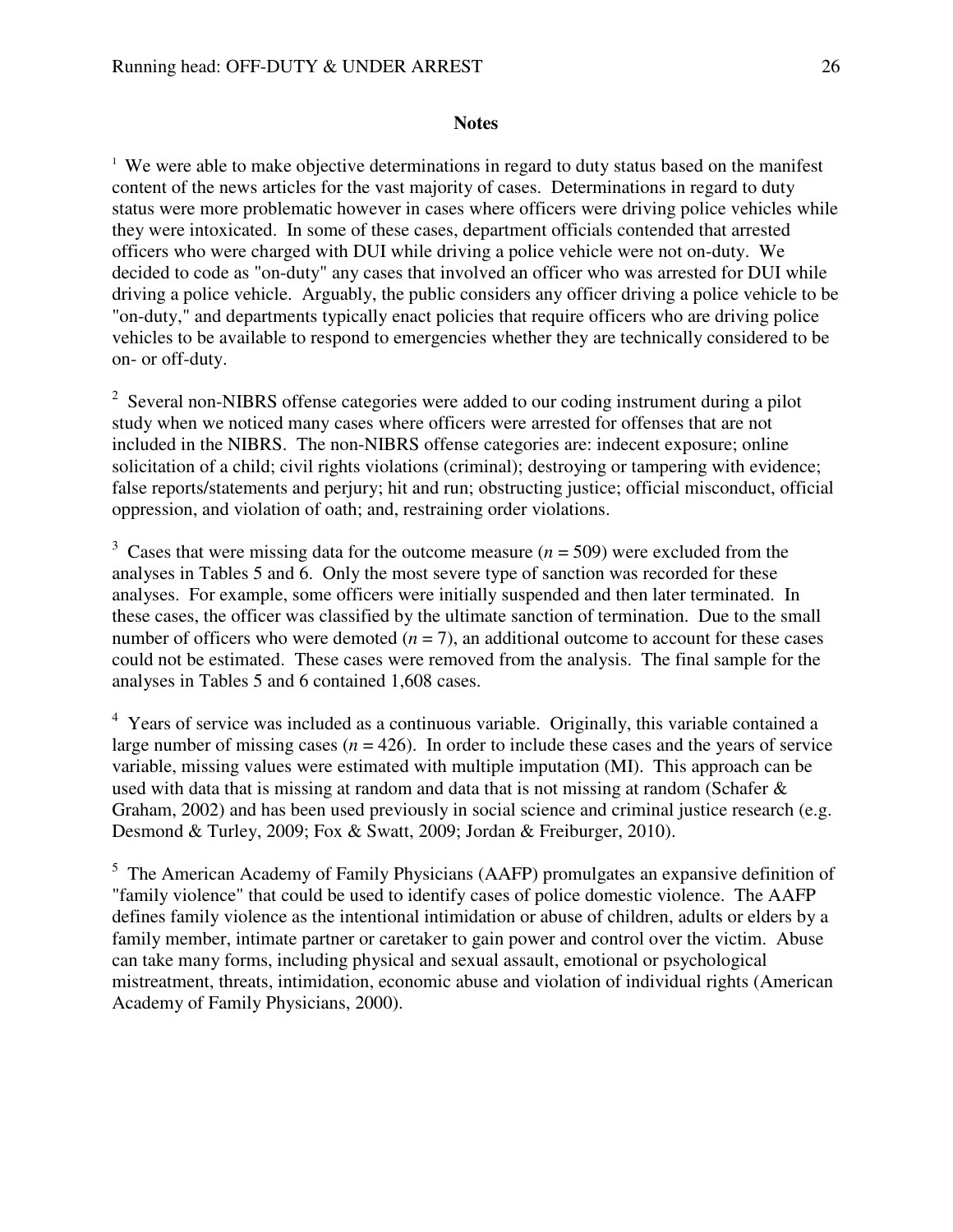#### **References**

Abraham v. Raso, 15 F. Supp.2d 433 (D. N.J. 1998).

- Adams, K., & Jennison, V. (2007). What we do not know about police use of Tasers. *Policing: An International Journal of Police Strategies & Management, 30*(3), 447-465.
- American Academy of Family Physicians. (2000). Violence (position paper). Retrieved from http://www.aafp.org/online/en/home/policy/policies/v/violencepositionpaper.html
- Barak, G. (1988). Newsmaking criminology: Reflections on the media, intellectuals, and crime. *Justice Quarterly, 5*(4), 565-587.
- Barak, G. (2007). Doing newsmaking criminology from within the academy. *Theoretical Criminology, 11*(2), 191-207.
- Barak, G. (Ed.). (1995). *Media, process, and the social construction of crime: Studies in newsmaking criminology*. New York: Garland.
- Barker, T. (1978). An empirical study of police deviance other than corruption. *Journal of Police Science and Administration, 6*(3), 264-272.
- Barker, T., & Carter, D. L. (1994). A typology of police deviance. In T. Barker & D. L. Carter (Eds.), *Police deviance* (3rd ed.). Cincinnati, OH: Anderson.
- Beard, H., & Payne, B. K. (2005). The portrayal of elder abuse in the national media. *American Journal of Criminal Justice, 29*(2), 269-284.

Bergen, G. T., Bourne-Lindamood, C., & Brecknock, S. (2000 ). Incidence of domestic violence among rural and small town law enforcement officers. In D. C. Sheehan (Ed.), *Domestic violence by police officers: A compilation of papers submitted to the Domestic Violence by Police Officers Conference at the FBI Academy, Quantico, VA* (pp. 63-74). Washington, DC: U.S. Department of Justice, Federal Bureau of Investigation.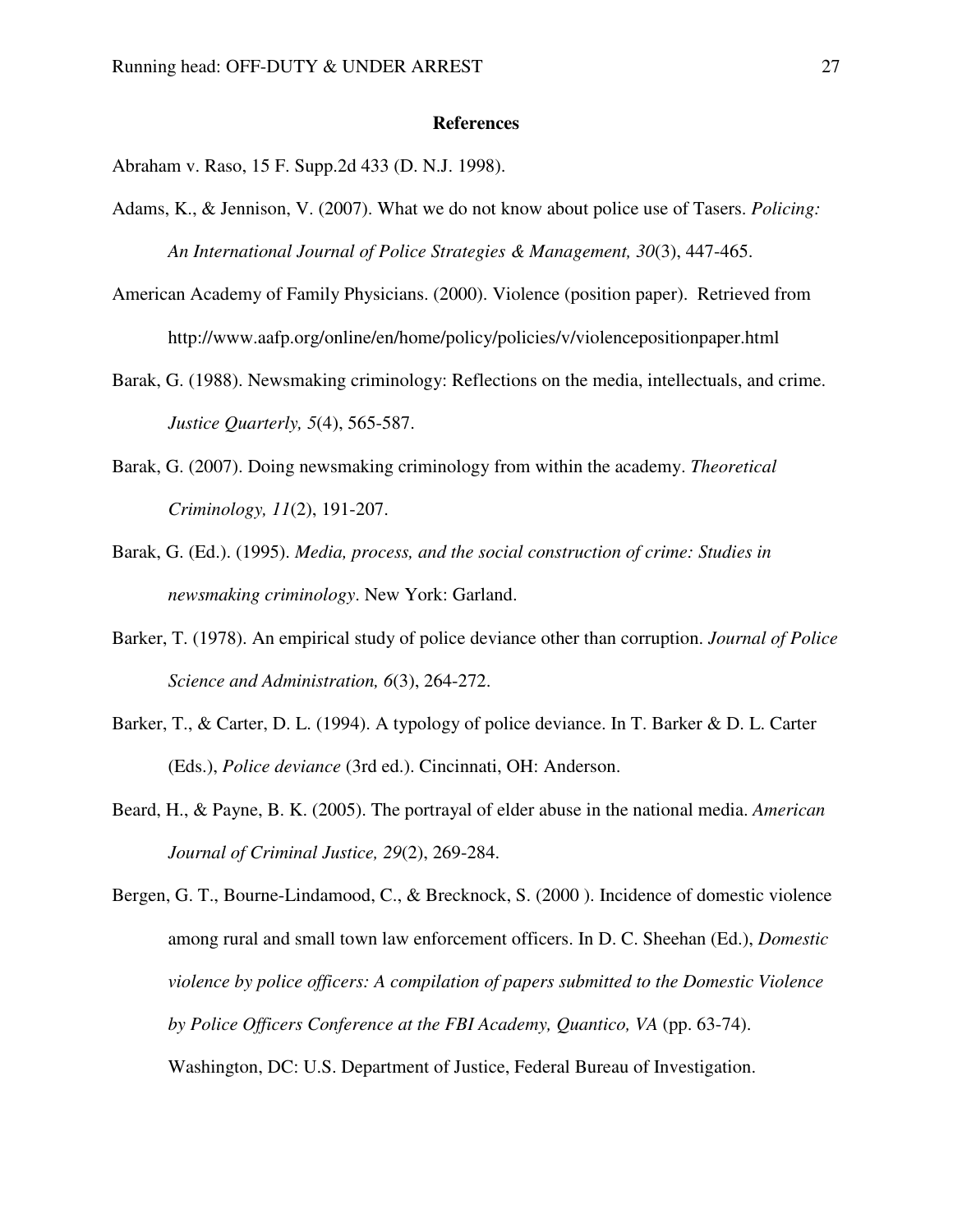Bibbens, V. E. (1986). The quality of family and marital life of police personnel. In J. T. Reese & H. A. Goldstein (Eds.), *Psychological services for law enforcement* (pp. 423-427). Washington, DC: U.S. Department of Justice, Federal Bureau of Investigation.

Bonsignore v. City of New York, 683 F.2d 635 (2nd Cir. 1982).

- Boulin-Johnson, L. (2000). Burnout and work and family violence among police: Gender comparisons. In D. C. Sheehan (Ed.), *Domestic violence by police officers: A compilation of papers submitted to the Domestic Violence by Police Officers Conference at the FBI Academy, Quantico, VA* (pp. 107-121). Washington, DC: U.S. Department of Justice, Federal Bureau of Investigation.
- Carlson, M. (2007). Order versus access: News search engines and the challenge to traditional journalistic roles. *Media, Culture & Society, 29*(6), 1014-1030.
- Commission to Combat Police Corruption (CCPC). (1996). *The New York City Police Department's disciplinary system: How the department disciplines its members who make false statements*. New York: The City of New York.
- Commission to Combat Police Corruption (CCPC). (1998). *The New York City Police Department's disciplinary system: How the department disciplines its members who engage in serious off-duty misconduct*. New York: The City of New York.
- Commission to Combat Police Corruption (CCPC). (2001a). *5th annual report of the Commission*. New York: The City of New York.
- Commission to Combat Police Corruption (CCPC). (2001b). *6th annual report of the Commission*. New York: The City of New York.
- Commission to Combat Police Corruption (CCPC). (2004). *7th annual report of the Commission*. New York: The City of New York.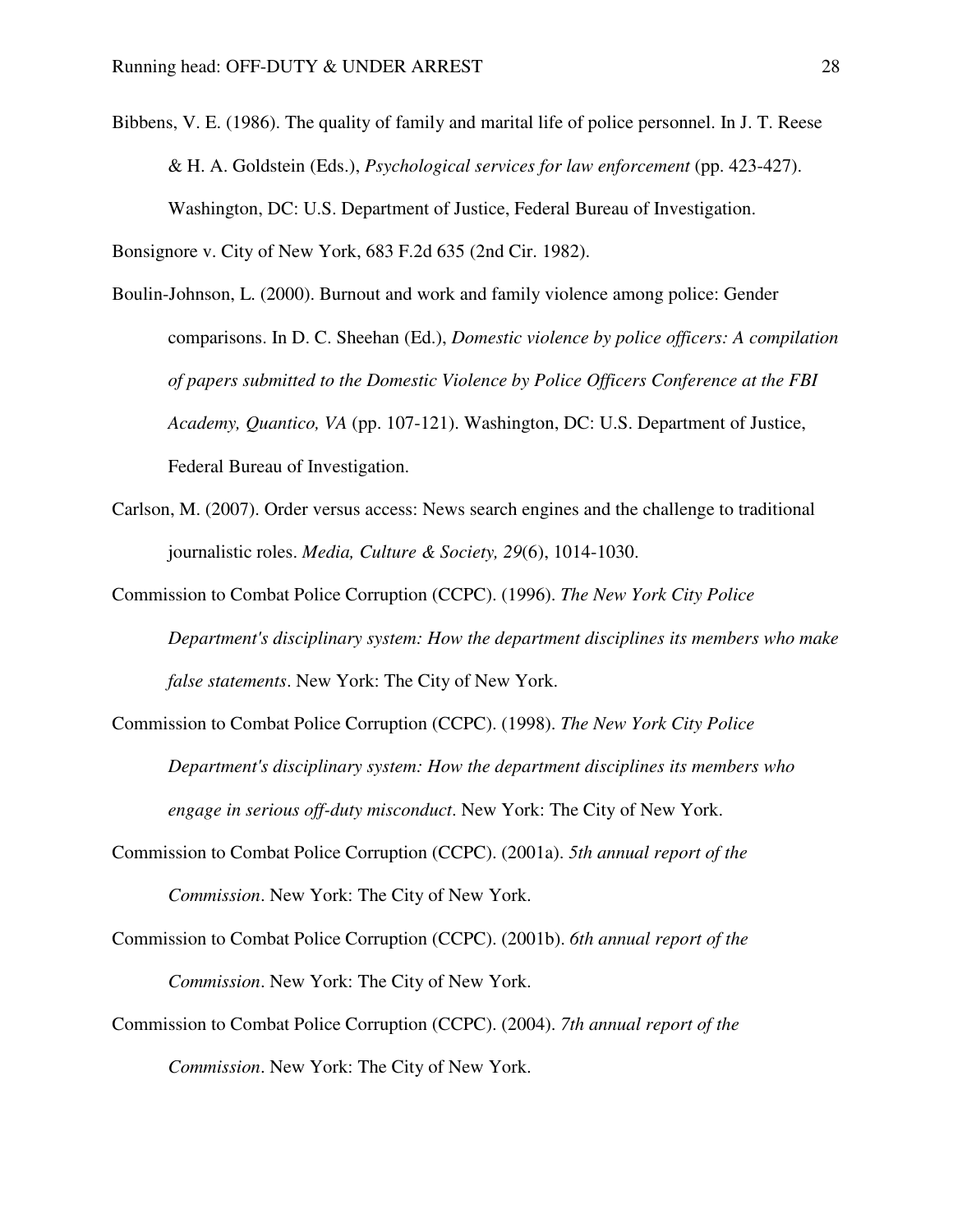Commission to Combat Police Corruption (CCPC). (2010). *12th annual report of the Commission*. New York: The City of New York.

Crank, J. P. (2004). *Understanding police culture* (2nd ed.). Dayton, OH: Anderson/LexisNexis.

Denton, E. (2010). International news coverage of human trafficking arrests and prosecutions: A content analysis. *Women & Criminal Justice, 20*, 10-26.

Desmond, M. & López Turley, R.N. (2009). The role of familism in explaining the Hispanic-White college application gap. *Social Problems 56*(2), 311-334. doi:10.1525/sp.2009.56.2.311

- Farber, B. J. (2007). Civil liability for acts of off-duty officers Part I. *AELE Monthly Law Journal, 2007*(9), 101-107.
- Ferguson, C. H. (2005). What's next for Google? *Technology Review, 108*(1), 38-46.
- Foster, G. P. (1966). *Police administration and the control of police criminality: A case study approach.* Ph.D. Dissertation, University of Southern California, Los Angeles.
- Fox, J.A. & Swatt, M.L. (2009). Multiple imputation of the supplementary homicide reports, 1976-2005. *Journal of Quantitative Criminology, 25*, 51-77. doi: 10.1007/s10940-008- 9058-2
- Fyfe, J. J. (1980). Always prepared: Police off-duty guns. *Annals of the American Academy of Political and Social Science, 452*, 72-81.
- Fyfe, J. J. (1987). Police shooting: Environment and license. In J. E. Scott & T. Hirschi (Eds.), *Controversial issues in crime and justice* (pp. 79-94). Newbury Park, CA: Sage.
- Fyfe, J. J. (1988). Police use of deadly force: Research and reform. *Justice Quarterly, 5*(2), 165- 205.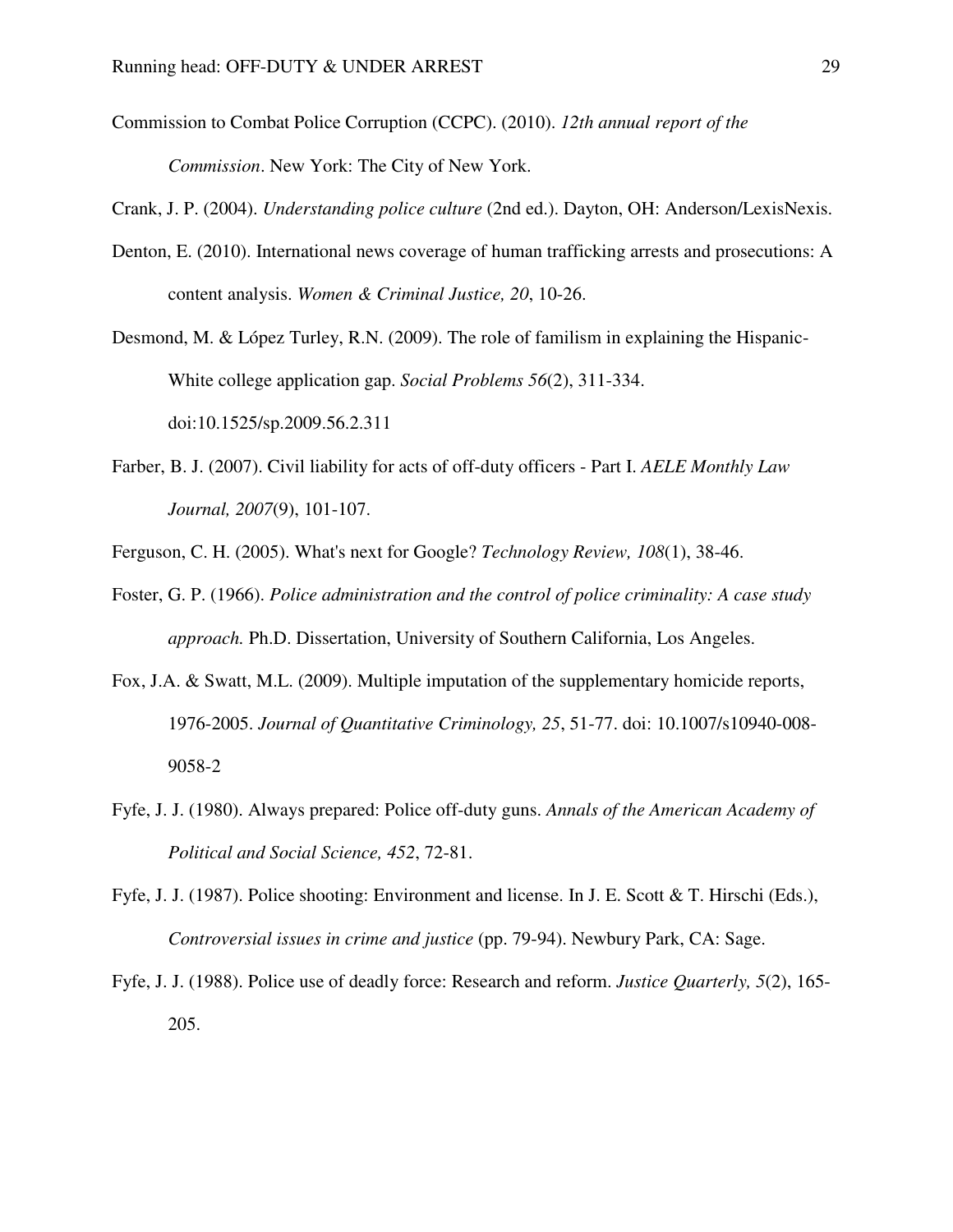- Fyfe, J. J., & Kane, R. J. (2006). *Bad cops: A study of career-ending misconduct among New York City police officers*. (NCJ No. 215795). Washington, DC: U.S. Department of Justice, National Institute of Justice.
- Galbraith, J. (2007). A squatter on the Fourth Estate, Google News. *Journal of Library Administration, 46*(3/4), 191-206.
- Gillers, H. (2010, September 5). Ballard unveils 'zero-tolerance policy' for police: New alcohol rules include breath tests after IMPD crashes, *Indianapolis Star*.
- Google. (2008). *About Google News: A novel approach to news*. Retrieved from http://news.google.com/intl/en\_us/about\_google\_news.html
- Gun ban for individuals convicted of a misdemeanor crime of domestic violence ("Lautenberg Amendment"), Pub. L. 104-208 §658, 18 U.S.C. §922(g)(9) (1996).
- Harris, C. J. (2009). Exploring the relationship between experience and problem behaviors: A longitudinal analysis of officers from a large cohort. *Police Quarterly, 12*(2), 192-213.
- Harris, C. J. (2010). *Pathways of police misconduct: Problem behavior patterns and trajectories from two cohorts*. Durham, NC: Carolina Academic Press.
- Hochman, M., Hochman, S., Bor, D., & McCormick, D. (2008). News media coverage of medication research: Reporting pharmaceutical company funding and use of generic medication names. *JAMA, 300*(13), 1544-1550.
- Jordan, K.L. & Freiburger, T.L. (2010). Examining the impact of race and ethnicity on the sentencing of juveniles in the adult court. *Criminal Justice Policy Review, 21*(2), 185- 201.doi: 10.1177/0887403409354738
- Kane, R. J. (2007). Collect and release data on coercive police actions. *Criminology & Public Policy, 6*(4), 773-780.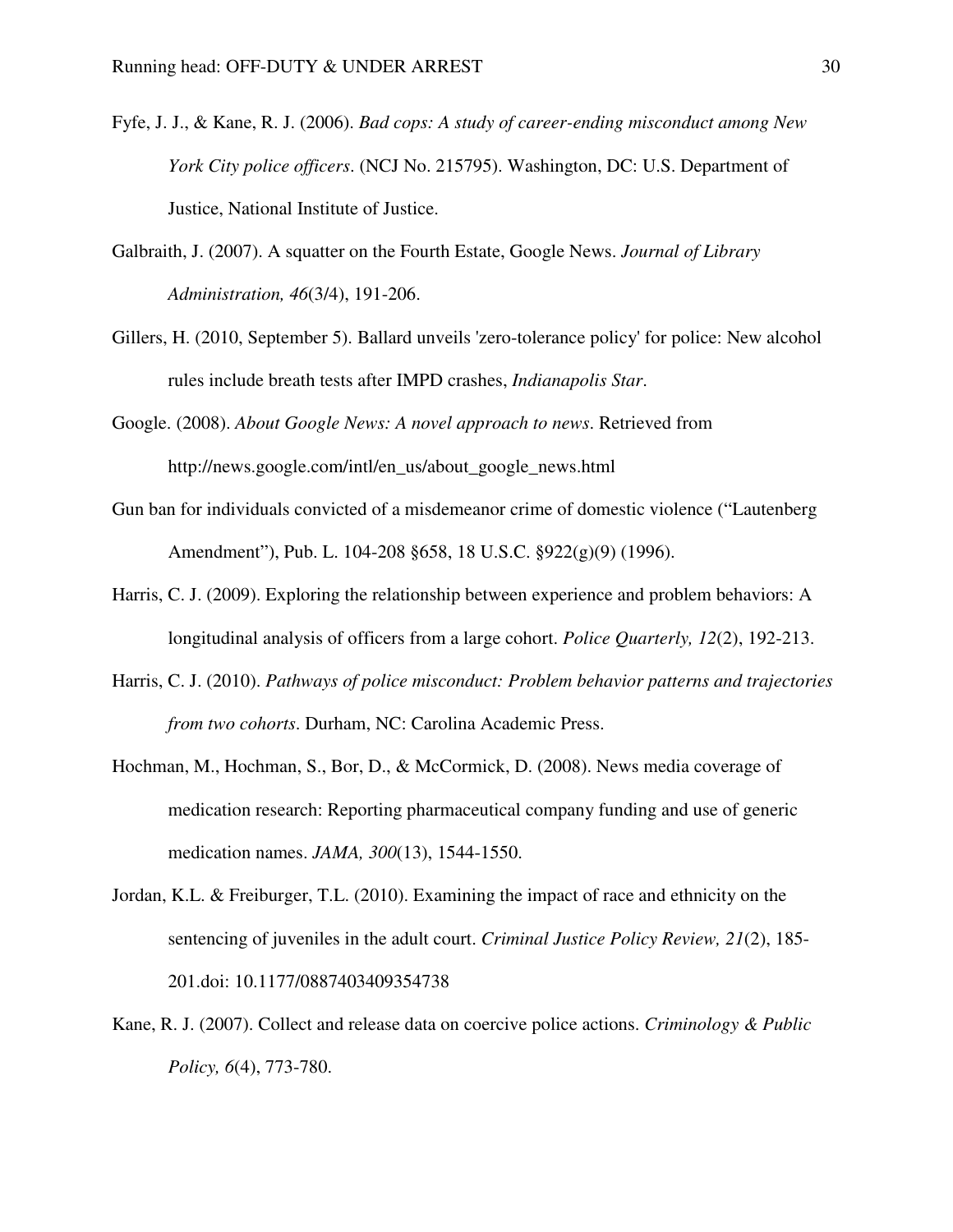- Kane, R. J., & White, M. D. (2009). Bad cops: A study of career-ending misconduct among New York City police officers. *Criminology & Public Policy, 8*(4), 737-769.
- Kappeler, V. E. (2006). *Critical issues in police civil liability* (4th ed.). Long Grove, IL: Waveland Press.
- Kappeler, V. E., Sluder, R. D., & Alpert, G. P. (1998). *Forces of deviance: Understanding the dark side of policing* (2nd ed.). Long Grove, IL: Waveland Press.
- Lait, M. (1997, May 1). Group seeks outside probe of domestic abuse in LAPD, *Los Angeles Times*.
- Law Enforcement News. (2004). Tacoma unveils new focus on DV by officers. *Law Enforcement News, 30*(617), 1.
- Lee, C., Barr, R. G., Catherine, N., & Wicks, A. (2007). Age-related incidence of publicly reported shaken baby syndrome cases: Is crying a trigger for shaking? *Journal of Developmental & Behavioral Pediatrics, 28*(4), 288-293.
- Lindsay, V., & Shelley, K. (2009). Social and stress-related influences of police officers' alcohol consumption. *Journal of Police and Criminal Psychology, 24*, 87-92. doi: 10.1007/s11896-009-9048-9
- Lott, L. D. (1995). Deadly secrets: Violence in the police family. *FBI Law Enforcement Bulletin, 64*(11), 12-16.
- Ma, K. K., Schaffner, W., Colmenares, C., Howser, J., Jones, J., & Poehling, K. A. (2006). Influenza vaccinations of young children increased with media coverage in 2003. *Pediatrics, 117*(2), e157-e163.
- Martinelli, T. J. (2007). Minimizing risk by defining off-duty police misconduct. *Police Chief, 74*(6), 40-45.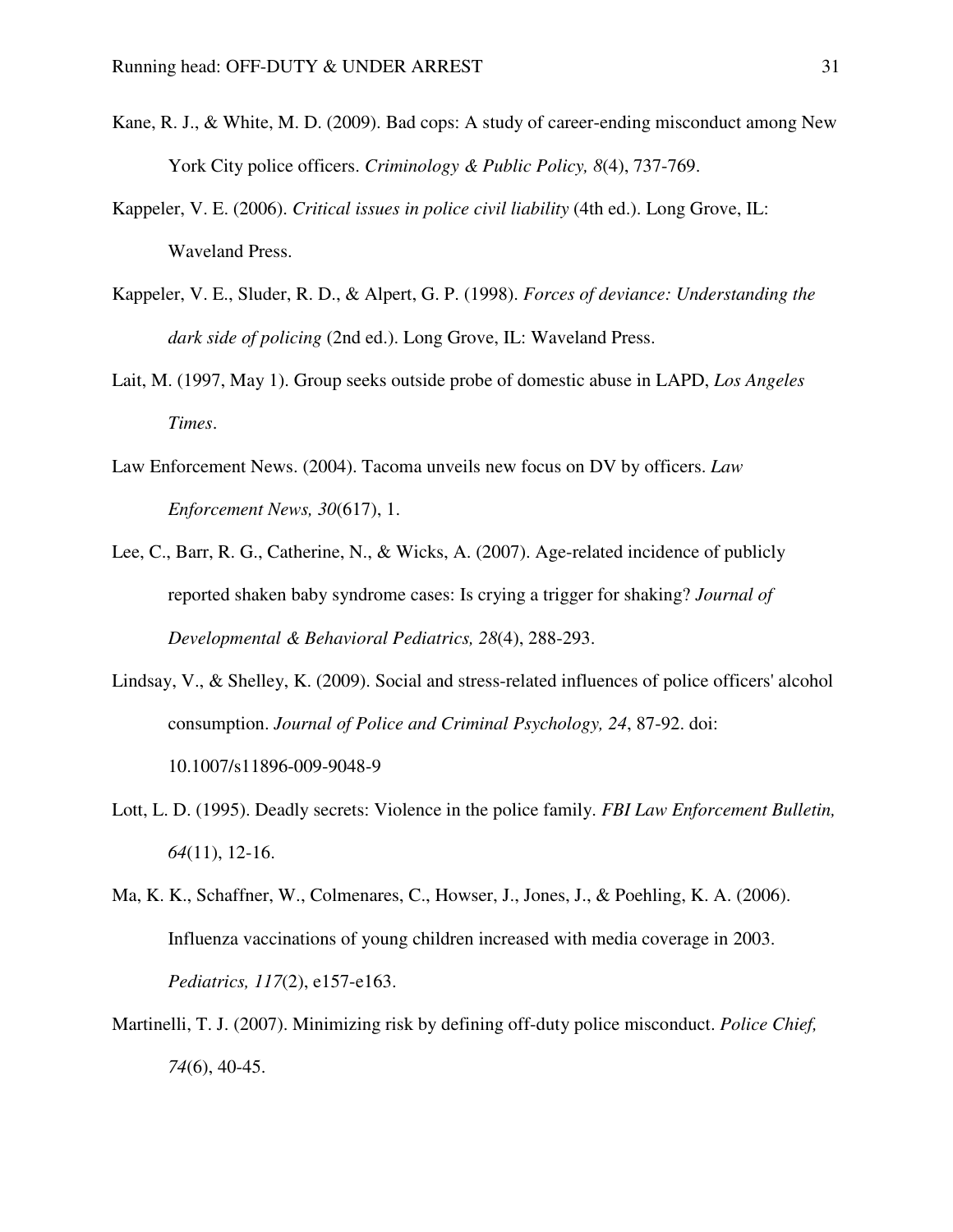- Mertler, C A., & Vannatta, R. A. (2002). *Advanced and multivariate statistical methods (2nd Ed.).* Los Angeles: Pyrczak Publishing.
- Mollen Commission. (1994). *Commission to Investigate Allegations of Police Corruption and the Anti-Corruption Procedures of the Police Department: Commission report: Anatomy of failure: A path for success*. New York: The City of New York.

Monell v. Department of Social Services, 436 U.S. 658 (1978).

- Monroe v. Pape, 365 U.S. 167 (1961).
- Morris, R. G. (2010). Identity thieves and levels of sophistication: Findings from a national probability sample of American newspaper articles 1995-2005. *Deviant Behavior, 31*, 184-207.
- Neidig, P. H., Seng, A. F., & Russell, H. E. (1992). Interspousal aggression in law enforcement families: A preliminary investigation. *Police Studies: The International Review of Police Development, 15*, 30-38.
- Nowicki, E. (2010). Off-duty conduct and professional behavior: Part I. *Law & Order, 58*(1), 18- 20.
- Ojala, M. (2002). Google expands Google News. *Information Today, 19*(10), 18.
- Payne, B. K., Berg, B. L., & Sun, I. Y. (2005). Policing in small town America: Dogs, drunks, disorder, and dysfunction. *Journal of Criminal Justice, 33*(1), 31-41.
- Payne, B. K., & Gainey, R. R. (2003). Electronic monitoring and newspaper coverage in the press: A content analysis. *Journal of Crime and Justice, 26*(1), 133-156.
- Pickrel v. City of Springfield, 45 F.3d 1115 (7th Cir. 1995).
- Redmond, L. (2009, December 28). For some greater Lowell police chiefs, off-duty drinking a policy matter, *Lowell Sun*.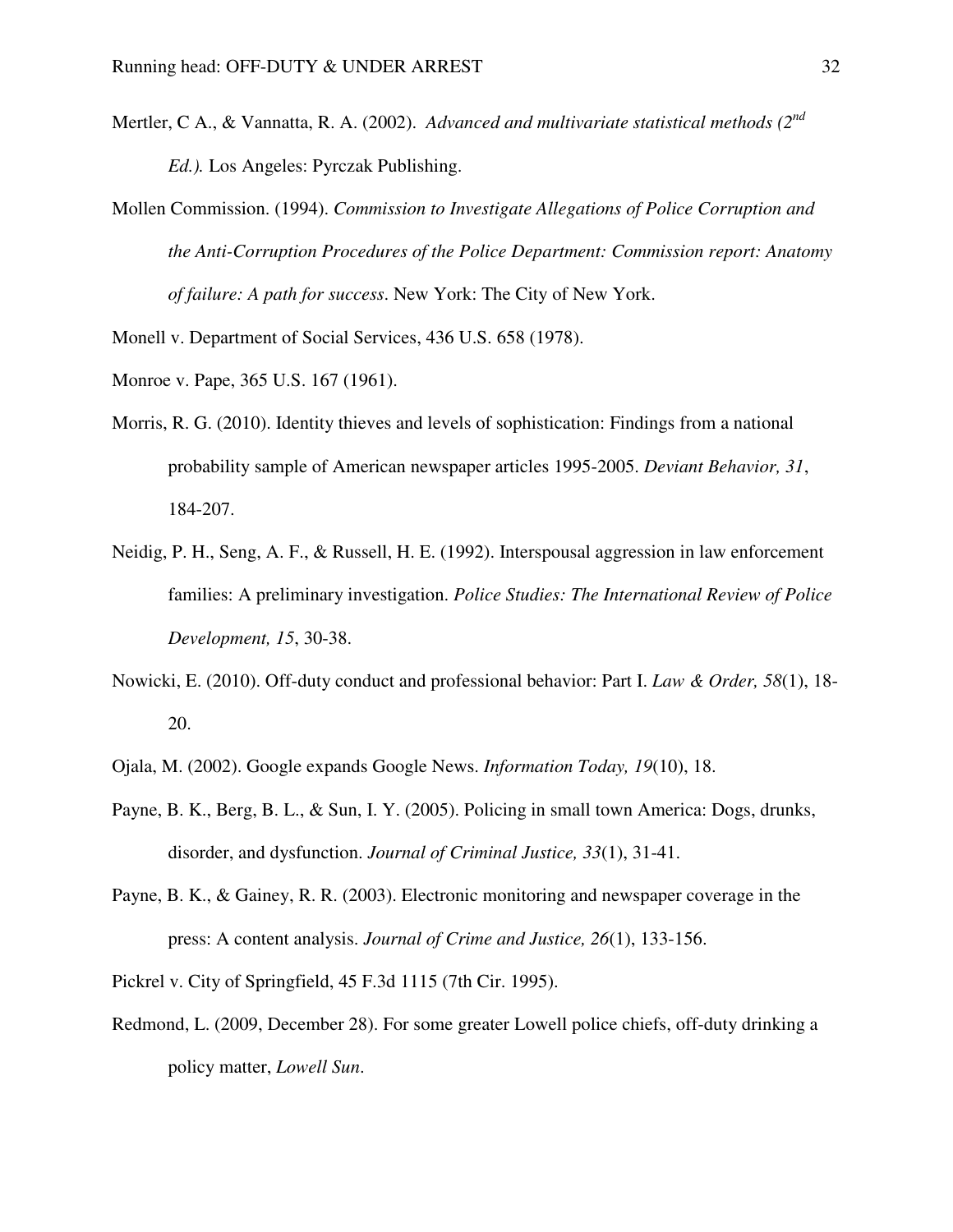Regenberg, A. C., Hutchinson, L. A., Schanker, B., & Mathews, D. J. H. (2009). Medicine on the fringe: Stem cell-based interventions in advance of evidence. *Stem Cells, 27*, 2312-2319.

Reiss, A. J., Jr. (1971). *The police and the public*. New Haven: Yale University Press.

- Riffe, D., Lacy, S., & Fico, F. G. (2005). *Analyzing media messages: Using quantitative content analysis in research* (2nd ed.). Mahwah, NJ: Lawrence Erlbaum Associates.
- Ross, J. I. (2000). *Making news of police violence: A comparative study of Toronto and New York City*. Westport, CT: Praeger.
- Ross, J. I. (2001). Police crime & democracy: Demystifying the concept, research, and presenting a taxonomy. In S. Einstein & M. Amir (Eds.), *Policing, security and democracy: Special aspects of democratic policing* (pp. 177-200). Huntsville, TX: Office of International Criminal Justice.
- Schafer, J.L. & Graham, J.W. (2002). Missing data: Our view of the state of the art. *Psychological Methods, 7*(2), 147-177.
- Schwartz, M. A., & Urbonya, K. R. (2008). *Section 1983 litigation* (2nd ed.). Washington, DC: Federal Judicial Center.
- Skolnick, J. H. (1994). *Justice without trial: Law enforcement in democratic society* (3rd ed.). New York: Macmillan.
- Spillar, K., & Harrington, P. (1997, May 16). Perspective on the LAPD: The verdict on male bias: Guilty: Two reports confirm systematic mistreatment of women cops and cover-up of domestic violence in ranks, *Los Angeles Times*.
- Stengel v. Belcher, 522 F.2d 438 (6th Cir. 1975).
- Stoddard, E. R. (1968). The informal code of police deviancy: A group approach to blue-coat crime. *The Journal of Criminal Law, Criminology and Police Science, 59*(2), 201-213.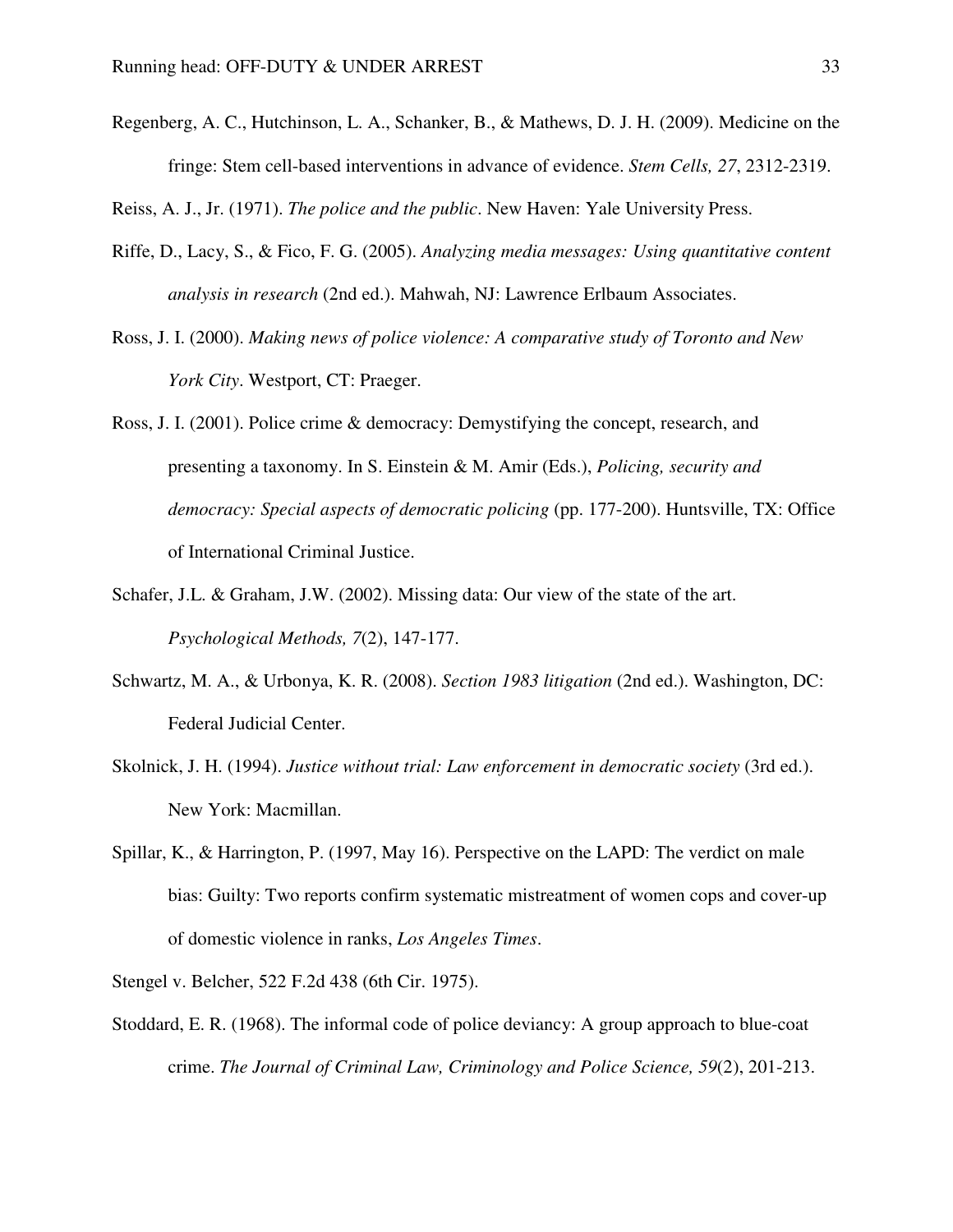- Stone, M. P. (n.d.). Off-duty incidents and federal civil rights liability: What officers need to know. Retrieved from http://www.browardcrime.com/off.htm
- Swanson, C. R., Territo, L., & Taylor, R. W. (2008). *Police administration: Structures, processes, and behavior* (7th ed.). Upper Saddle River, NJ: Pearson.
- Ungar, S. (2008). Global bird flu communication: Hot crisis and media reassurance. *Science Communication, 29*(4), 472-497.
- United States Department of Justice. (2000). *National Incident-Based Reporting System: Data collection guidelines* (Vol. 1). Washington, DC: U.S. Department of Justice, Federal Bureau of Investigation, Criminal Justice Information Services Division.
- United States Department of Justice. (2003). *2003 Sample Survey of Law Enforcement Agencies: Law Enforcement Management and Administrative Statistics* [survey instrument]. Washington, DC: U.S. Department of Justice, Office of Justice Programs, Bureau of Justice Statistics.
- Van Hasselt, V. B., & Sheehan, D. C. (2000). Introduction. In D. C. Sheehan (Ed.), *Domestic violence by police officers: A compilation of papers submitted to the Domestic Violence by Police Officers Conference at the FBI Academy, Quantico, VA* (pp. 1-14). Washington, DC: U.S. Department of Justice, Federal Bureau of Investigation.
- Vane, R. (2010). Mayor Ballard announces internal IMPD reforms [press release]. Indianapolis, IN: City of Indianapolis.
- Vaughn, M. S., & Coomes, L. F. (1995). Police civil liability under Section 1983: When do police officers act under color of law? *Journal of Criminal Justice, 23*(5), 395-415.
- Violanti, J. M. (1999). Alcohol abuse in policing: Prevention strategies. *FBI Law Enforcement Bulletin, 68*(1), 16-18.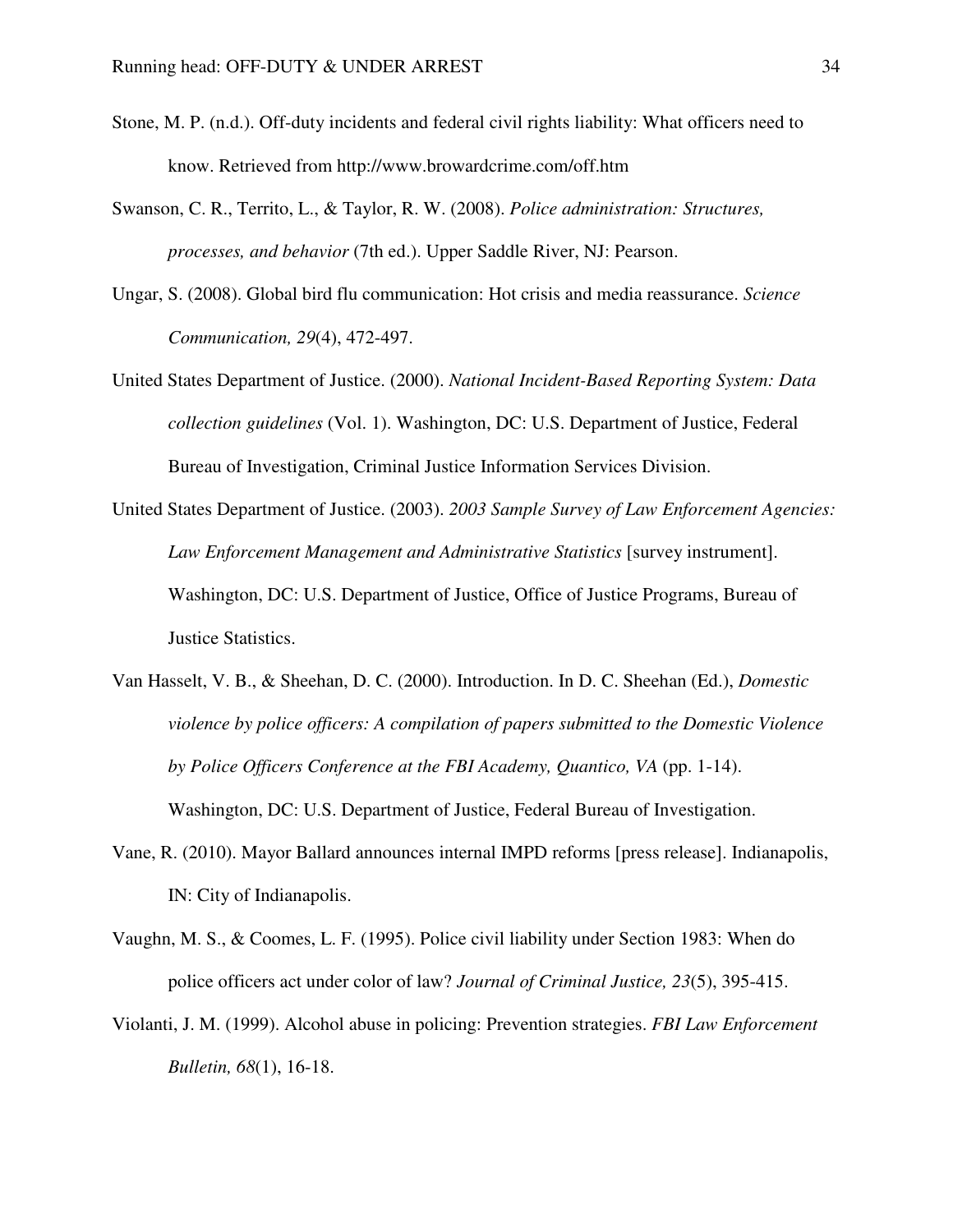Westley, W. A. (1970). *Violence and the police: A sociological study of law, custom, and morality*. Cambridge, MA: MIT Press.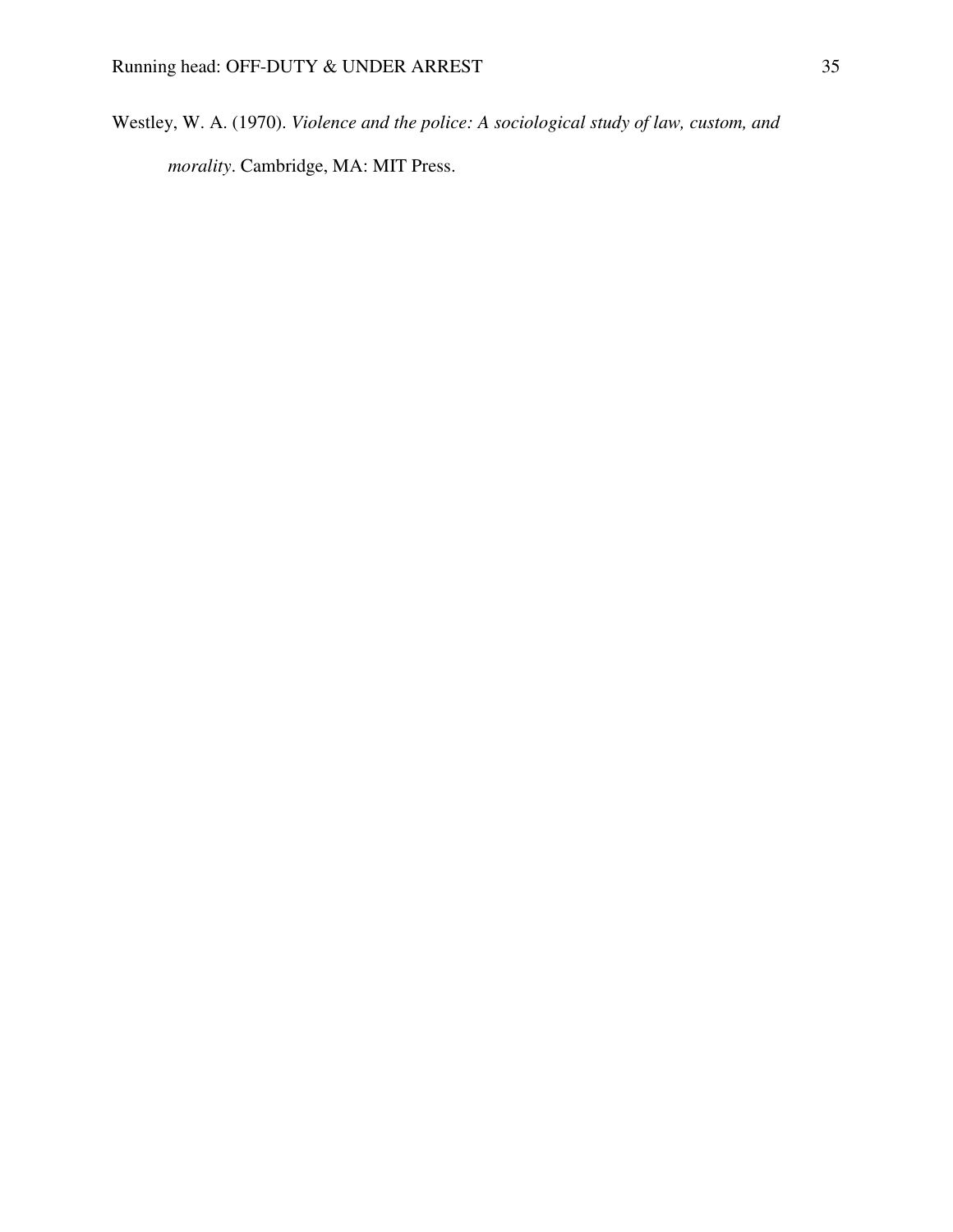|                                 | $\boldsymbol{n}$ | $\%$ |                               | $\boldsymbol{n}$ | $\%$ |
|---------------------------------|------------------|------|-------------------------------|------------------|------|
| <b>Offender Characteristics</b> |                  |      | <b>Agency Characteristics</b> |                  |      |
| <b>Sex</b>                      |                  |      | Type                          |                  |      |
| Male Officer                    | 1,061            | 94.2 | Municipal Agency              | 815              | 72.4 |
| Female Officer                  | 65               | 5.8  | Sheriff's Dept.               | 170              | 15.1 |
| Function                        |                  |      | <b>State Agency</b>           | 54               | 4.8  |
| Patrol & Street-Level           | 932              | 82.7 | County Agency                 | 47               | 4.2  |
| Line/Field Supervisor           | 153              | 13.5 | Special Agency                | 40               | 3.5  |
| Management                      | 41               | 3.6  | Region                        |                  |      |
| Age                             |                  |      | Northeast                     | 274              | 24.3 |
| $20 - 27$                       | 136              | 12.0 | Midwest                       | 255              | 22.6 |
| 28-35                           | 297              | 26.3 | South                         | 453              | 40.2 |
| $36-43$                         | 325              | 28.8 | West                          | 144              | 12.7 |
| $44 - 51$                       | 132              | 11.7 |                               |                  |      |
| 52 or older                     | 42               | 3.7  |                               |                  |      |
| Missing                         | 194              | 17.2 |                               |                  |      |
| <b>Years of Service</b>         |                  |      |                               |                  |      |
| $0 - 5$                         | 292              | 25.9 |                               |                  |      |
| $6 - 11$                        | 197              | 17.4 |                               |                  |      |
| $12 - 17$                       | 151              | 13.4 |                               |                  |      |
| 18 or more years                | 106              | 9.4  |                               |                  |      |
| Missing                         | 349              | 30.9 |                               |                  |      |

**Table 1. Off-Duty Police Crimes: Offender & Agency Characteristics (***N* = 1,126)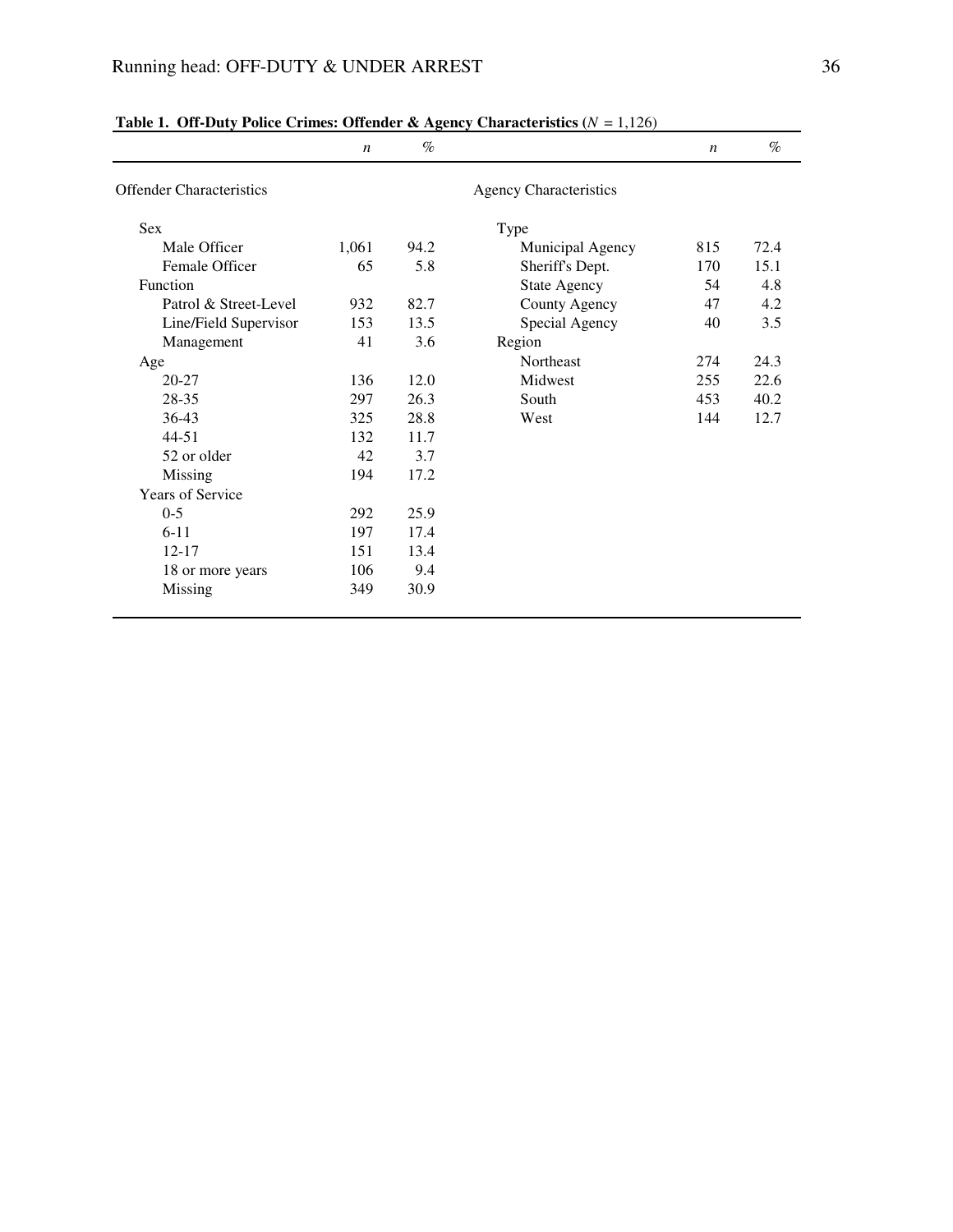# Running head: OFF-DUTY & UNDER ARREST 37

|                                       | Off-Duty         |       | On-Duty          |      |       |         |    |         |      |
|---------------------------------------|------------------|-------|------------------|------|-------|---------|----|---------|------|
|                                       | $\boldsymbol{n}$ | $\%$  | $\boldsymbol{n}$ | $\%$ | Total |         | df | n       | V    |
| Specific Offenses                     |                  |       |                  |      |       |         |    |         |      |
| Simple Assault                        | 207              | 74.7  | 70               | 25.3 | 277   | 59.654  | 1  | < 0.001 | .168 |
| Driving Under the Influence           | 226              | 86.6  | 35               | 13.4 | 261   | 133.764 | 1  | < .001  | .251 |
| <b>Aggravated Assault</b>             | 149              | 63.1  | 87               | 36.9 | 236   | 10.659  | 1  | .001    | .071 |
| <b>Statutory Rape</b>                 | 63               | 77.8  | 18               | 22.2 | 81    | 20.533  | 1  | < .001  | .098 |
| Pornography/Obscenity                 | 50               | 83.3  | 10               | 16.7 | 60    | 22.609  |    | < .001  | .103 |
| Disorderly Conduct                    | 45               | 90.0  | 5                | 10.0 | 50    | 27.943  | 1  | < .001  | .115 |
| <b>Property Destruction/Vandalism</b> | 28               | 73.7  | 10               | 26.3 | 38    | 6.559   | 1  | .010    | .056 |
| Hit & Run                             | 28               | 93.3  | 2                | 6.7  | 30    | 19.744  | 1  | < .001  | .097 |
| On-Line Solicitation of a Child       | 28               | 93.3  | 2                | 6.7  | 30    | 19.744  | 1  | < .001  | .097 |
| Liquor Law Violation                  | 17               | 73.9  | 6                | 26.1 | 23    | 4.030   | 1  | .045    | .044 |
| <b>Drunkenness</b>                    | 13               | 86.7  | 2                | 13.3 | 15    | 6.820   |    | .009    | .057 |
| Restraining Order Violation           | 13               | 100.0 | $\Omega$         | 0.0  | 13    | 11.535  | 1  | .001    | .074 |
| Non-Violent Family Offense            | 9                | 90.0  | 1                | 10.0 | 10    | 5.483   | 1  | .019    | .051 |
| Incest                                | 7                | 100.0 | $\overline{0}$   | 0.0  | 7     | 6.194   |    | .013    | .054 |

## **Table 2. Offenses More Likely to be Committed Off-Duty** (*N* = 2,119)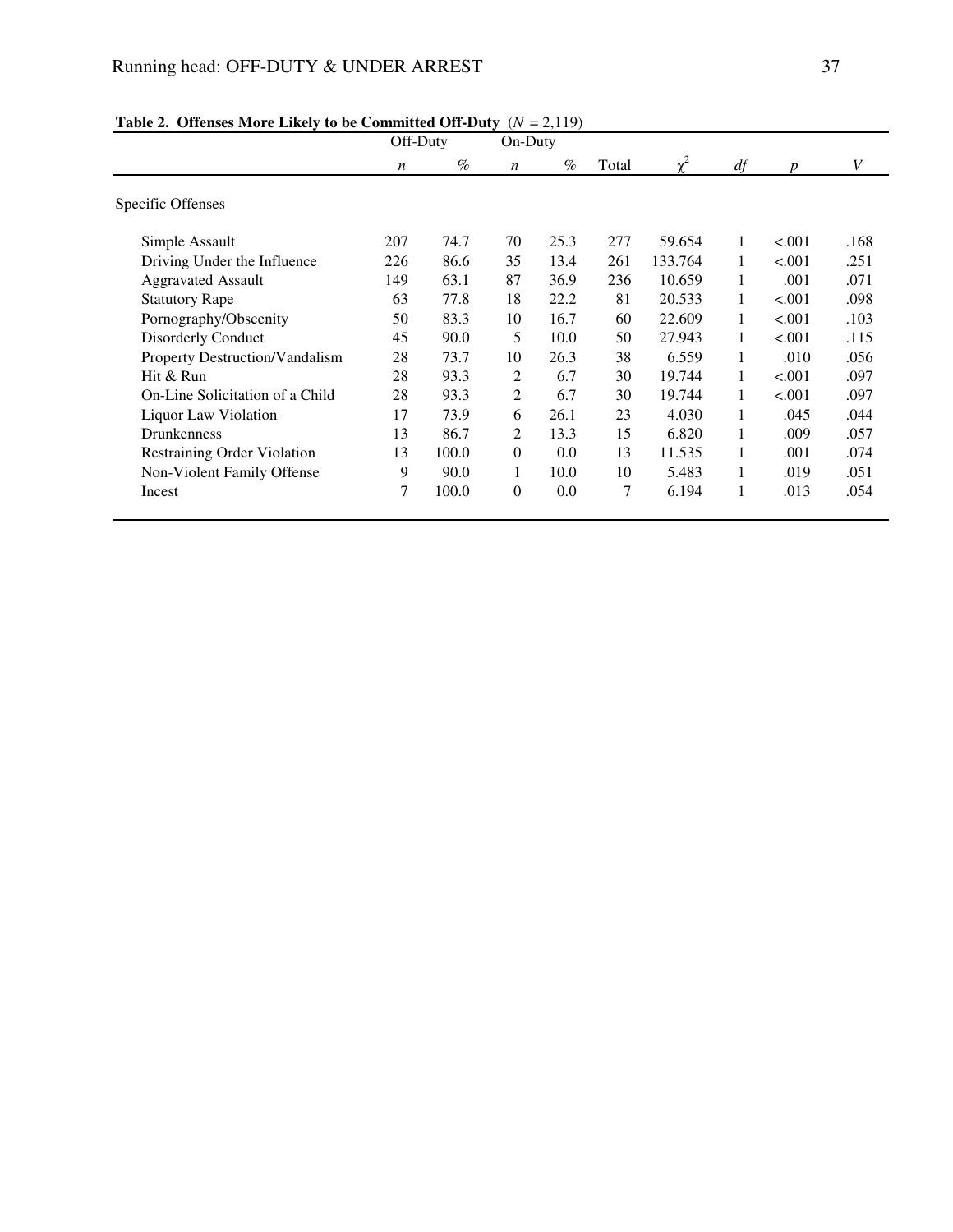|                         |                  | Off-Duty |                  | On-Duty |       |         |    |         |      |
|-------------------------|------------------|----------|------------------|---------|-------|---------|----|---------|------|
|                         | $\boldsymbol{n}$ | $\%$     | $\boldsymbol{n}$ | $\%$    | Total | $v^2$   | df |         | V    |
| General Offense Types*  |                  |          |                  |         |       |         |    |         |      |
| Alcohol                 | 326              | 86.5     | 51               | 13.5    | 377   | 204.630 |    | < .001  | .311 |
| <b>Profit Motivated</b> | 136              | 26.1     | 385              | 73.9    | 521   | 202.771 |    | < 0.001 | .309 |
| Drugs                   | 80               | 36.0     | 142              | 64.0    | 222   | 29.127  |    | < .001  | .117 |
| <b>Sex</b>              | 267              | 48.7     | 281              | 51.3    | 548   | 5.788   |    | .016    | .052 |
| Violence                | 585              | 55.2     | 474              | 44.8    | 1,059 | 3.758   |    | .053    | .042 |
|                         |                  |          |                  |         |       |         |    |         |      |

## **Table 3. General Offense Categories by Duty Status**  $(N = 2,119)$

\*Categories of offenses are not mutually exclusive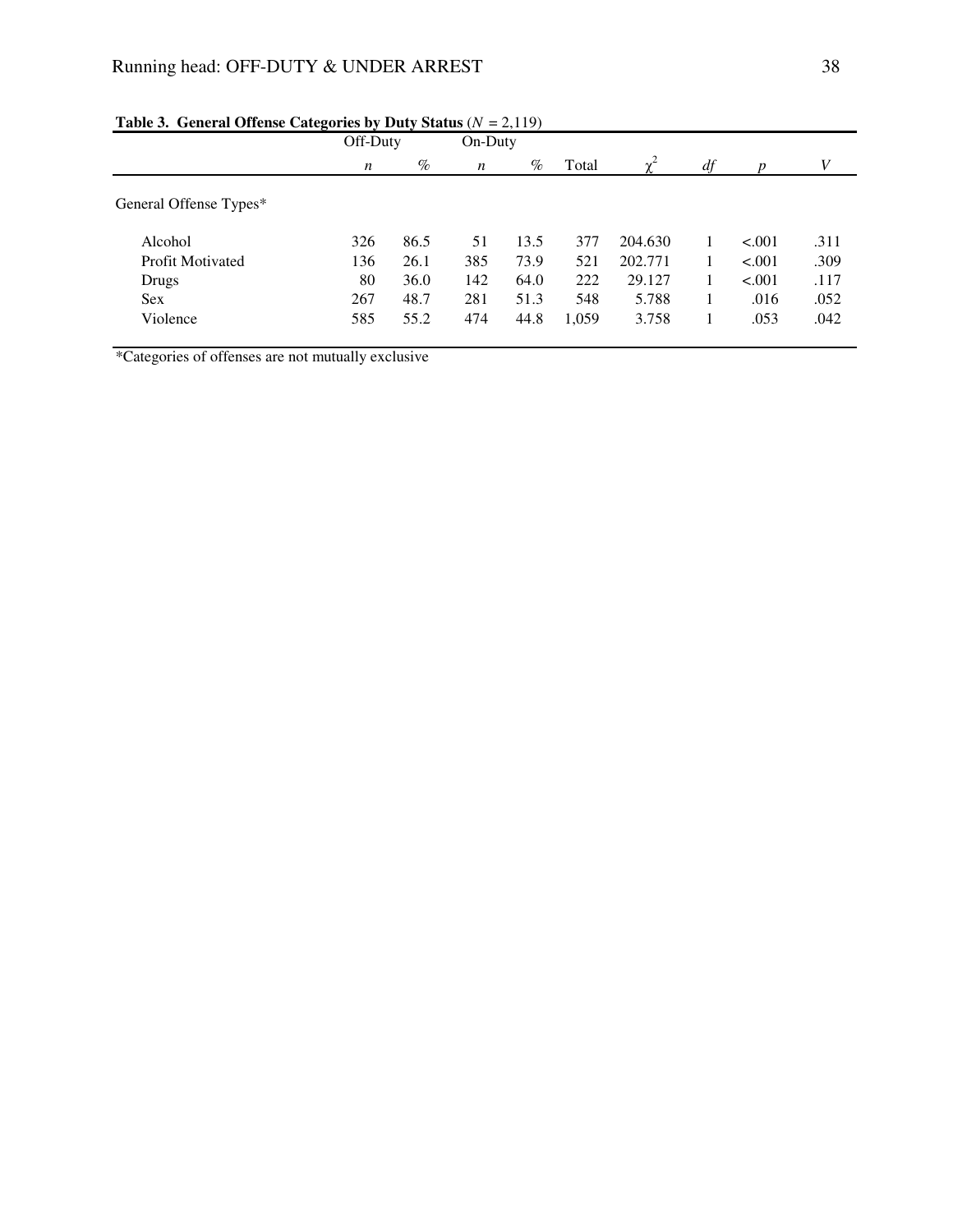| <b>Table 4. Off-Duty Police Crimes &amp; Measures of Official Capacity</b> $(Y = 1,120)$ |                  |                 |  |
|------------------------------------------------------------------------------------------|------------------|-----------------|--|
|                                                                                          | n                | $\%$ all crimes |  |
|                                                                                          |                  |                 |  |
| Measures of Official Capacity*                                                           |                  |                 |  |
| Displayed Official Weapon                                                                | 110              | (9.8)           |  |
| Identified Self as Police officer                                                        | 83               | (7.4)           |  |
| Displayed Badge                                                                          | 25               | (2.2)           |  |
| In Uniform                                                                               | 13               | (1.2)           |  |
| Conducted Off-Duty Arrest                                                                | 10               | (0.9)           |  |
| Conducted Off-Duty Search                                                                | 9                | (0.8)           |  |
| Intervened per Agency Policy                                                             | 1                | (0.1)           |  |
| 24-Hour On-Duty Ordinance                                                                | 0                | (0.0)           |  |
| <b>Total Indicators</b>                                                                  | 251              |                 |  |
| Total Crimes with at least one indicator                                                 | 184 <sup>'</sup> | (16.34)         |  |
| * Categories of official capacity measures are not mutually exclusive.                   |                  |                 |  |
|                                                                                          |                  |                 |  |

**Table 4. Off-Duty Police Crimes & Measures of Official Capacity**  $(N = 1, 126)$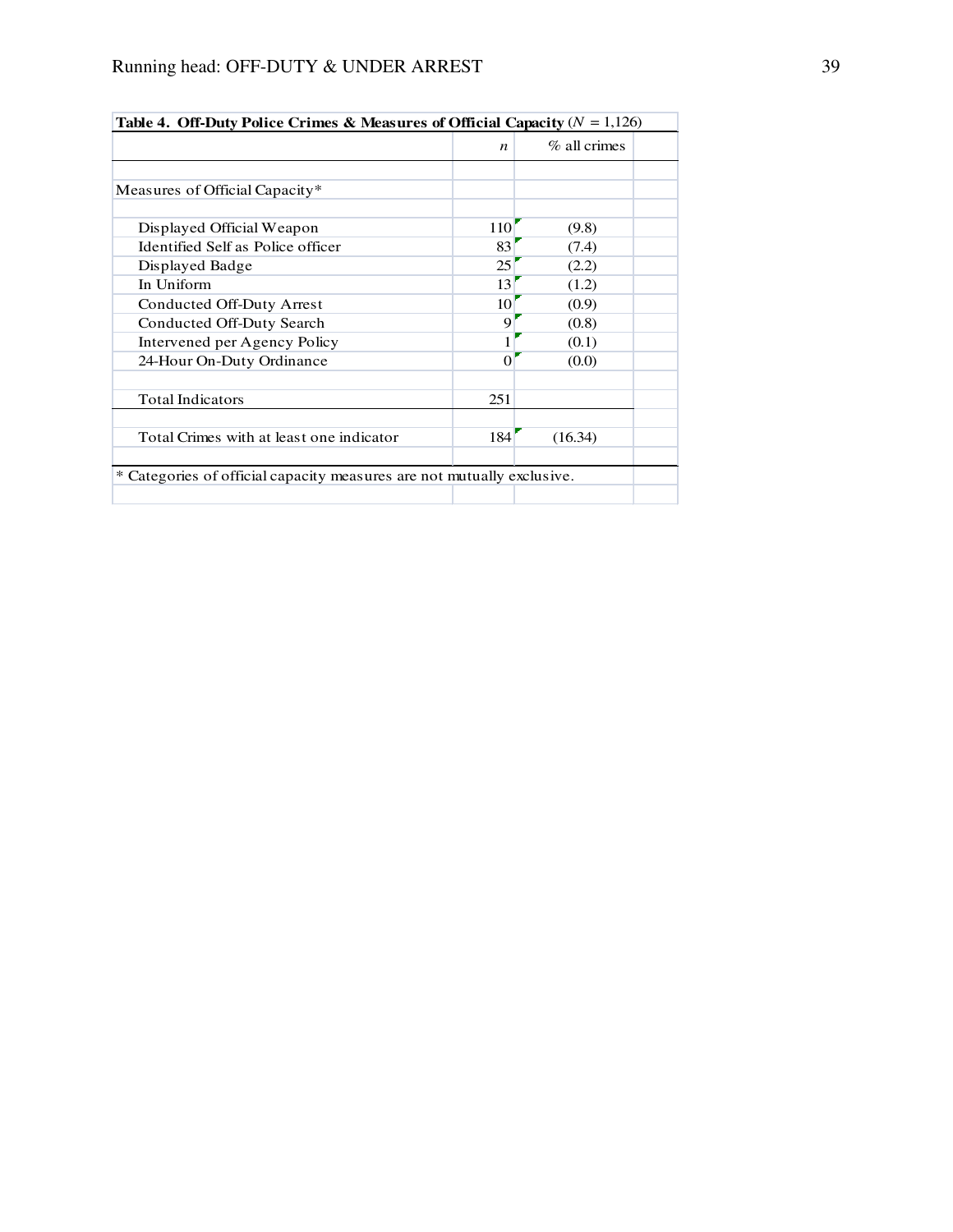|                        |                  | Suspended |                  | Resigned | Terminated       |      |  |
|------------------------|------------------|-----------|------------------|----------|------------------|------|--|
|                        | $\boldsymbol{n}$ | $\%$      | $\boldsymbol{n}$ | $\%$     | $\boldsymbol{n}$ | $\%$ |  |
| <b>Duty Status</b>     |                  |           |                  |          |                  |      |  |
| Off Duty               | 473              | 54.1      | 153              | 40.6     | 164              | 46.1 |  |
| On Duty                | 402              | 45.9      | 224              | 59.4     | 192              | 53.9 |  |
| Gender                 |                  |           |                  |          |                  |      |  |
| Female                 | 47               | 5.4       | 12               | 3.2      | 14               | 3.9  |  |
| Male                   | 828              | 94.6      | 365              | 96.8     | 342              | 96.1 |  |
| Rank                   |                  |           |                  |          |                  |      |  |
| Manager/Supervisor     | 168              | 19.2      | 88               | 23.3     | 39               | 11.0 |  |
| Patrol                 | 707              | 80.8      | 289              | 76.7     | 317              | 89.0 |  |
| Offense Type           |                  |           |                  |          |                  |      |  |
| Personal (reference)   | 356              | 40.7      | 95               | 25.2     | 88               | 24.7 |  |
| Property               | 117              | 13.4      | 64               | 17.0     | 66               | 18.5 |  |
| Drug Related           | 64               | 7.3       | 23               | 6.1      | 15               | 4.2  |  |
| <b>Sex Related</b>     | 155              | 17.7      | 115              | 30.5     | 119              | 33.4 |  |
| Other Offense          | 183              | 20.9      | 80               | 21.2     | 68               | 19.1 |  |
| Agency Type            |                  |           |                  |          |                  |      |  |
| Municipal (reference)  | 640              | 73.1      | 267              | 70.8     | 263              | 73.9 |  |
| State Agency (primary) | 50               | 5.7       | 20               | 5.3      | 8                | 2.2  |  |
| Sheriff's Dept.        | 116              | 13.3      | 60               | 15.9     | 70               | 19.7 |  |
| County Agency          | 41               | 4.7       | 23               | 6.1      | 5                | 1.4  |  |
| Special Agency         | 28               | 3.2       | $\overline{7}$   | 1.9      | 10               | 2.8  |  |
| Region                 |                  |           |                  |          |                  |      |  |
| South (reference)      | 337              | 38.5      | 178              | 47.2     | 188              | 52.8 |  |
| Northeast              | 251              | 28.7      | 73               | 19.4     | 39               | 11.0 |  |
| Midwest                | 181              | 20.7      | 68               | 18.0     | 76               | 21.3 |  |
| West                   | 106              | 12.1      | 58               | 15.4     | 53               | 14.9 |  |
| Years of Service       | M                | S.D.      | M                | S.D.     | M                | S.D. |  |
|                        | 10.12            | 6.90      | 11.65            | 8.08     | 7.58             | 6.39 |  |

|  | Table 5. Employment Outcomes Descriptive Statistics ( $N = 1,608$ ) |  |  |  |  |
|--|---------------------------------------------------------------------|--|--|--|--|
|--|---------------------------------------------------------------------|--|--|--|--|